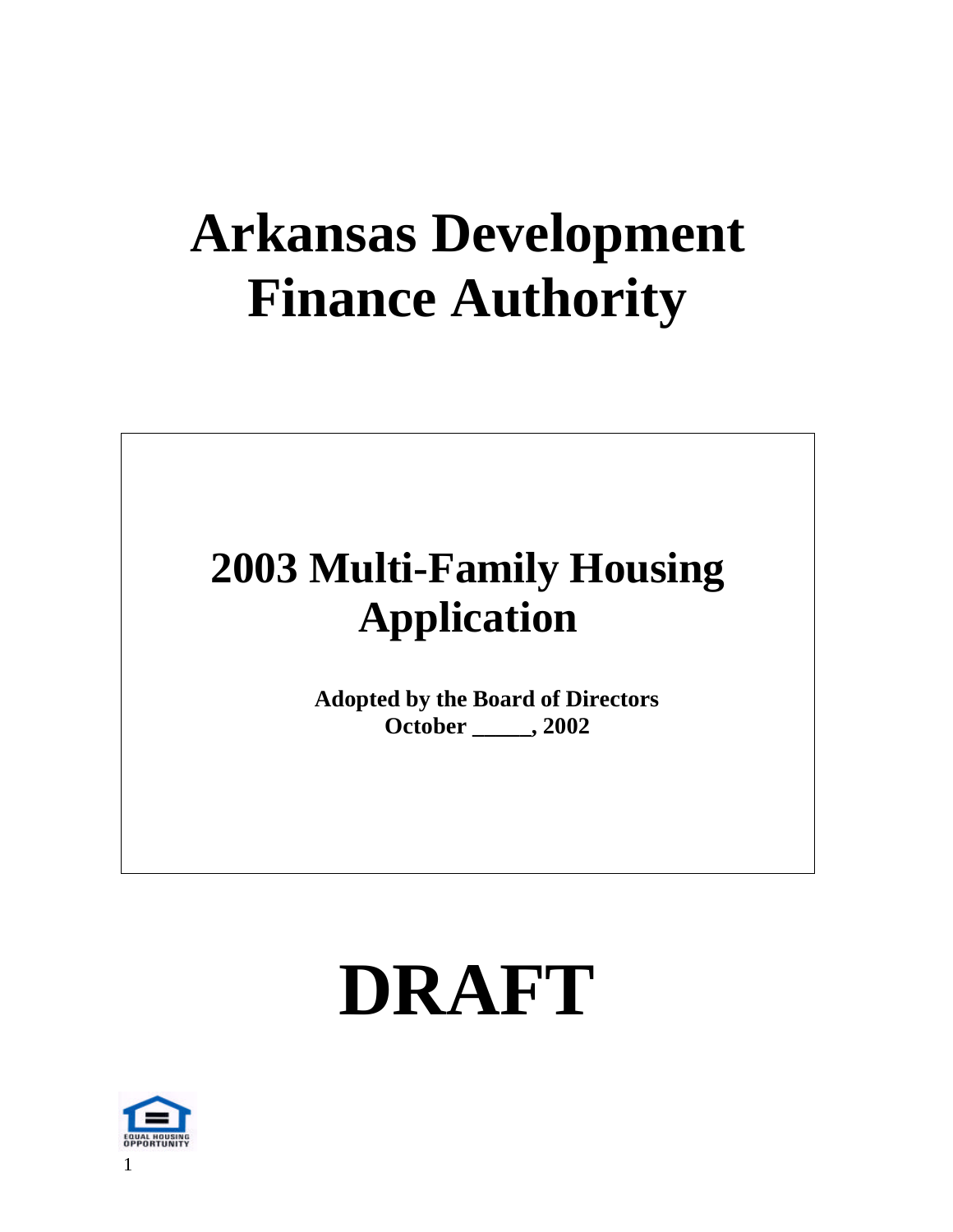## **INSTRUCTIONS FOR SUBMITTING APPLICATIONS**

**All multi-family housing program applicants must use the following instructions for submitting an Application. Applications must be submitted in the required format.**

**1. Applicants applying for a particular program must also follow the rules and regulations for that program. Please see the following program guides for more information and requirements:**

**For all Low-Income Housing Tax Credit Applicants: 2003 Qualified Allocation Plan LIHTC Compliance Monitoring and Procedure Manual ADFA Approved Market Firm List ADFA Market Study Guidelines**

- **For all HOME Program Applicants: HOME Program Manual Policy and Operations Manual dated November 15, 2001**
- **For all Tax-Exempt Bond Applicants: Guidelines for Allocating 2003 Tax-Exempt Multi-Family Private Activity Volume Cap ADFA Rules & Regulations for Allocation of the State Volume Cap for Private Activity Bonds**
- **2. SUBMIT ONE (1) SIGNED ORIGINAL AND ONE (1) COMPLETE COPY OF THE APPLICATION AND ALL EXHIBITS. All applications must be submitted by the program deadline.**

**Submit the complete Application packet to:**

Multi-Family Housing Department Arkansas Development Finance Authority (ADFA) P. O. Box 8023 Little Rock, Arkansas 72203

#### **For Hand-delivery or overnight mail:**

Multi-Family Housing Department Arkansas Development Finance Authority 5 Main Place, Suite 500 Little Rock, Arkansas 72201

- **3.** Please retain a copy of the full application for your files.
- **4.** Answer **all** questions. If not applicable to your program, mark NA.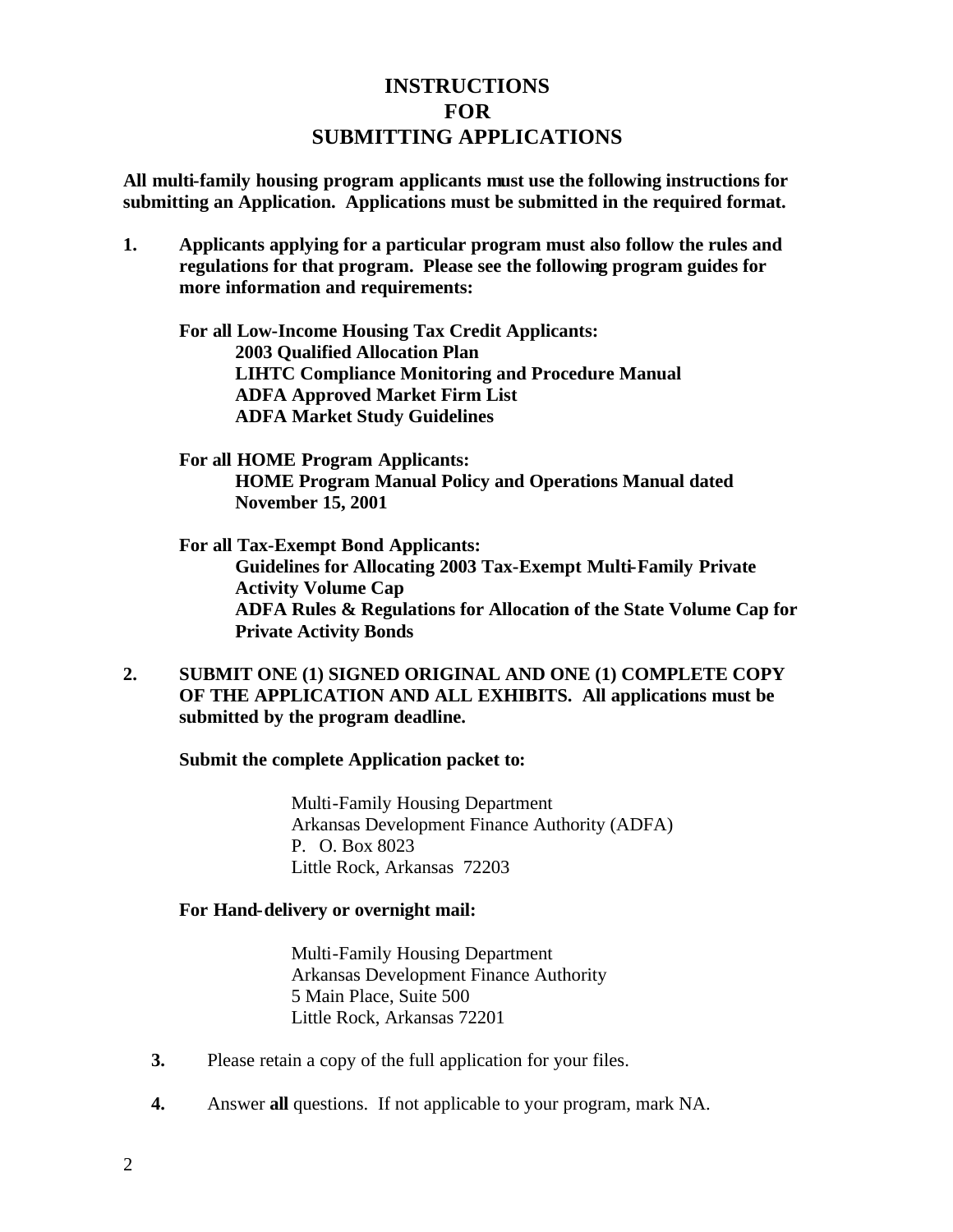- **5.** Only materials submitted on the standard forms included in the application packets (or copies of the forms) will be accepted for review. Use only forms provided and additional sheets if necessary.
- **6. REQUIRED FORMAT: Do not bind, staple or use Acco fasteners. Arrange the application as follows:**

**Exhibits shall be placed behind numbered tabs in accordance with the numbers of the Application Checklist.** 

**Tab #1 should be arranged with Application Checklist, Self-scoring Sheet (LIHTC) and Complete Application.** 

**All other exhibits/forms should be behind the corresponding number tab on the Application Checklist. DO NOT SKIP TAB NUMBERS. If an exhibit does not apply to your application place a sheet of paper with "N/A" behind the tab.** 

**If you have extra exhibits that do not fall under a specific tab listed**  in the checklist, attach additional tabs starting with number  $\qquad \qquad$ .

**IF YOUR APPLICATION DOES NOT COMPLY WITH THE REQUIRED FORMAT, THE APPLICANTION WILL BE RETURNED AS INCOMPLETE AND WILL NOT BE PROCESSED.**

#### **ADDITIONAL REQUIREMENTS FOR HOME PROGRAM APPLICANTS**

1. **Standard Form 424 and Standard Form 424-M**, on the application diskette, must be submitted with your application to the State Clearinghouse if you have not done so.

**If the applicant is not a state agency, a copy of this same information must be submitted to the appropriate area-wide Clearinghouse. The state address is:**

> State Clearinghouse 1515 W.  $7^{\text{th}}$  Street 1515 Building, Room 417 Little Rock, AR 72201

> > ii.

**Table of Contents**

#### **Contents Page**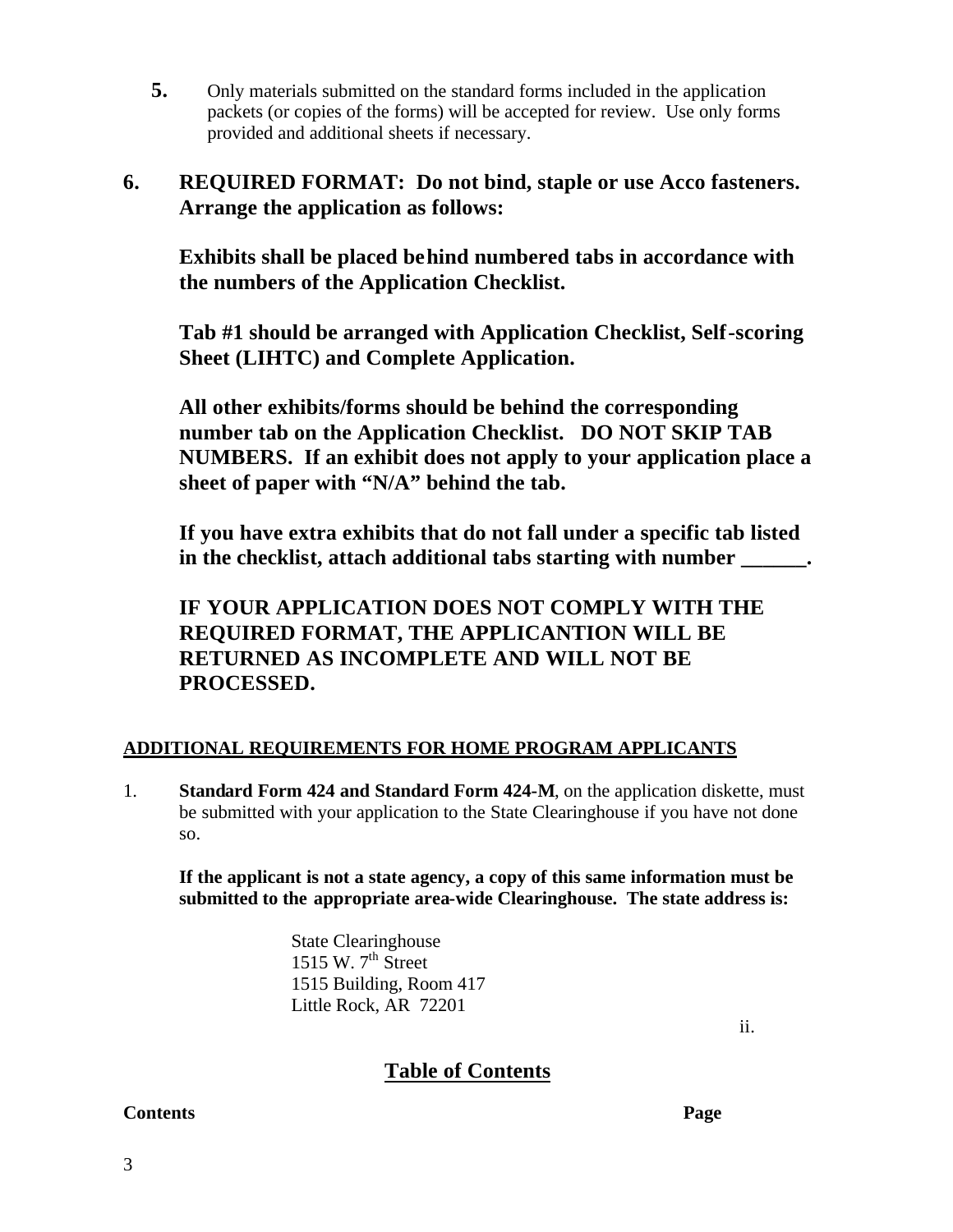#### **APPLICATION**

| $\mathbf{I}$ . |  |
|----------------|--|
| $\Pi$ .        |  |
| III.           |  |
| IV.            |  |
| V.             |  |
| VI.            |  |
| VII.           |  |
| <b>VIII</b>    |  |
| VIX.           |  |
| X.             |  |
| XI.            |  |
| <b>XII</b>     |  |
| XIII.          |  |
| XIV.           |  |
| XV.            |  |
| XVI.           |  |
| XVII.          |  |
| XVIII.         |  |
| XIX.           |  |
| $XX_{-}$       |  |
| XXI.           |  |
| XXII.          |  |
|                |  |
| XXIV.          |  |
|                |  |
|                |  |
|                |  |
|                |  |
|                |  |
|                |  |
|                |  |

#### **FORMS & ATTACHMENTS**

## **APPLICATION CHECKLIST**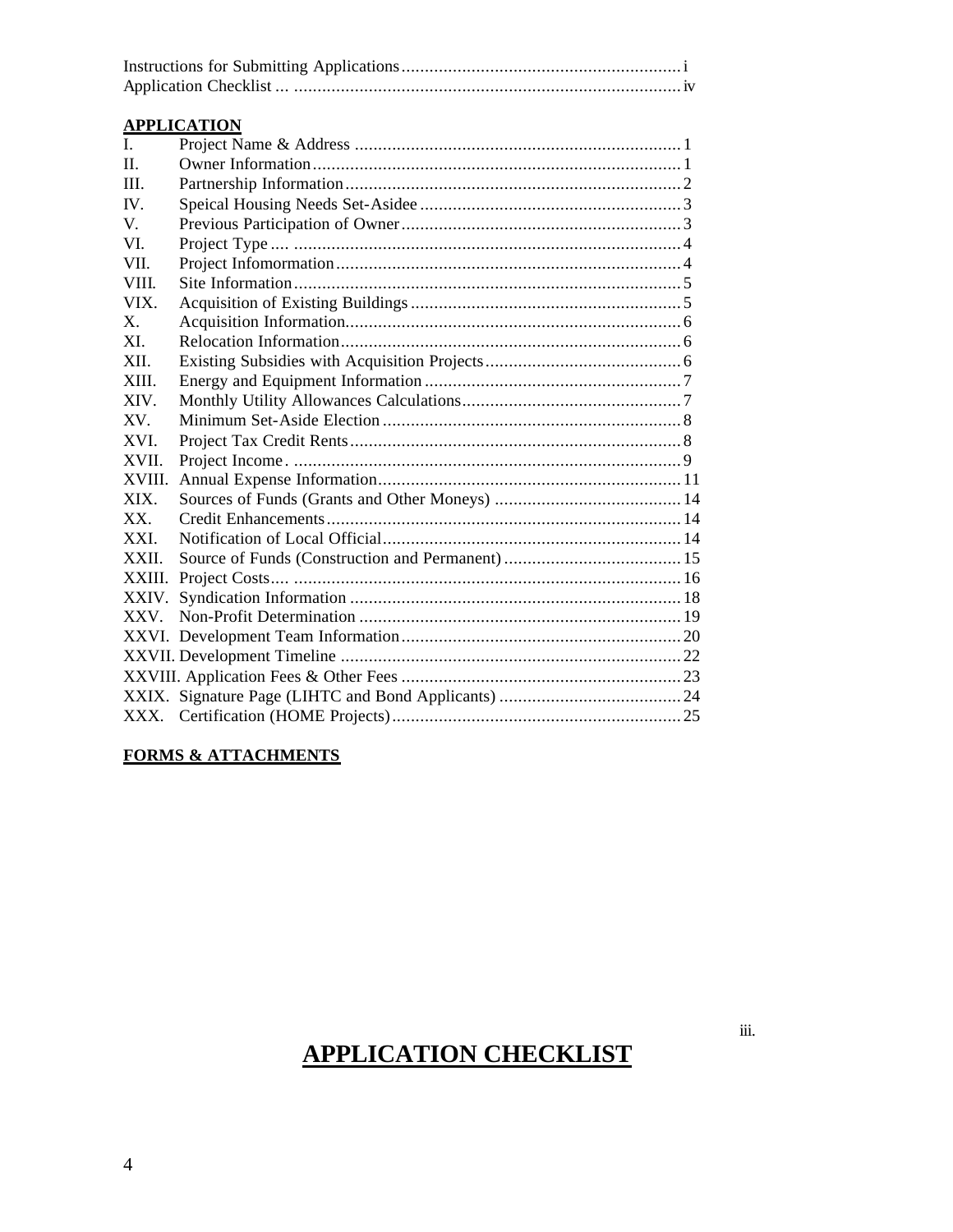**2003 Multi-Family Housing Application (Submit one (1) original and one (1) copy of the following) Place a check by each item included in the application. Put N/A next to each item that does not apply to your application. DO NOT LEAVE ANY ITEM UNMAKRED.**

| Tab No. |                                                                                                                                | 1. ______________ Complete Application (signed and dated), including application checklist<br>and self-scoring sheet (self-scoring for LIHTC applicants only)      |     |
|---------|--------------------------------------------------------------------------------------------------------------------------------|--------------------------------------------------------------------------------------------------------------------------------------------------------------------|-----|
|         |                                                                                                                                | 2. ____________ Application Fee: (select one) (Place a copy of the check behind Tab #2)<br>LIHTC: LIHTC & HOME Program: _______<br>HOME Program: Tax-Exempt Bonds: |     |
|         | 3. ____________ Narrative description of property                                                                              |                                                                                                                                                                    |     |
|         | 4. __________ Financial commitment letter from each funding source                                                             |                                                                                                                                                                    |     |
|         |                                                                                                                                |                                                                                                                                                                    |     |
|         | 6. Site control information<br>Deed: _____ Option: _____ Purchase Contract: _____<br>Other (specify): $\frac{1}{2}$ (specify): |                                                                                                                                                                    |     |
|         |                                                                                                                                |                                                                                                                                                                    |     |
|         | 8. Verification of Arm's Length Transaction                                                                                    |                                                                                                                                                                    |     |
|         | 9. ____________ Zoning information                                                                                             |                                                                                                                                                                    |     |
|         | 10. Independent Market Study & Additional Site Maps                                                                            | (Market Analyst must be on ADFA's Approved Market Analysts List)                                                                                                   |     |
|         | 11. Letter of support from highest elected local official                                                                      |                                                                                                                                                                    |     |
|         | <b>Team Member</b>                                                                                                             | 12. Resume and Letter acknowledging participation from each Development                                                                                            |     |
|         |                                                                                                                                | 13. ___________ Articles of Incorporation and IRS Documentation (for Non-profit set-aside)                                                                         |     |
|         | 14. Preliminary plans & specifications                                                                                         |                                                                                                                                                                    |     |
|         | 15. Copy of Census Tract                                                                                                       |                                                                                                                                                                    |     |
|         |                                                                                                                                | 16. Environmental Checklist and Environmental Assessment or Phase I                                                                                                |     |
|         | 17. Copy of Property Management Contract                                                                                       |                                                                                                                                                                    |     |
|         | 18. Tenant Profiles/Audit (For Rehab Only)                                                                                     |                                                                                                                                                                    | iv. |

## **Additional requirements for Applicants also applying for HOME Program Funds:**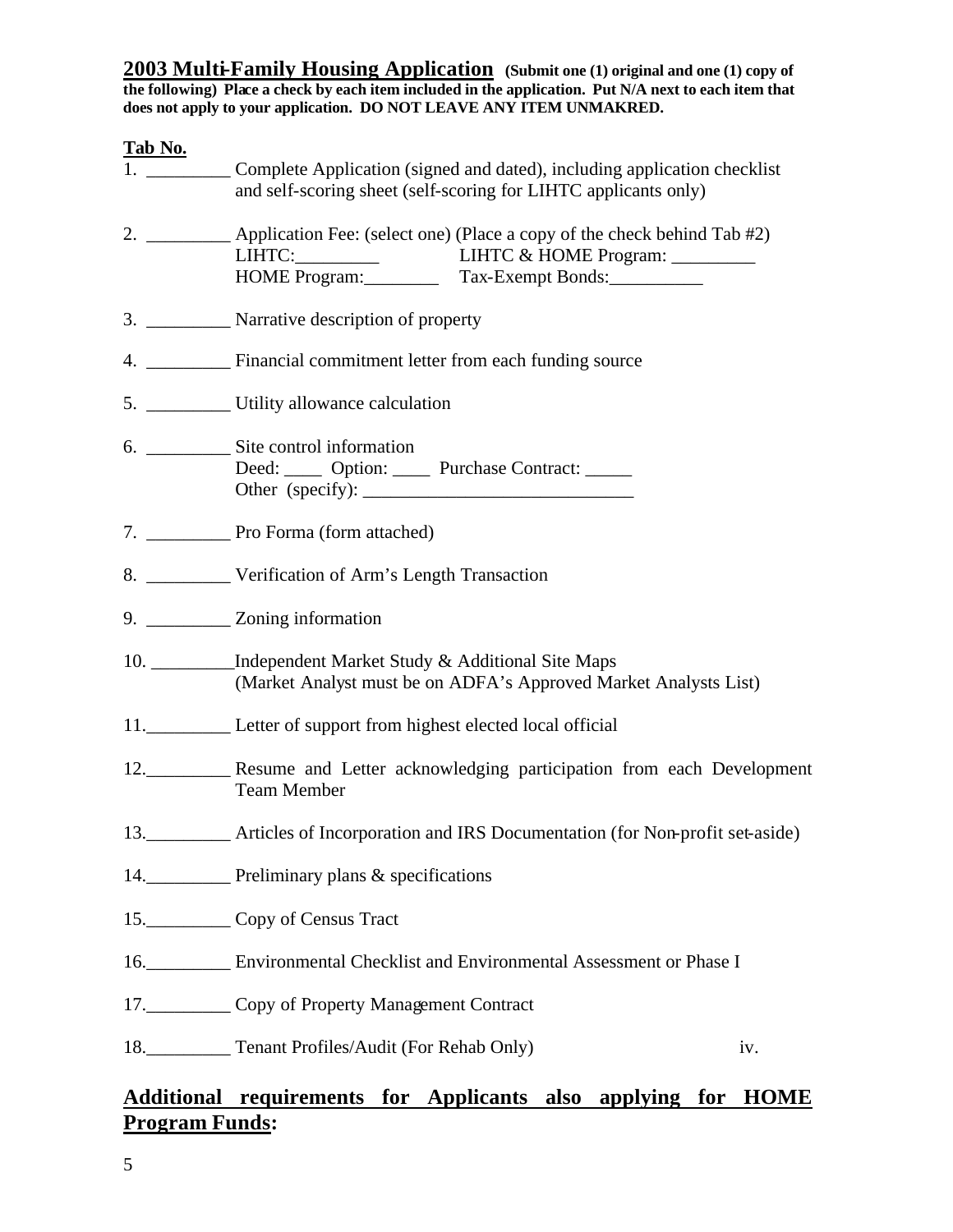|               | 19. Cover sheet with applicant name                                                                                                                                                                                           |
|---------------|-------------------------------------------------------------------------------------------------------------------------------------------------------------------------------------------------------------------------------|
|               | 20. Standard Form 424                                                                                                                                                                                                         |
|               | 21. Standard Form 424-M                                                                                                                                                                                                       |
|               | 22. Certification Page (signed and dated)                                                                                                                                                                                     |
| 23. Appraisal |                                                                                                                                                                                                                               |
|               | 24. Copy of bid proposals or the results of bid proposals (if applicable for multi-<br>family developments)                                                                                                                   |
|               | 25. Copy of general contracts, estimates or sworn statements supporting<br>proposed budget                                                                                                                                    |
|               | 26. Copy of "NOTICE TO BID" advertisement, as applicable                                                                                                                                                                      |
|               | 27. Copy of Contractor Agreement, if negotiated                                                                                                                                                                               |
|               | 28. Copy of the Affirmative Marketing Plan                                                                                                                                                                                    |
|               | 29. Copy of City's Adopted Fair Housing Ordinance                                                                                                                                                                             |
|               | 30. Completed and signed Minority and Women Business Plan                                                                                                                                                                     |
|               | 31. Resolution from the appropriate governing body (city council, quorum court,<br>etc.) authorizing the lead govenerment official (Mayor, County Judge, etc.)<br>to support the proposed development (new construction only) |
|               | 32. Financial Statements of Project Owner(s)<br>past two years<br>b. Prior or Current Applicant-Balance Sheet, Profit/Loss<br>Statement for past year                                                                         |
|               | 33. Plan for Section 3                                                                                                                                                                                                        |
|               | 34. Cooperative Agreement, if joint application.                                                                                                                                                                              |
|               | 35. Form W-9 Request for Taxpayer Identification Number and Certification                                                                                                                                                     |
|               | 36. Contract and Grant Disclosure and Certification Form                                                                                                                                                                      |

v.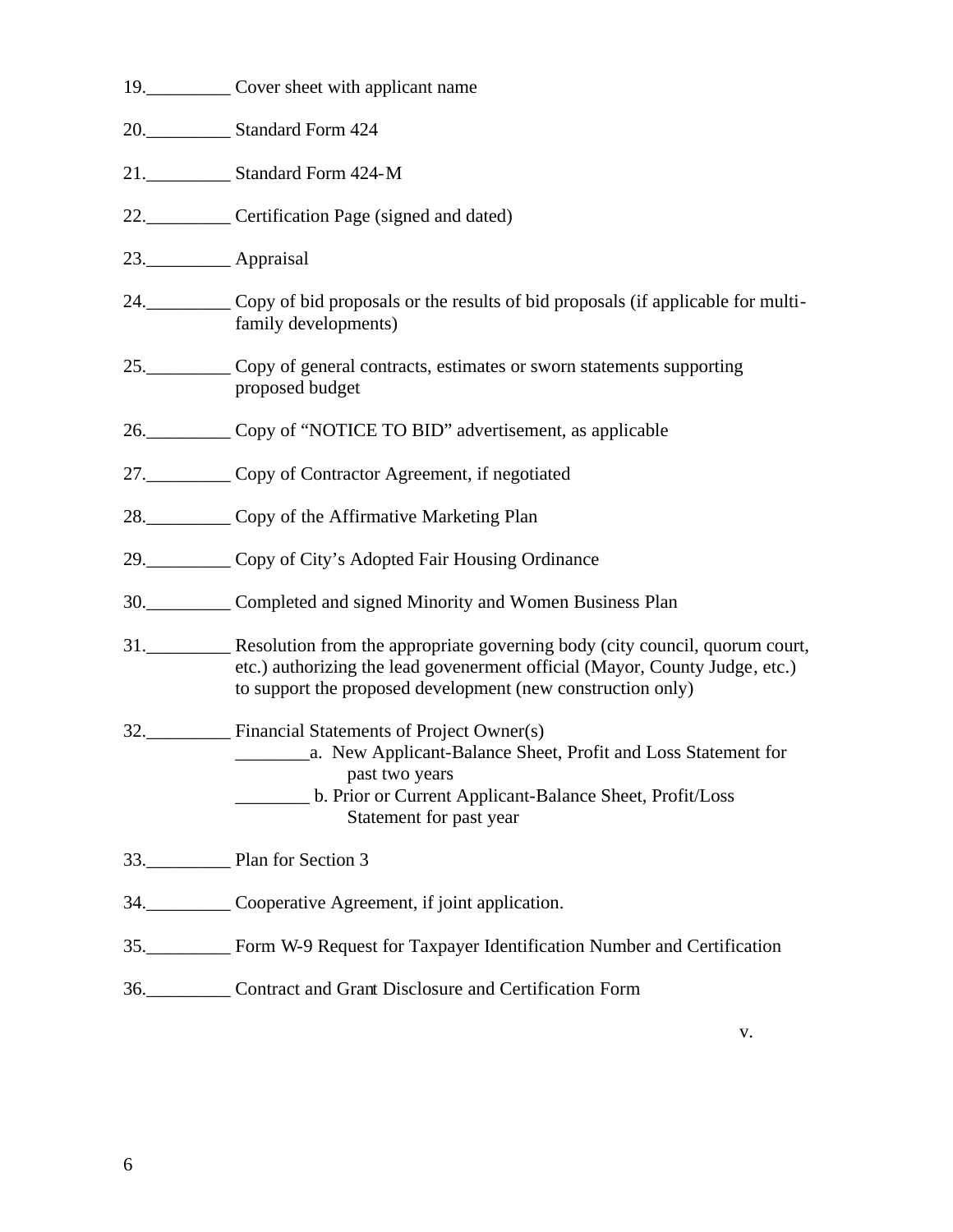## **ADFA MULTI-FAMILY HOUSING 2003 LIHTC APPLICANT SELF-SCORING**

#### **For Low-Income Housing Tax Credit Applicants Only**

## **SELECTION CRITERIA POINTS**

|    | 1. Increase the supply of housing denoted in<br>#1 of QAP Selection Criteria for<br>Location (Page __ of QAP) |                      |                   |                       |
|----|---------------------------------------------------------------------------------------------------------------|----------------------|-------------------|-----------------------|
|    | 2. Development of Special Needs                                                                               |                      | (Maximum pts. 15) |                       |
| 3. | Involves rehabilitation of existing housing                                                                   |                      |                   |                       |
|    | 4. Lowering of developer and consultant fees                                                                  |                      |                   | $(5 \text{ points})$  |
|    | 5. A minimum of 20% of the total housing<br>Units in the development are Market Rate                          |                      |                   | $(5 \text{ points})$  |
|    | 6. Owners shall provide appropriate amenities<br>for type of housing proposed                                 |                      |                   | $(10 \text{ points})$ |
|    | 7. The development promotes energy<br>efficiencies                                                            |                      |                   |                       |
|    | 8. Participation of Local Tax Exempt Organization                                                             |                      |                   | $(5 \text{ points})$  |
|    | 9. Use of Public Housing Waiting List                                                                         |                      |                   | $(5 \text{ points})$  |
|    | 10. Market Need                                                                                               |                      | (Maximum pts 15)  |                       |
|    | <b>Legislative/Bonus Points:</b>                                                                              |                      |                   |                       |
|    | 1. Serves the lowest group possible                                                                           |                      |                   | $(3 \text{ points})$  |
| 2. | Extends the duration of Low-Income use                                                                        |                      |                   | $(4 \text{ points})$  |
| 3. | <b>QCT Community Revitalization</b>                                                                           |                      |                   | $(3 \text{ points})$  |
|    |                                                                                                               | <b>TOTAL POINTS:</b> | 110               |                       |

Refer to Selection Criteria section of the 2003 Qualified Allocation Plan (QAP) for instructions on submission of scoring and supporting documentation.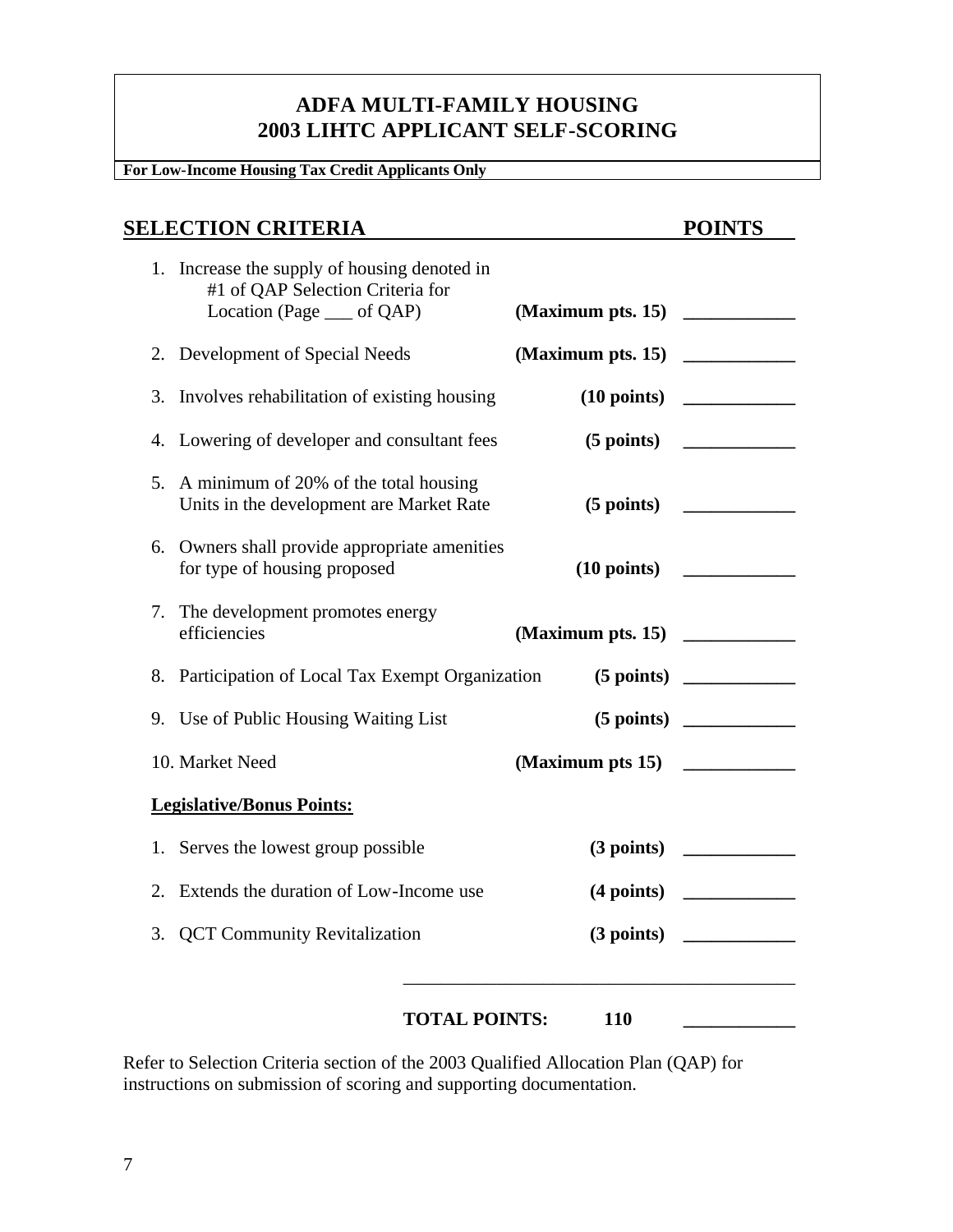## *MULTI-FAMILY HOUSING APPLICATION* **ARKANSAS DEVELOPMENT FINANCE AUTHORITY 5 Main Place, Suite 500 Little Rock, Arkansas 72201 Phone: (501) 682-5900 Fax: (501) 682-5859**

*Application Date: \_\_\_\_\_\_\_\_\_\_\_\_\_\_\_ Received by:\_\_\_\_\_\_\_\_\_\_\_\_\_\_\_\_\_\_\_\_\_*

*Date Stamp:*

**Applicant is applying for: (check only one)**

**\_\_\_\_\_2003 Low-Income Housing Tax Credits (only) \_\_\_\_\_\_HOME Program (only)**

**\_\_\_\_\_2003 Low-Income Housing Tax Credits & HOME Program Funds**

**\_\_\_\_\_Tax-Exempt Multi-Family Volume Cap & 4% LIHTC**

## **I. PROJECT NAME & ADDRESS**

**(List name of project under which it will do business)**

|                            |                                                                      |              | State: <u>Zip Code:</u> |
|----------------------------|----------------------------------------------------------------------|--------------|-------------------------|
|                            | Census Tract Number:<br><u>Census Tract Number:</u>                  |              |                         |
| Is the Project Located in: | Metropolitan Statistical Area: Yes__________ No___________           |              |                         |
|                            | Qualified Census Tract: Yes_________ No _________                    |              |                         |
|                            | Difficult to Develope Area: Yes No No                                |              |                         |
|                            | (As defined by the U.S. Department of Housing and Urban Development) |              |                         |
| U.S.                       | <b>State</b>                                                         | <b>State</b> |                         |
| Congressional District:    | <b>Senate District:</b> House District:                              |              |                         |

## **II. OWNER INFORMATION**

|                                                                                 | <b>For Profit</b> ______ Non-Profit (Non-Profits must complete non-profit owner information on Page ____)      |
|---------------------------------------------------------------------------------|----------------------------------------------------------------------------------------------------------------|
|                                                                                 |                                                                                                                |
|                                                                                 | City:                                                                                                          |
| State: <u>Zip Code:</u>                                                         |                                                                                                                |
|                                                                                 | Fax Number: 1988 Manual Manual Manual Manual Manual Manual Manual Manual Manual Manual Manual Manual Manual Ma |
| *Contact person for all ADFA correspondence and contact regarding this project. |                                                                                                                |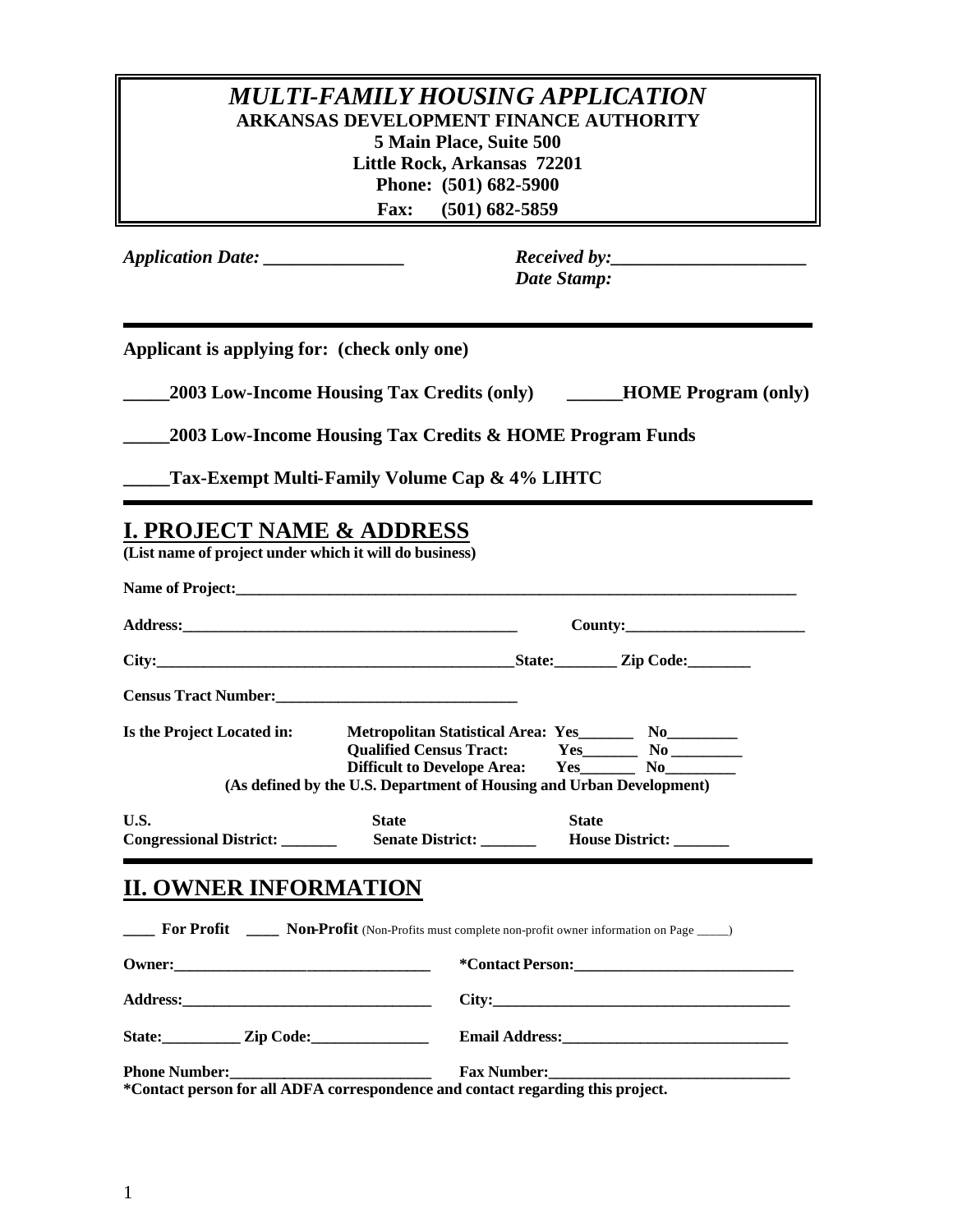| Is the Owner of the project also the Developer? Yes_ | N0 |
|------------------------------------------------------|----|
| If not, please complete the following information:   |    |

## **Developer (If different than Owner):**

|                         | City:                                                                                                          |
|-------------------------|----------------------------------------------------------------------------------------------------------------|
| State: <u>Zip Code:</u> |                                                                                                                |
| Phone Number:           | Fax Number: 1988 Manual Manual Manual Manual Manual Manual Manual Manual Manual Manual Manual Manual Manual Ma |

#### **III. PARTNERSHIP INFORMATION:** (Please note: ADFA reserves tax credits to the partnership and General Partners. Reservations are non-transferable. Any changes in General Partner Status requires

a new application)

**\_\_\_\_\_\_\_ For Profit** \_\_\_\_\_\_\_\_\_\_ **Non-Profit** (Complete information on Page 15)

**Federal Tax Identification Number:\_\_\_\_\_\_\_\_\_\_\_\_\_\_\_\_\_\_\_\_\_\_\_\_\_\_\_\_\_\_\_\_\_\_**

#### **GENERAL PARTNERSHIP: \_\_\_\_\_\_\_\_\_\_\_\_\_\_\_\_\_\_\_\_\_\_\_\_\_\_\_\_\_\_\_\_\_\_\_\_\_\_\_\_\_\_\_\_\_\_\_\_\_\_\_\_\_\_\_**

| <b>NAME OF GENERAL PARTNER(S)</b> | <b>ADDRESS/PHONE NO.</b> | % OF OWNERSHIP |
|-----------------------------------|--------------------------|----------------|
|                                   |                          |                |
|                                   |                          |                |
|                                   |                          |                |
|                                   |                          |                |
|                                   |                          |                |
|                                   |                          |                |
|                                   |                          |                |
|                                   |                          |                |
| <b>TOTAL</b>                      |                          | 100%           |

#### **LIMITED PARTNERSHIP: \_\_\_\_\_\_\_\_\_\_\_\_\_\_\_\_\_\_\_\_\_\_\_\_\_\_\_\_\_\_\_\_\_\_\_\_\_\_\_\_\_\_\_\_\_\_\_\_\_\_\_\_\_\_\_\_\_**

| <b>NAME OF LIMITED PARTNER(S)</b> | <b>ADDRESS/PHONE NO.</b> | % OF OWNERSHIP |
|-----------------------------------|--------------------------|----------------|
|                                   |                          |                |
|                                   |                          |                |
|                                   |                          |                |
|                                   |                          |                |
|                                   |                          |                |
|                                   |                          |                |
|                                   |                          |                |
| <b>TOTAL</b>                      |                          | 100%           |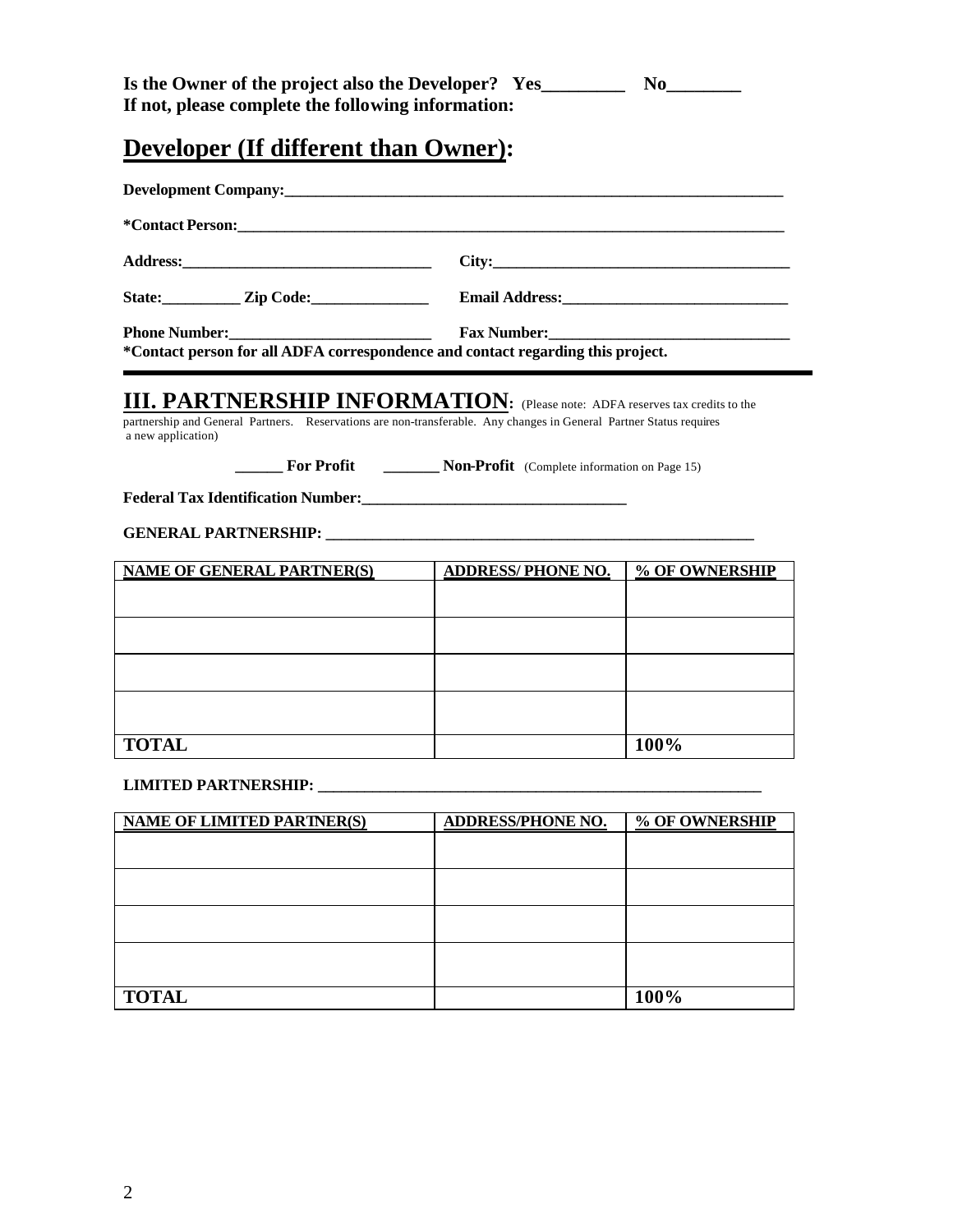## **IV. SPEICAL HOUSING NEEDS SET-ASIDES**

**(LIHTC Applicants only) (Select only one – Applicant must meet Set-Aside Requirements)**

**Are you requesting Low-Income housing tax credits from the Non-Profit Set-Aside?**

| es<br>$-$ |
|-----------|
|-----------|

**\_\_\_\_\_\_\_\_\_\_\_ Yes \_\_\_\_\_\_\_\_\_\_ No**

**Are you requesting Low-Income housing tax credits from the HOME/Rural Housing Services Set-Aside?**

**\_\_\_\_\_\_\_\_\_\_\_ Yes \_\_\_\_\_\_\_\_\_\_ No**

**Are you requesting Low-Income housing tax credit from the Assisted Living Set-Aside?**

**\_\_\_\_\_\_\_\_\_\_\_ Yes \_\_\_\_\_\_\_\_\_\_ No**

**LIHTC Applications that do not meet the criteria for a Special Housing Needs Set-Aside will compete in the For-Profit Category.**

## **V. PREVIOUS PARTICIPATION OF OWNER**

**List all projects in which the owner(s) has received an allocation of affordable housing tax credits or sold a project which received an allocation of affordable housing tax credits. (Attach separate listing if necessary).**

**\*\*For projects requesting HOME funds, please include the past five years of projects.**

| <b>NAME OF PROJECT</b> | <b>LOCATION</b> | DATE OF APPLICATION          |
|------------------------|-----------------|------------------------------|
|                        |                 | <b>AND STATUS OF PROJECT</b> |
|                        |                 |                              |
|                        |                 |                              |
|                        |                 |                              |
|                        |                 |                              |
|                        |                 |                              |
|                        |                 |                              |
|                        |                 |                              |
|                        |                 |                              |
|                        |                 |                              |
|                        |                 |                              |
|                        |                 |                              |
|                        |                 |                              |
|                        |                 |                              |
|                        |                 |                              |
|                        |                 |                              |
|                        |                 |                              |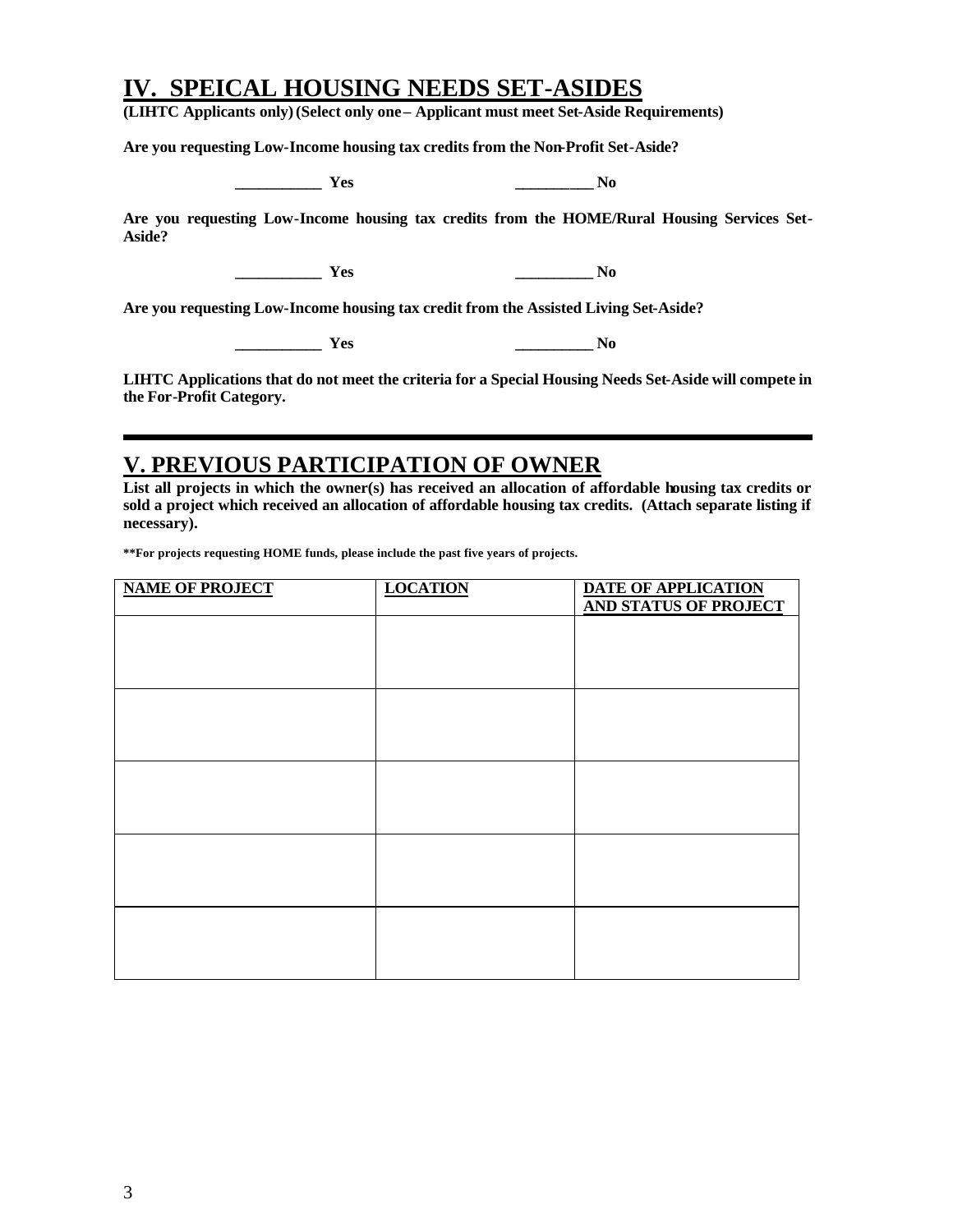| VI. PROJECT TYPE                                                                                 |              |                                                           |                                   |                                                        |  |
|--------------------------------------------------------------------------------------------------|--------------|-----------------------------------------------------------|-----------------------------------|--------------------------------------------------------|--|
| <b>New Construction</b>                                                                          |              |                                                           | <b>New Construction</b>           |                                                        |  |
| without Federal Subsidies                                                                        |              |                                                           | with Federal Subsidies            |                                                        |  |
| <b>Acquisition/Rehabilitation</b>                                                                |              |                                                           | <b>Acquisition/Rehabilitation</b> |                                                        |  |
| without Federal Subsidies                                                                        |              |                                                           | with Federal Subsidies            |                                                        |  |
|                                                                                                  |              |                                                           |                                   |                                                        |  |
| ____ Acquisition with 10-year waiver from Federal Agency                                         |              |                                                           |                                   |                                                        |  |
| <b>VII. PROJECT INFORMATION</b>                                                                  |              |                                                           |                                   |                                                        |  |
| Total No. of Units:________ No. of Low-Income Units:_________ Percentage of Low-Income<br>Units: |              |                                                           |                                   |                                                        |  |
| <b>Type of Construction:</b>                                                                     |              |                                                           |                                   |                                                        |  |
| <b>Row/Townhouse</b>                                                                             |              | <b>Elevator</b>                                           |                                   | $Yes$ No                                               |  |
| ________Detached Single Family                                                                   |              | <b>Slab on Grade</b>                                      |                                   | $Yes$ No                                               |  |
| <b>Example 3 Garden Apartments</b>                                                               |              | <b>Full Basement</b>                                      |                                   | $Yes$ No No                                            |  |
|                                                                                                  |              | <b>Crawl Space</b>                                        |                                   | $Yes$ No                                               |  |
| Total No. of Buildings:                                                                          |              | Total No. of Stories:                                     |                                   |                                                        |  |
| Total No. of Parking Spaces:_______                                                              |              |                                                           |                                   | Total No. of Handicap Parking Spaces:<br><u>Factor</u> |  |
| Total Gross Floor Area for all Buildings: (Sq. Feet)                                             |              |                                                           |                                   |                                                        |  |
|                                                                                                  |              |                                                           |                                   |                                                        |  |
| (Sq. Feet)                                                                                       |              |                                                           |                                   | $(Sq. \text{ feet})$                                   |  |
|                                                                                                  |              |                                                           |                                   |                                                        |  |
|                                                                                                  |              |                                                           |                                   |                                                        |  |
| <b>Commercial Facilities:</b> <u>Commercial</u> Facilities:                                      |              |                                                           |                                   |                                                        |  |
| <b>Type of Units:</b>                                                                            |              |                                                           |                                   |                                                        |  |
|                                                                                                  |              |                                                           |                                   |                                                        |  |
| <b>Multi-Family Rental Residential</b>                                                           |              |                                                           | ___________Single Room Occupancy  |                                                        |  |
| <b>Transient Housing</b>                                                                         |              |                                                           | <b>Assisted Living</b>            |                                                        |  |
| <b>Elderly Housing</b>                                                                           |              |                                                           |                                   |                                                        |  |
| Targeting of Units: (If proposed project is elderly, all units must be designated elderly)       |              |                                                           |                                   |                                                        |  |
|                                                                                                  |              | $\overline{\phantom{a}}$                                  | Family No. of Units               |                                                        |  |
|                                                                                                  |              | $\mathcal{L}^{\text{max}}$ and $\mathcal{L}^{\text{max}}$ | Other No of Units                 |                                                        |  |
|                                                                                                  |              |                                                           |                                   |                                                        |  |
| (For HOME Applicants) Number of Units that are 504 accessible:                                   |              |                                                           |                                   |                                                        |  |
|                                                                                                  |              |                                                           |                                   |                                                        |  |
| <b>Unit Size Breakdown:</b>                                                                      |              |                                                           |                                   |                                                        |  |
|                                                                                                  |              |                                                           |                                   | <b>AVERAGE</b>                                         |  |
|                                                                                                  | NO. OF       | <b>UNIT</b>                                               |                                   | <b>COST PER SQ.</b>                                    |  |
|                                                                                                  |              |                                                           |                                   |                                                        |  |
|                                                                                                  | <b>UNITS</b> | SQ.                                                       |                                   | <b>FOOTAGE</b>                                         |  |
|                                                                                                  |              | <b>FOOTAGE</b>                                            |                                   | \$                                                     |  |
| <b>Efficiency</b>                                                                                |              |                                                           |                                   |                                                        |  |
|                                                                                                  |              |                                                           |                                   | <b>AVERAGE</b>                                         |  |
| Bedroom(s)                                                                                       |              |                                                           |                                   |                                                        |  |
|                                                                                                  |              |                                                           |                                   | <b>COST PER</b>                                        |  |
| Bedroom(s)                                                                                       |              |                                                           |                                   |                                                        |  |

**UNIT**

**\_\_\_\_** 

**Bedroom(s)**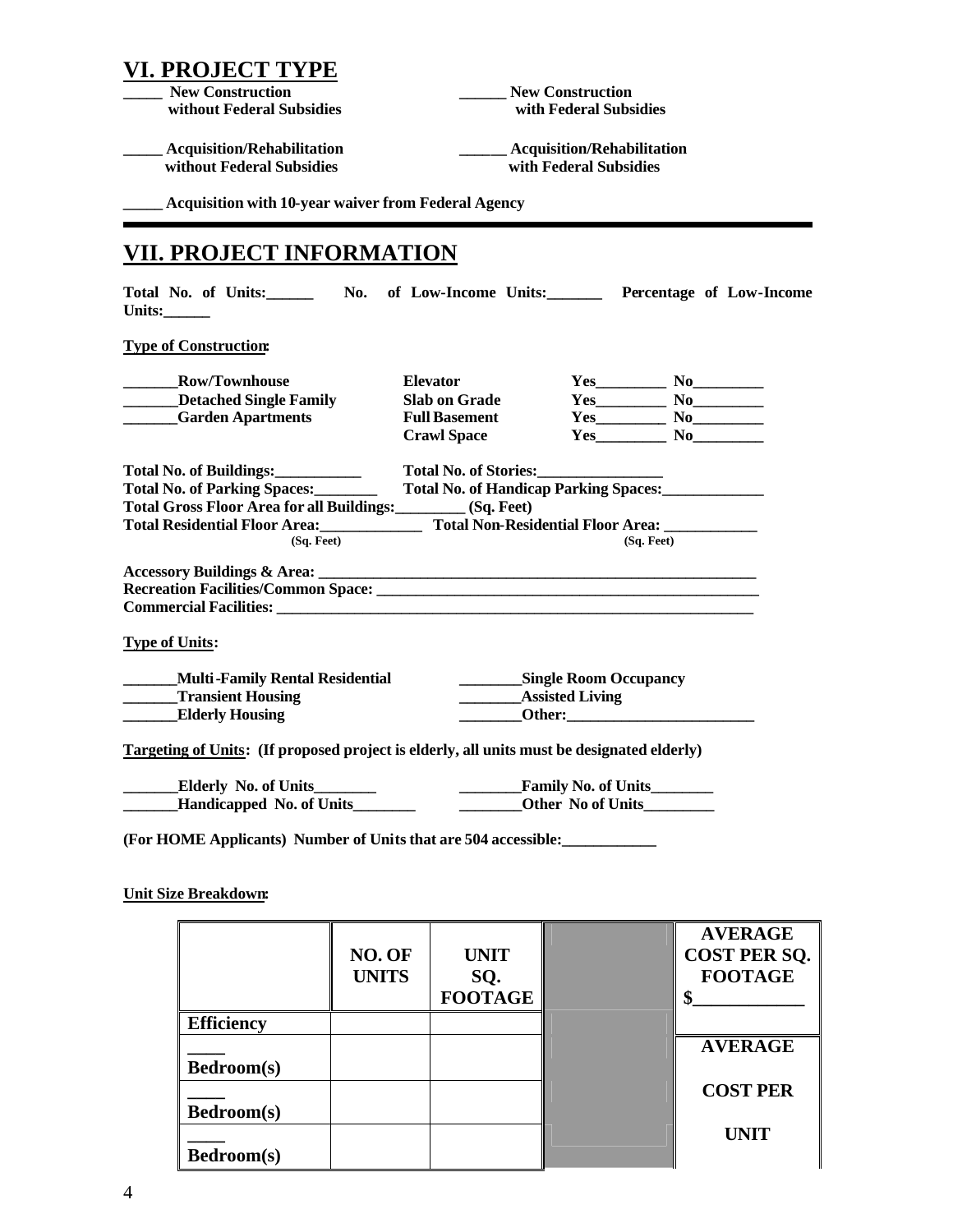| <b>Bedroom(s)</b> |  |  |
|-------------------|--|--|
|                   |  |  |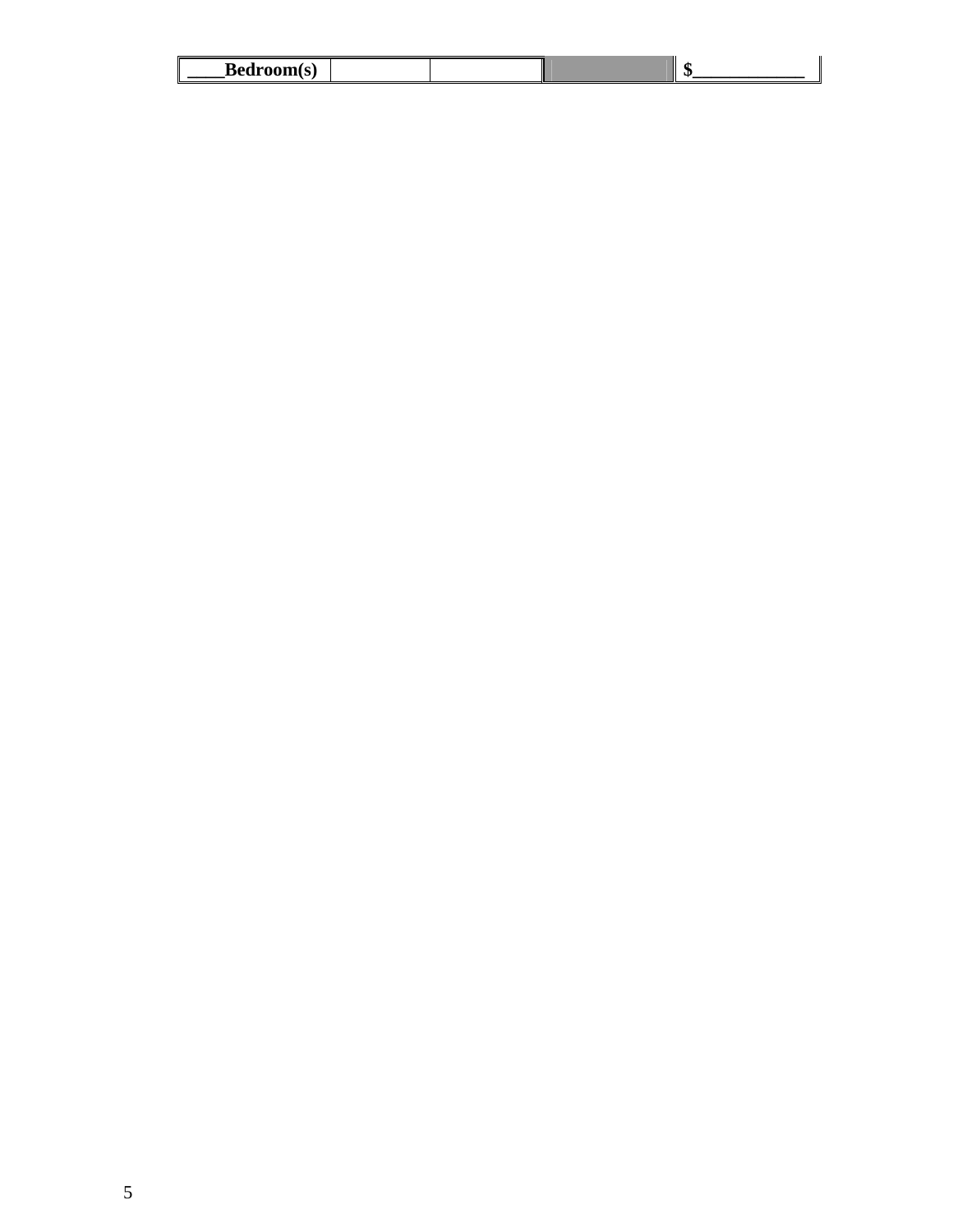## **VIII. SITE INFORMATION**

| If yes, control is in the form of:                 | Is site currently under control for the project? Yes_____________________________                                           |              |  |
|----------------------------------------------------|-----------------------------------------------------------------------------------------------------------------------------|--------------|--|
| <b>Deed</b><br><b>Purchase Contract</b>            | ______Option                                                                                                                |              |  |
| <b>Expiration Date of Contract or Option:</b>      |                                                                                                                             | (Month/Year) |  |
|                                                    | Appraised Value of the Land and Improvements: \$                                                                            |              |  |
|                                                    |                                                                                                                             |              |  |
|                                                    | <b>Total Cost of Land: \$</b> [ <i>Cost of Land: \$ Cost of Simmary <b>Exact Area of Site:</b> [<i>acres or sq.ft</i>)]</i> |              |  |
|                                                    |                                                                                                                             |              |  |
|                                                    |                                                                                                                             |              |  |
|                                                    | City: State & Zip: Phone: $\qquad \qquad$ Phone: $\qquad \qquad$                                                            |              |  |
|                                                    |                                                                                                                             |              |  |
|                                                    | Is site properly zoned for your development? Yes_________________________________                                           |              |  |
| When will the zoning issue be resolved?            |                                                                                                                             |              |  |
|                                                    |                                                                                                                             | $Yes$ No     |  |
| Are all utilities presently available to the site? |                                                                                                                             |              |  |
| Electric                                           | If no, which utilities need to be brought to the site?<br><b>Water</b>                                                      | <b>Phone</b> |  |

## **IX. ACQUISITION OF EXISTING BUILDINGS**

**(Complete for all rehabilitation projects)**

How many buildings will be acquired for the project?

Are all the buildings currently under control for the project?

| $\sim$ |
|--------|
|--------|

If no, how many buildings are under control for the project?

| When will the rest of the buildings be under control for acquisition? |                |
|-----------------------------------------------------------------------|----------------|
|                                                                       | (Month / Year) |

|                  | <b>LIST BUILDINGS</b><br><b>UNDER CONTROL</b><br><b>ADDRESS(ES) OF</b><br><b>BUILDINGS</b> | <b>TYPE OF CONTROL</b><br><b>OWNERSHIP, OPTION,</b><br><b>PURCHASE</b><br><b>CONTRACT</b> | <b>EXPIRATION</b><br><b>DATE OF</b><br><b>CONTROL</b><br><b>DOCUMENT</b> | NO. OF<br><b>UNITS</b> | <b>ACOUISITION</b><br><b>COST OF</b><br><b>BUILDING</b> |
|------------------|--------------------------------------------------------------------------------------------|-------------------------------------------------------------------------------------------|--------------------------------------------------------------------------|------------------------|---------------------------------------------------------|
| 1.               |                                                                                            |                                                                                           |                                                                          |                        | \$                                                      |
| $\overline{2}$ . |                                                                                            |                                                                                           |                                                                          |                        | \$                                                      |
| 3.               |                                                                                            |                                                                                           |                                                                          |                        | \$                                                      |
| 4.               |                                                                                            |                                                                                           |                                                                          |                        | \$                                                      |
| 5.               |                                                                                            |                                                                                           |                                                                          |                        | \$                                                      |

**Attach list as exhibit if needed**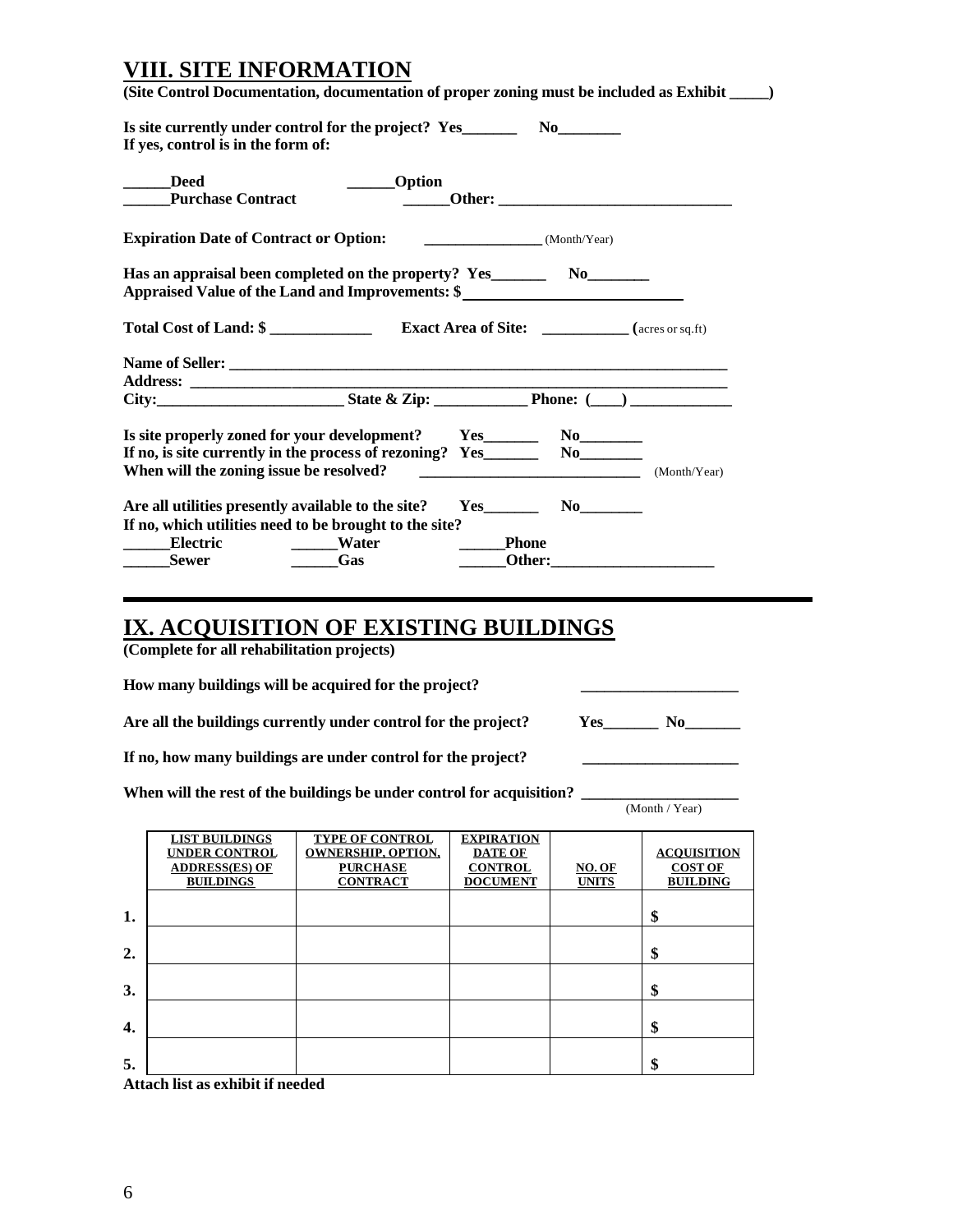## **X. ACQUISITION INFORMATION**

**Building(s) acquired or to be acquired from : \_\_\_\_\_Related Party \_\_\_\_\_Unrelated Party**

**Building(s) acquired or to be acquired with Buyer's Basis**

**\_\_\_\_\_Determined with reference to Seller's Basis**

**\_\_\_\_\_Not Determined with reference to Seller's Basis**

**List below by Building Address, the date the building was placed in service, date the building was or is planned for acquisition and the number of years between the date the building was placed in service and the date of acquisition.**

|    |                                 | PLACED-IN-SERVICE       | PROPOSED DATE         |                        |
|----|---------------------------------|-------------------------|-----------------------|------------------------|
|    |                                 | <b>DATE OF BUILDING</b> | <b>OF ACOUISITION</b> | <b>NUMBER OF YEARS</b> |
|    |                                 |                         |                       |                        |
|    |                                 | <b>BY THE MOST</b>      | <b>BY THE</b>         | <b>BETWEEN PIS AND</b> |
|    | <b>ADDRESS(ES) OF BUILDINGS</b> | <b>RECENT OWNER</b>     | <b>APPLICANT</b>      | <b>ACQUISITION</b>     |
|    |                                 |                         |                       |                        |
|    |                                 |                         |                       |                        |
| 1. |                                 |                         |                       |                        |
|    |                                 |                         |                       |                        |
|    |                                 |                         |                       |                        |
| 2. |                                 |                         |                       |                        |
|    |                                 |                         |                       |                        |
|    |                                 |                         |                       |                        |
| 3. |                                 |                         |                       |                        |
|    |                                 |                         |                       |                        |
|    |                                 |                         |                       |                        |
| 4. |                                 |                         |                       |                        |
|    |                                 |                         |                       |                        |
|    |                                 |                         |                       |                        |
| 5. |                                 |                         |                       |                        |
|    |                                 |                         |                       |                        |
|    |                                 |                         |                       |                        |
|    |                                 |                         |                       |                        |
| 6. |                                 |                         |                       |                        |
|    |                                 |                         |                       |                        |
|    |                                 |                         |                       |                        |
| 7. |                                 |                         |                       |                        |

## **XI. RELOCATION INFORMATION**

Are the units currently occupied by tenants? Yes No

|  | Does this project involve any relocation of tenants within the project? Yes_ |  |  |
|--|------------------------------------------------------------------------------|--|--|
|  |                                                                              |  |  |

**Does this project involve any relocation of tenants out side the project? Yes No** 

**\_\_\_\_\_\_\_\_\_\_\_\_\_\_\_\_\_\_\_\_\_\_\_\_\_\_\_\_\_\_\_\_\_\_\_\_\_\_\_\_\_\_\_\_\_\_\_\_\_\_\_\_\_\_\_\_\_\_\_\_\_\_\_\_\_\_\_\_\_\_\_\_\_\_\_\_\_\_ \_\_\_\_\_\_\_\_\_\_\_\_\_\_\_\_\_\_\_\_\_\_\_\_\_\_\_\_\_\_\_\_\_\_\_\_\_\_\_\_\_\_\_\_\_\_\_\_\_\_\_\_\_\_\_\_\_\_\_\_\_\_\_\_\_\_\_\_\_\_\_\_\_\_\_\_\_\_ \_\_\_\_\_\_\_\_\_\_\_\_\_\_\_\_\_\_\_\_\_\_\_\_\_\_\_\_\_\_\_\_\_\_\_\_\_\_\_\_\_\_\_\_\_\_\_\_\_\_\_\_\_\_\_\_\_\_\_\_\_\_\_\_\_\_\_\_\_\_\_\_\_\_\_\_\_\_ \_\_\_\_\_\_\_\_\_\_\_\_\_\_\_\_\_\_\_\_\_\_\_\_\_\_\_\_\_\_\_\_\_\_\_\_\_\_\_\_\_\_\_\_\_\_\_\_\_\_\_\_\_\_\_\_\_\_\_\_\_\_\_\_\_\_\_\_\_\_\_\_\_\_\_\_\_\_**

**If yes, please describe the proposed relocation assistance, if any.**

## **XII. EXISTING SUBSIDIES WITH ACQUISITION PROJECTS**

- **\_\_\_\_\_\_\_ Section 221(d)(3) BMIR**
- **\_\_\_\_\_\_\_ Section 526 Rental Assistance**
- **\_\_\_\_\_\_\_ Section 236**
- **\_\_\_\_\_\_\_ Section 8 Rent Supplement or Rental Assistance payment**

**Is HUD Approval for Transfer of Physical Asset Required? Yes\_\_\_\_\_\_\_ No\_\_\_\_\_\_\_\_**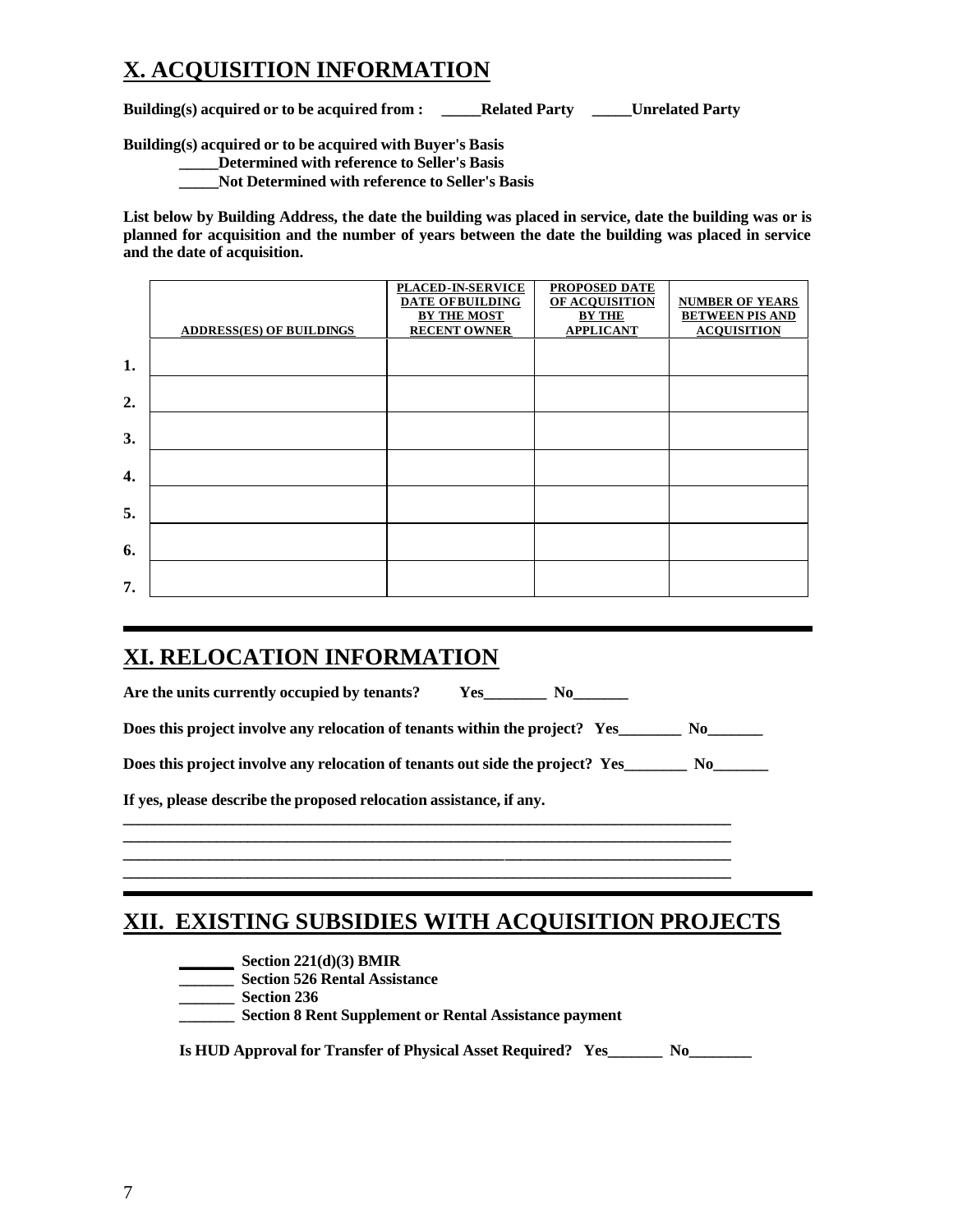## **XIII. ENERGY AND EQUIPMENT INFORMATION**

|                           | <b>TYPE SYSTEM (FORCED</b>                                    |                     |                                          |
|---------------------------|---------------------------------------------------------------|---------------------|------------------------------------------|
| <b>ENERGY EQUIPMENT</b>   | AIR, HOT WATER, ETC.)                                         |                     | <b>EFFICIENCY RATING</b>                 |
| <b>Heating</b>            |                                                               |                     |                                          |
| <b>Air Conditioner</b>    |                                                               |                     |                                          |
| <b>Domestic Hot Water</b> |                                                               |                     |                                          |
|                           | <b>Equipment Included with Unit (Low-Income Units)</b>        |                     |                                          |
| Range                     | <b>Refrigerator</b>                                           | _Disposal           | <b>Example 12 Air Conditioning Units</b> |
| <b>Microwave</b>          | <b>Dishwasher</b>                                             | <b>Central Heat</b> | <b>Washer/Dryer Hookups</b>              |
|                           | Laundry Facilities Kitchen Exhaust Central Air                |                     | <b>Window Treatments</b>                 |
| <b>Ceiling Fans</b>       |                                                               |                     |                                          |
|                           | <b>Equipment Included with Unit (Market Rate Units)</b>       |                     |                                          |
| Range                     | _Refrigerator                                                 | <b>Disposal</b>     | <b>Example 12 Air Conditioning Units</b> |
| <b>Microwave</b>          | <b>Dishwasher</b>                                             | <b>Central Heat</b> | Washer/Dryer Hookups                     |
|                           | Laundry Facilities ______ Kitchen Exhaust _______ Central Air |                     | <b>Window Treatments</b>                 |
| <b>Ceiling Fans</b>       | Other:                                                        |                     |                                          |
|                           |                                                               |                     |                                          |

## **XIV. MONTHLY UTILITY ALLOWANCES CALCULATIONS**

| <b>UTILITIES</b>        | Type of<br><b>Utility</b><br>(Gas,<br>Electric) | <b>Utilities</b><br>Paid By<br>(Tenant<br>or<br>Owner) |     |     | <b>Utility Allowance/Month</b> |            |     |            |
|-------------------------|-------------------------------------------------|--------------------------------------------------------|-----|-----|--------------------------------|------------|-----|------------|
|                         |                                                 |                                                        | Eff | 1BR | 2BR                            | <b>3BR</b> | 4BR | <b>5BR</b> |
| Cooking                 |                                                 |                                                        |     |     |                                |            |     |            |
| <b>Heating</b>          |                                                 |                                                        |     |     |                                |            |     |            |
| <b>Hot Water</b>        |                                                 |                                                        |     |     |                                |            |     |            |
| <b>Lighting</b>         |                                                 |                                                        |     |     |                                |            |     |            |
| <b>Air Conditioning</b> |                                                 |                                                        |     |     |                                |            |     |            |
| Water                   |                                                 |                                                        |     |     |                                |            |     |            |
| <b>Sewer</b>            |                                                 |                                                        |     |     |                                |            |     |            |
| <b>Trash</b>            |                                                 |                                                        |     |     |                                |            |     |            |
| Other                   |                                                 |                                                        |     |     |                                |            |     |            |
|                         | Total tenant paid utility allowance             |                                                        |     |     |                                |            |     |            |

## **Source of Utility Allowance Calculation (Documentation must be included as an attachment)**

**\_\_ State PHA \_\_ Local PHA \_\_\_\_\_\_\_\_\_\_\_\_\_\_\_\_\_\_\_\_\_\_\_**

**\_\_ Utility Company \_\_ Other \_\_\_\_\_\_\_\_\_\_\_\_\_\_\_\_\_\_\_\_\_\_\_\_\_\_\_**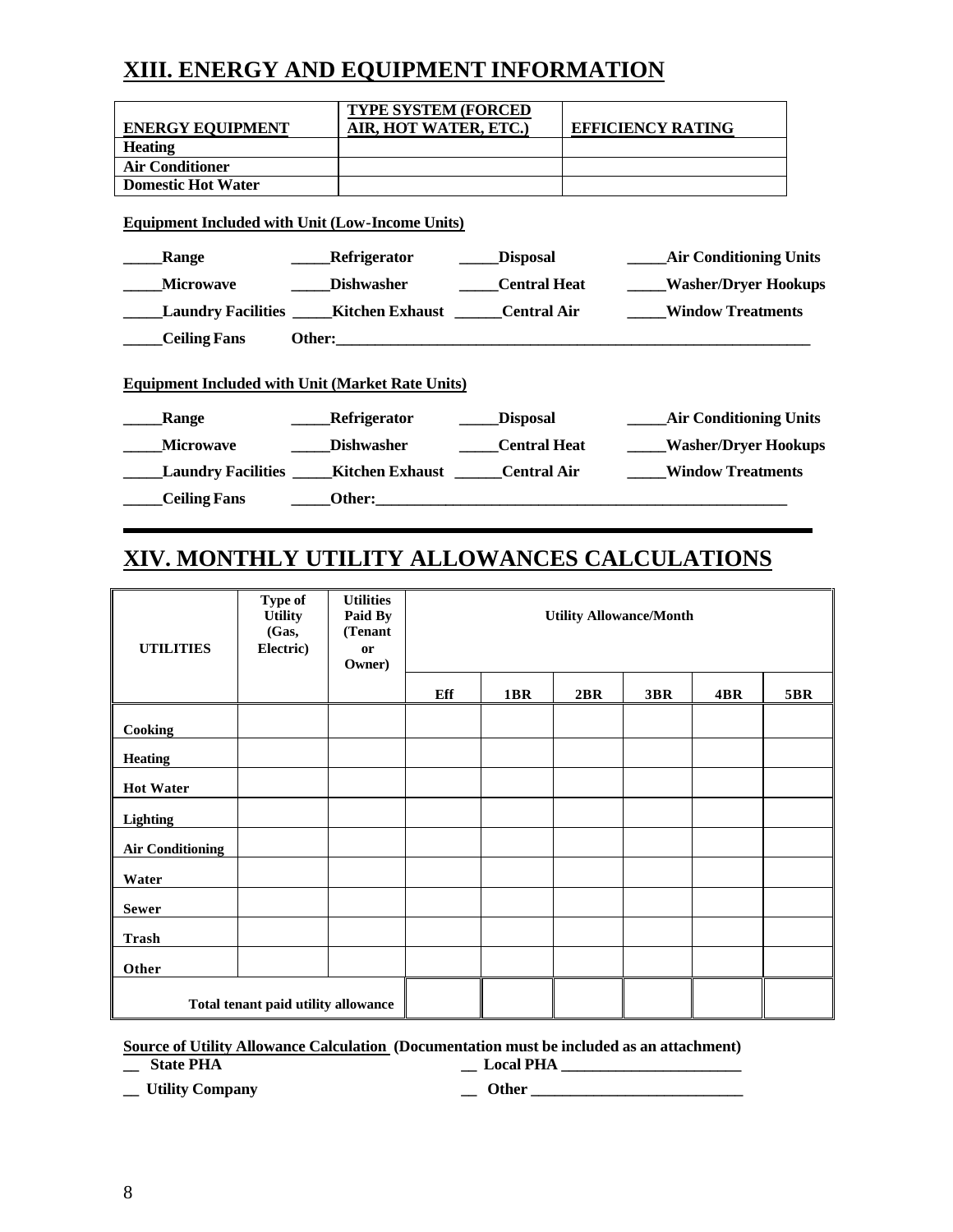## **XV. MINIMUM SET-ASIDE ELECTION**

**The Owner irrevocably elects on the Minimum Set-Aside Requirements (Check only one)**

**\_\_\_ At least 20% of the rental residential units in this development are rent-restricted and to be occupied by individuals whose income is 50% or less of area median income.**

**\_\_\_ At least 40% of the rental residential units in this development are rent-restricted and to be occupied by individuals whose income is 60% or less of area median income.**

**\_\_\_ Deep Rent skewing Options as defined in Section 42.**

#### **HOME APPLICANTS ONLY COMPLETE THE FOLLOWING: Low-Income Affordability and Rent Control Period (check one)**

**\_\_\_\_\_ 5 Years HOME Assistance/Unit <\$15,000/unit \_\_\_\_\_10 Years HOME Assistance/Unit \$15,000-\$40,000/unit \_\_\_\_\_15 Years HOME Assistance/Unit >\$40,000/unit \_\_\_\_\_20 Years New Construction \_\_\_\_ \_\_ Years FHA Insured \_\_\_\_ \_\_ Years (Other)**

**Are any low-income units receiving or will receive Rental Assistance? Yes\_\_\_\_\_\_\_ No\_\_\_\_\_\_\_ If yes, list the type of Rental Assistance:**

| <b>Section 8 New Construction</b><br><b>Substantial Rehabilitation</b> | <b>Section 8 Project Based Assistance</b> |
|------------------------------------------------------------------------|-------------------------------------------|
| <b>Section 8 Moderate Rehabilitation</b>                               | <b>Section 526 Rental Assistance</b>      |
| <b>Section 8 Certificates</b>                                          | <b>Section 8 Vouchers</b>                 |
| <b>State Assistance</b>                                                | <b>Other</b>                              |

**No. of units receiving Assistance: \_\_\_\_\_\_\_\_ No. of years Rental Assistance Contract: \_\_\_\_\_\_\_\_**

## **XVI. PROJECT TAX CREDIT RENTS:**

**List the maximum applicable affordable housing tax credit rents for the project location:**

|                           | 0-BDR. | 1-BDR. | $2-BDR.$ | $3-BDR.$ | 4-BDR |
|---------------------------|--------|--------|----------|----------|-------|
| 30% of Area Median Income |        |        |          |          |       |
| 50% of Area Median Income |        |        |          |          |       |
| 60% of Area Median Income |        |        |          |          |       |

**Project Affordability:** Describe the procedures that will be used to ensure that the units remain affordable and occupied by low-income households for at least the required term of LIHTC or HOME Program Affordability.

\_\_\_\_\_\_\_\_\_\_\_\_\_\_\_\_\_\_\_\_\_\_\_\_\_\_\_\_\_\_\_\_\_\_\_\_\_\_\_\_\_\_\_\_\_\_\_\_\_\_\_\_\_\_\_\_\_\_\_\_\_\_\_\_\_\_\_\_\_\_\_\_\_ \_\_\_\_\_\_\_\_\_\_\_\_\_\_\_\_\_\_\_\_\_\_\_\_\_\_\_\_\_\_\_\_\_\_\_\_\_\_\_\_\_\_\_\_\_\_\_\_\_\_\_\_\_\_\_\_\_\_\_\_\_\_\_\_\_\_\_\_\_\_\_\_\_ \_\_\_\_\_\_\_\_\_\_\_\_\_\_\_\_\_\_\_\_\_\_\_\_\_\_\_\_\_\_\_\_\_\_\_\_\_\_\_\_\_\_\_\_\_\_\_\_\_\_\_\_\_\_\_\_\_\_\_\_\_\_\_\_\_\_\_\_\_\_\_\_\_ \_\_\_\_\_\_\_\_\_\_\_\_\_\_\_\_\_\_\_\_\_\_\_\_\_\_\_\_\_\_\_\_\_\_\_\_\_\_\_\_\_\_\_\_\_\_\_\_\_\_\_\_\_\_\_\_\_\_\_\_\_\_\_\_\_\_\_\_\_\_\_\_\_ \_\_\_\_\_\_\_\_\_\_\_\_\_\_\_\_\_\_\_\_\_\_\_\_\_\_\_\_\_\_\_\_\_\_\_\_\_\_\_\_\_\_\_\_\_\_\_\_\_\_\_\_\_\_\_\_\_\_\_\_\_\_\_\_\_\_\_\_\_\_\_\_\_ \_\_\_\_\_\_\_\_\_\_\_\_\_\_\_\_\_\_\_\_\_\_\_\_\_\_\_\_\_\_\_\_\_\_\_\_\_\_\_\_\_\_\_\_\_\_\_\_\_\_\_\_\_\_\_\_\_\_\_\_\_\_\_\_\_\_\_\_\_\_\_\_\_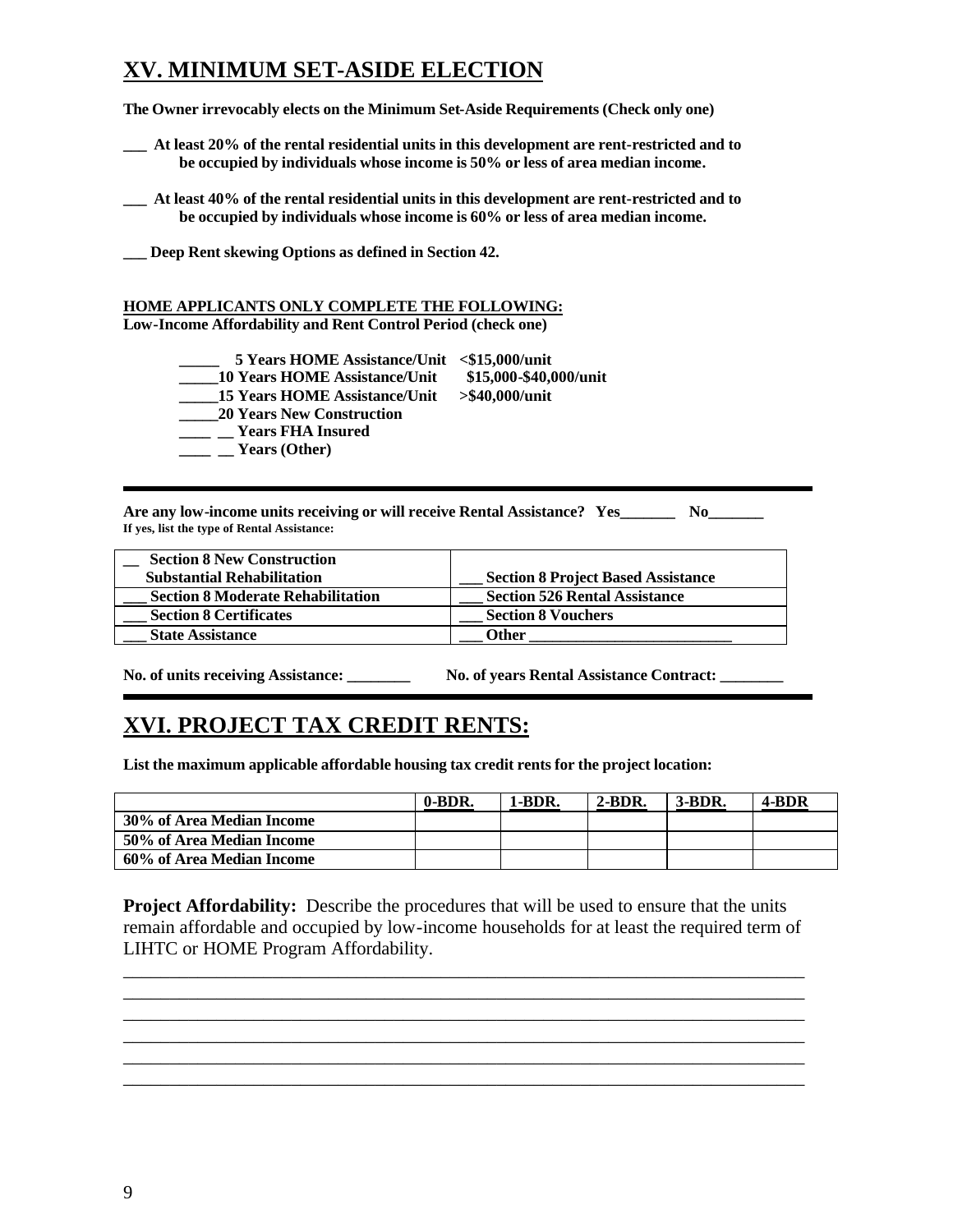## **XVII. PROJECT INCOME**

**Tax Credit Units Only Total Number of Tax Credit Units: \_\_\_\_\_\_\_\_\_\_\_\_\_\_\_\_\_**

| # of<br><b>Bedrooms</b> | % Area<br><b>Median</b><br><b>Income</b><br>(30/50/60) | $\#$<br>of Units | <b>Proposed</b><br><b>Monthly</b><br><b>Gross Rents</b><br>Per Unit | <b>Monthly</b><br><b>Utility</b><br><b>Allowance</b> | <b>Monthly Rent</b><br>Per Unit              | <b>Total Monthly</b><br><b>Income</b><br>By Unit Type |
|-------------------------|--------------------------------------------------------|------------------|---------------------------------------------------------------------|------------------------------------------------------|----------------------------------------------|-------------------------------------------------------|
|                         |                                                        |                  | \$                                                                  | \$                                                   | \$                                           | \$                                                    |
|                         |                                                        |                  | \$                                                                  | \$                                                   | \$                                           | \$                                                    |
|                         |                                                        |                  | \$                                                                  | \$                                                   | \$                                           | \$                                                    |
|                         |                                                        |                  | \$                                                                  | \$                                                   | \$                                           | \$                                                    |
|                         |                                                        |                  | \$                                                                  | \$                                                   | \$                                           | \$                                                    |
|                         |                                                        |                  | \$                                                                  | \$                                                   | \$                                           | \$                                                    |
|                         |                                                        |                  |                                                                     |                                                      | <b>Total Monthly</b><br><b>Rental Income</b> | \$                                                    |
|                         |                                                        |                  |                                                                     |                                                      | <b>Total Annual</b><br><b>Rental Income</b>  | \$                                                    |
|                         | <b>Other Income Source:</b>                            |                  |                                                                     |                                                      | \$                                           |                                                       |

**Less Vacancy Allowance: \_\_\_\_\_\_\_\_\_\_% (\$\_\_\_\_\_\_\_\_\_\_\_\_\_\_\_\_\_\_\_\_)**

**Total Monthly Income: \$ \_\_\_\_\_\_\_\_\_\_\_\_\_\_\_\_\_\_\_**

What is the estimated annual percentage increase in annual income? \_\_\_\_\_\_\_\_\_\_\_\_\_%

| <b>Market Rate Units Only</b> |  |  |
|-------------------------------|--|--|
|                               |  |  |

Total Number of Market Rate Units: **With Allen Property Rate Units:**  $\frac{1}{\sqrt{2\pi}}$ 

| # of<br><b>Bedrooms</b>                                            | #<br>of Units                | <b>Proposed</b><br><b>Monthly Rent</b>       | <b>Total Monthly Rent</b><br><b>By Unit Type</b> |  |  |
|--------------------------------------------------------------------|------------------------------|----------------------------------------------|--------------------------------------------------|--|--|
|                                                                    |                              | \$                                           | \$                                               |  |  |
|                                                                    |                              | \$                                           | \$                                               |  |  |
|                                                                    |                              | \$                                           | \$                                               |  |  |
|                                                                    |                              | \$                                           | \$                                               |  |  |
|                                                                    |                              | \$                                           | \$                                               |  |  |
|                                                                    |                              | <b>Total Monthly</b><br><b>Rental Income</b> | \$                                               |  |  |
|                                                                    | \$                           |                                              |                                                  |  |  |
| $\frac{1}{2}$                                                      |                              |                                              |                                                  |  |  |
| Less Vacancy Allowance: __________%<br>$(\$\$                      |                              |                                              |                                                  |  |  |
|                                                                    | <b>Total Monthly Income:</b> |                                              | $\sim$                                           |  |  |
| What is the estimated annual percentage increase in annual income? |                              |                                              |                                                  |  |  |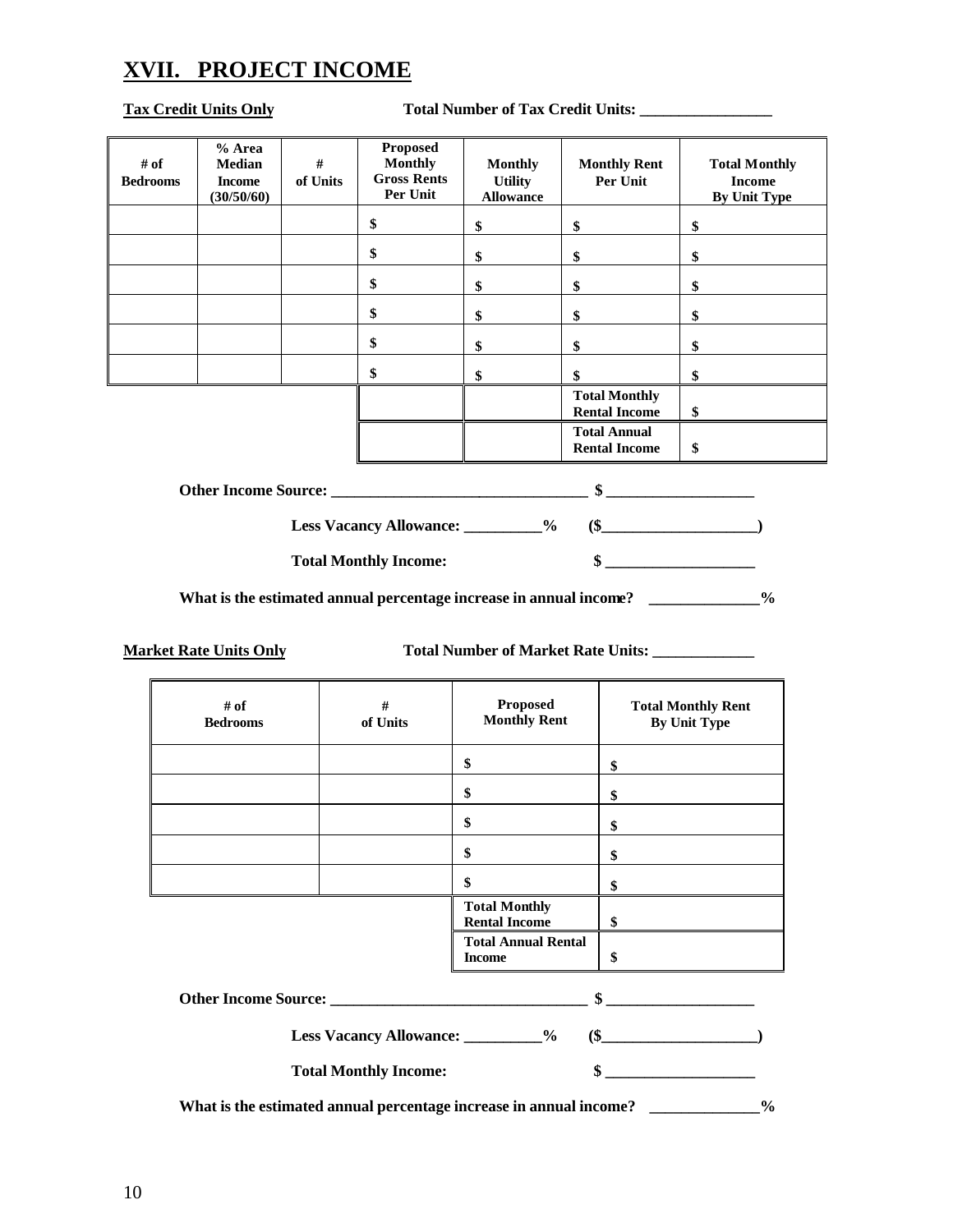#### **HOME APPLICANTS ONLY (Fill out Low HOME Rents and High HOME Rents Sections)**

#### **HOME Units Only**

**Low HOME Rents:** Low HOME Rents - at least 20% of the rental units assisted with HOME funds must have rents no greater than the established Low HOME Rents. These are very low-income families. **Low HOME Rents are defined as rents that are not greater than 30% of the adjusted gross income of a family whose income is 50% of the median income for the area (AMI), adjusted for unit size.** Your Proposed Rents plus the HUD Utility Allowance for the unit cannot be greater than these rent limits for each bedroom size. Please click on the following website to obtain HUD maximum rent limits http://www.hud.gov/cpd/home/limits/rent/rentlimt.html and

http://www.hud.gov/cpd/home/limits/income/income.html for HUD income.limits.

|                         |               |                                    | http://www.nuu.gov/cpu/nome/mmis/mcome/mcome.num for free meonic mmis. |                                                                                         |                                  |
|-------------------------|---------------|------------------------------------|------------------------------------------------------------------------|-----------------------------------------------------------------------------------------|----------------------------------|
| (a)                     | (b)           | (c)                                | (d)                                                                    | (e)                                                                                     | $\bf{(f)}$                       |
| # of<br><b>Bedrooms</b> | #<br>of Units | <b>Utility</b><br><b>Allowance</b> | <b>Proposed Monthly</b><br>Rents                                       | <b>Maximum Low</b><br><b>HOME Rent*</b><br>$(c + d)$ cannot exceed<br>HUD max low rent) | <b>Monthly Income</b><br>(b x d) |
| $\mathbf{0}$            |               | \$                                 | \$                                                                     | \$                                                                                      | \$                               |
|                         |               | \$                                 | \$                                                                     | \$                                                                                      | \$                               |
| 2                       |               | \$                                 | \$                                                                     | \$                                                                                      | \$                               |
| 3                       |               | \$                                 | \$                                                                     | \$                                                                                      | \$                               |
| $\overline{4}$          |               | \$                                 | \$                                                                     | \$                                                                                      | $\mathbb{S}$                     |
| 5                       |               | \$                                 | \$                                                                     | \$                                                                                      | \$                               |
|                         |               |                                    | <b>Total Monthly Rental</b><br>Income<br>(add column d)                |                                                                                         | (f)<br>\$                        |
|                         |               |                                    | <b>Total Annual Rental</b><br>Income<br>$(f \times 12)$                |                                                                                         | (g)<br>$\mathbb{S}$              |

**High HOME Rents**: High HOME Rents - up to 80% of Home-assisted rental units may have High HOME Rents. Higher HOME rents are defined as units with rents the lesser of (1) the existing Section 8 Fair Market Rents (FMR) or (2) 30% of the annual gross income of a family whose income equals 65% of the median income for the area, adjusted for unit size.

*Refer to the Rent Limits for your area provided in the website listed above and compare the FMR number and the 65% figure. Write the lower of these two numbers in the last column above for each bedroom size. Your Proposed Rent plus the Utility Allowance for the unit cannot be greater than this rent limit for each bedroom size.*

| (h)             | (i)      | (j)              | $\left( \mathbf{k}\right)$    | $\mathbf{I}$                                       | (m)                                      |
|-----------------|----------|------------------|-------------------------------|----------------------------------------------------|------------------------------------------|
| # of            | $#$ of   | <b>Utility</b>   | <b>Proposed Monthly Rents</b> | Max High<br><b>HOME</b> rent                       | monthly income<br>(i ? k)                |
| <b>Bedrooms</b> | of units | <b>Allowance</b> |                               | $(j + k \text{ cannot exceed HUD})$<br>high rents) |                                          |
| $\theta$        |          |                  | \$                            | ۰D                                                 | \$                                       |
|                 |          |                  | ה.                            | ۰D.                                                | \$                                       |
| $\mathfrak{D}$  |          |                  | \$                            | ъ                                                  | \$                                       |
| 3               |          |                  | \$                            | Φ<br>Ъ.                                            | \$                                       |
|                 |          |                  | \$                            | ۰D.                                                | \$                                       |
|                 |          |                  | \$                            |                                                    | \$                                       |
|                 |          |                  |                               | <b>Total Monthly Rental</b>                        | (n)                                      |
|                 |          |                  |                               | Income (add column                                 | \$                                       |
|                 |          |                  |                               | $\mathbf{m}$                                       |                                          |
|                 |          |                  |                               | <b>Total Annual Rental</b>                         | $\boldsymbol{\left( \mathbf{0}\right) }$ |
|                 |          |                  |                               | Income $(n \times 12)$                             | ъ                                        |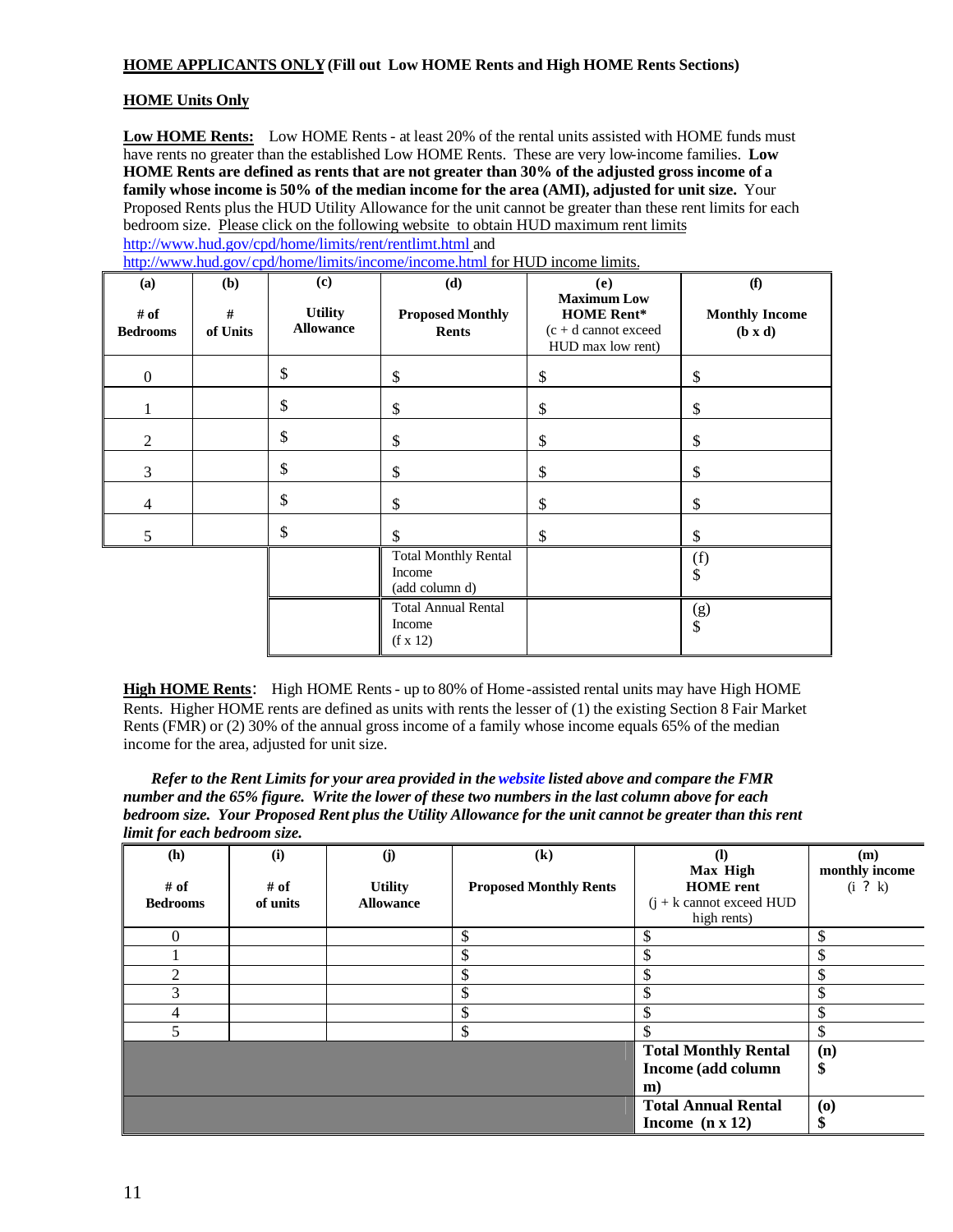#### **ALL APPLICANTS COMPLETE THE FOLLOWING SECTION:**

#### **Total Annual Gross Rent Income:**

| <b>Tax Credit Rent Annual Gross</b>     | \$ |
|-----------------------------------------|----|
| Income                                  |    |
| <b>Low Max HOME Rents Annual Gross</b>  | \$ |
| Income                                  |    |
| <b>High Max HOME Rents Annual Gross</b> | \$ |
| Income                                  |    |
| <b>Fair Market Rent Annual Gross</b>    | \$ |
| Income                                  |    |
|                                         |    |
| <b>TOTAL RENTAL INCOME</b>              | \$ |

## **XVIII. ANNUAL EXPENSE INFORMATION**

Annual Expenses (Complete this section listing the annual operating expenses for all the units).

#### **Annual Development Income**

| Annual Gross Rental Income<br>$(g + n + t)$                      | \$  |    |
|------------------------------------------------------------------|-----|----|
| 2. Vacancy Factor of __% (5-10%)                                 | -\$ |    |
| 3. Annual Effective Gross Residential<br>Income $(1 - 2)$        |     | \$ |
| Annual Laundry Income<br>4.                                      | \$  |    |
| Annual Vending Income<br>5.                                      | \$  |    |
| <b>Annual Late Fees</b><br>б.                                    |     |    |
| <b>Annual Interest Income</b><br>7 <sup>1</sup>                  |     |    |
| Annual Non-refundable Pet Fee<br>8                               | \$  |    |
| Interest Income-reserve<br>9.                                    |     |    |
| 10. Lease Cancellation Fee                                       |     |    |
| 11. Deposit Forfeitures                                          |     |    |
| 12. Application Fee Income                                       |     |    |
| 13. Annual Other Income                                          | \$  |    |
| 14. Annual Effective Other Income<br>$(4+5+6+7+8+9+10+11+12+13)$ |     | \$ |
| <b>Total Annual Effective Income</b><br>$(3+14)$                 |     | \$ |

#### **Operating Expense Budget - Yearly Estimate**

1. General and Administrative Advertising & Marketing \_\_\_\_\_\_\_\_\_\_ Management Fee Percent of Effective Gross Income  $\%$ Administrative \_\_\_\_\_\_\_\_\_\_  $\qquad \qquad \text{Legal}$ Accounting \_\_\_\_\_\_\_\_\_\_ Office Supplies \_\_\_\_\_\_\_\_\_\_ Credit Investigations \_\_\_\_\_\_\_\_\_\_ Leasing Fees Other **contract the contract of the contract of the contract of the contract of the contract of the contract of the contract of the contract of the contract of the contract of the contract of the contract of the contract o TOTAL ADMINISTRATIVE COSTS \$\_\_\_\_\_\_\_\_\_** 2. Payroll Related Administrative Payroll \_\_\_\_\_\_\_\_\_\_ Maintenance Payroll \_\_\_\_\_\_\_\_\_\_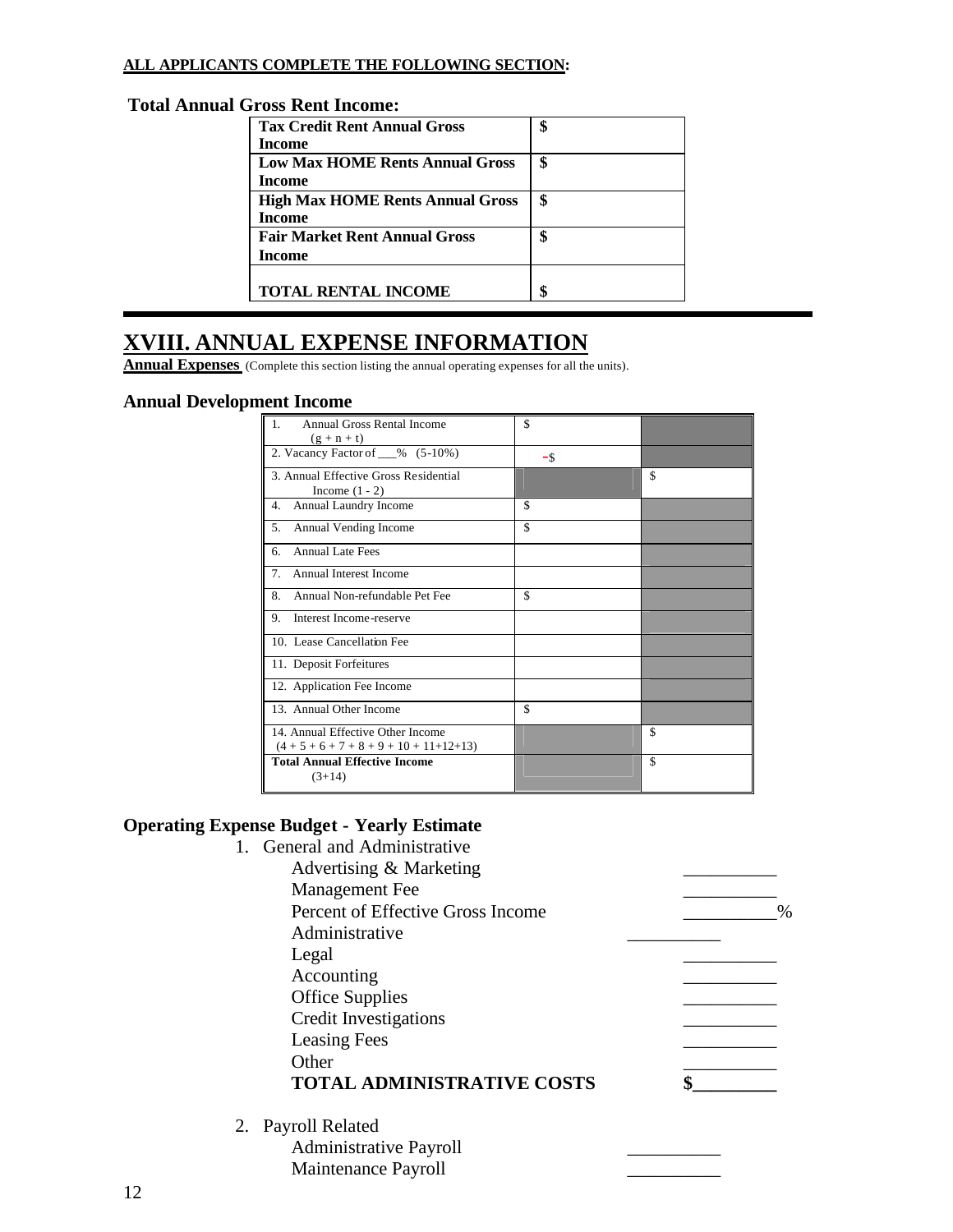|    | Workman's Comp                          |                             |
|----|-----------------------------------------|-----------------------------|
|    | <b>Health Ins</b>                       |                             |
|    | <b>Payroll Taxes</b>                    |                             |
|    | Other Fringe benefits                   |                             |
|    | <b>TOTAL PAYROLL</b>                    | \$                          |
| 3. | Maintenance                             |                             |
|    | Decorating                              |                             |
|    | Pool                                    |                             |
|    | Exterminating                           |                             |
|    | Repairs                                 |                             |
|    | Security                                |                             |
|    | <b>Ground Expenses</b>                  |                             |
|    |                                         |                             |
|    | <b>Building Supplies</b><br>Other       |                             |
|    | <b>TOTAL MAINTENANCE COSTS</b>          |                             |
|    |                                         | s                           |
| 4. | Operating                               |                             |
|    | Fuel (heating and hot water)            |                             |
|    | Lighting & Misc. Power                  |                             |
|    | Water/Sewer                             |                             |
|    | <b>Trash Removal</b>                    |                             |
|    | Janitorial                              |                             |
|    | Telephone                               |                             |
|    | Other                                   |                             |
|    | <b>TOTAL OPERATING COSTS</b>            | $\sim$                      |
| 5. | Taxes and Insurance                     |                             |
|    | <b>Real Estate Taxes</b>                |                             |
|    | Insurance                               |                             |
|    | Other Taxes, Licenses, Fees             |                             |
|    | <b>TOTAL TAXES AND INSURANCE</b>        | \$                          |
|    |                                         |                             |
|    | 6. TOTAL Annual Expenses (E1 thru E5):  |                             |
|    |                                         |                             |
| 7. | Total Annual Effective Income (D5)      |                             |
| 8. | Net Operating Income(NOI) (E7 minus E6) |                             |
|    |                                         | <u> 1989 - Andrea State</u> |
| 9. | <b>Operating Reserves</b>               |                             |
|    | 10. Replacement Reserves                |                             |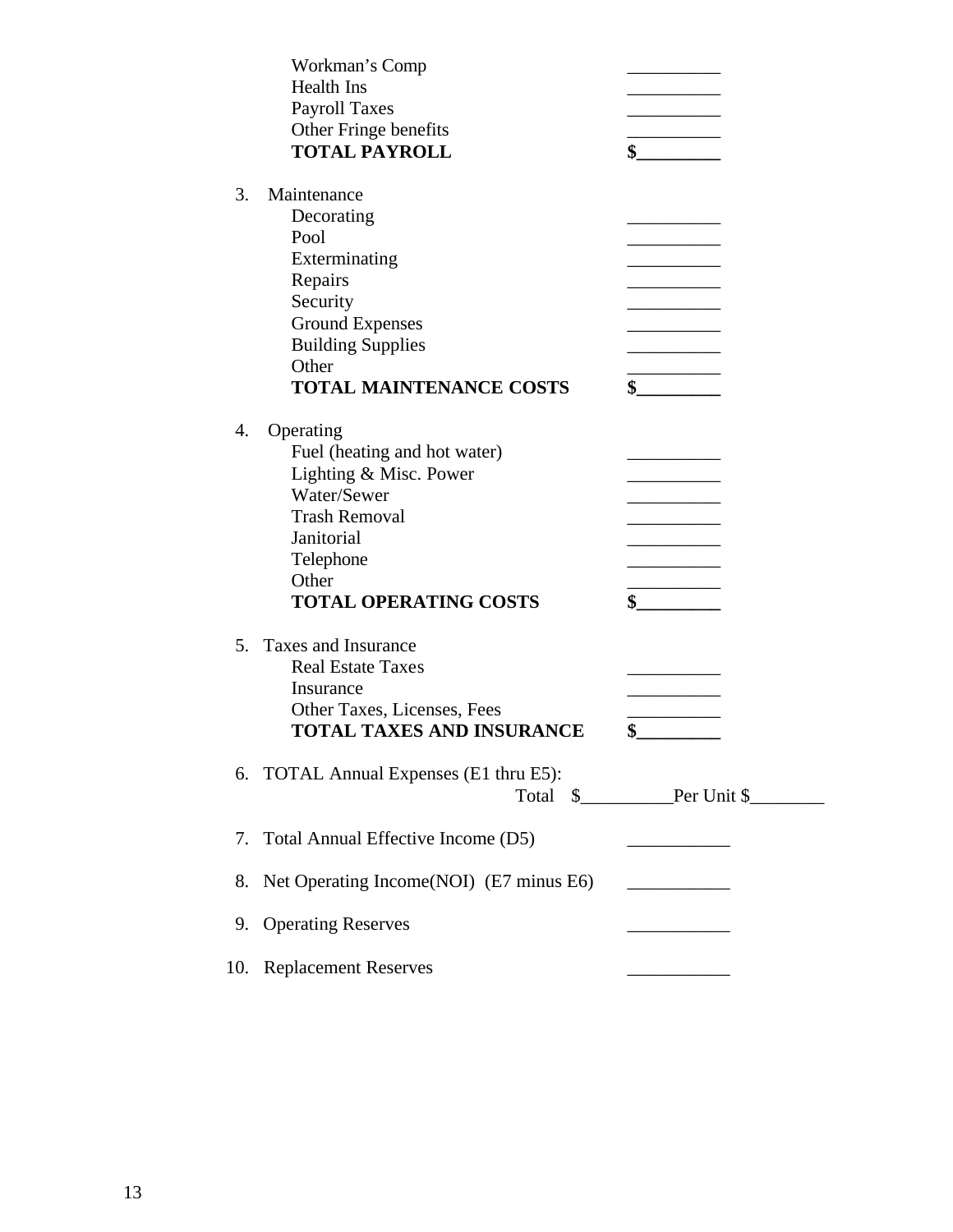| 11. Cash Flow Before Debt Service (E8 minus E9 & E10)\$                          |                |
|----------------------------------------------------------------------------------|----------------|
| 12. 1 <sup>st</sup> Mortgage Debt Service: (Source) 5                            |                |
| 13. $2nd$ Mortgage Debt Service: (Source) $\qquad \qquad$ \$                     |                |
|                                                                                  | $\mathbf S$    |
| 15. Total Debt Service                                                           | \$             |
| 16. Cash Flow After Debt Service                                                 | $\mathbb{S}^-$ |
| 17. Total HOME Loan Amount                                                       | \$             |
| 18. Owner Equity                                                                 |                |
| Ratios<br>Debt Coverage Ratio(DCR)<br>∗<br><b>HOME</b> Loan to Value Ratio<br>** |                |

Formulas

\* Net Operating Income (E8) divided by Total Debt Service (E14) = **Debt Coverage Ratio (DCR)**

\*\* HOME Loan percent of project appraised value **= HOME Loan to Value Ratio**

\*\*\*Net Operating Income (E8) less Total Debt Service (E14) =**Cash Flow**

| <b>Annual Expense/Income Information Verification</b>                       |  |  |  |  |
|-----------------------------------------------------------------------------|--|--|--|--|
| <b>DATE</b>                                                                 |  |  |  |  |
| <b>DATE</b>                                                                 |  |  |  |  |
| Check if all commitment letters are enclosed from lending/financing sources |  |  |  |  |
|                                                                             |  |  |  |  |

**All Applicants must complete the Pro Forma attached hereto as Form\_\_\_\_\_ and attach it to the application as Exhibit \_\_\_\_\_\_\_.**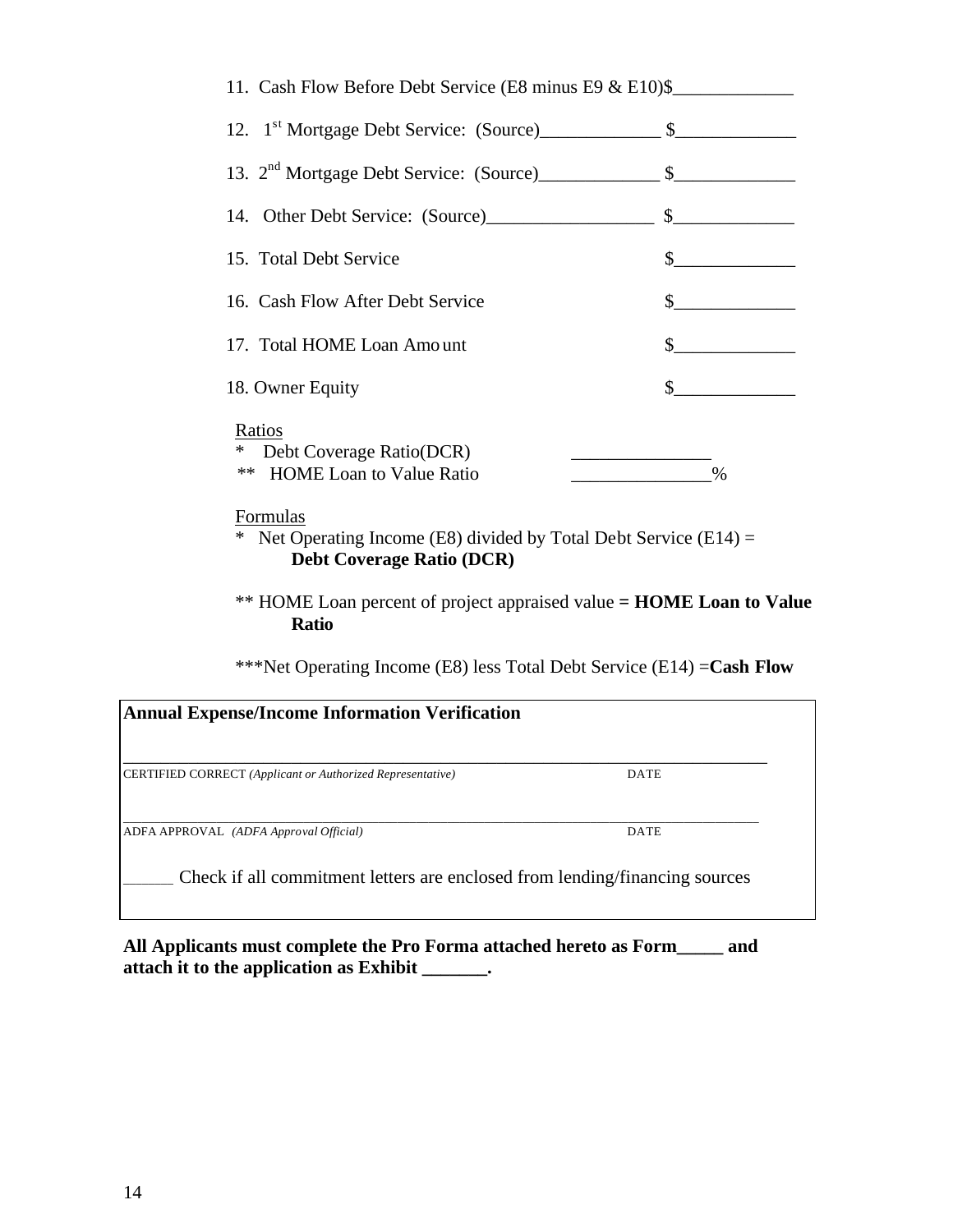## **XIX. SOURCE OF FUNDS (GRANTS AND OTHER MONEYS***)*

**Is any portion of the Source of Funds for the project financed directly or indirectly with Federal, State or Local Government Funds? Yes\_\_\_\_\_\_ No\_\_\_\_\_\_\_\_**

**If yes, then check the type and list the amount of the moneys i nvolved.**

| Tax-Exempt Financing \$                              |               | <b>HOME Funds</b>                     |               |
|------------------------------------------------------|---------------|---------------------------------------|---------------|
| <b>CDGB</b> Financing                                | $\sim$ $\sim$ | <b>CDBG</b> Grant                     | $\frac{1}{2}$ |
| <b>Federal Home Loan</b><br><b>Bank</b>              | $\frac{1}{2}$ | <b>UDAG Grant</b><br><b>Financing</b> | $\sim$        |
| <b>HODAG Financing</b>                               | $\sim$ $\sim$ | <b>HODAG</b> Grant                    | $\sim$        |
| <b>USDA 515 Financing</b>                            | $\sim$        | <b>State Grant</b>                    | $\mathbf{s}$  |
| <b>Rental Rehabilitation</b><br><b>Grant Funding</b> | $\sim$ $\sim$ | <b>Local Grant</b>                    | $\sim$ $\sim$ |
| <b>Other</b>                                         | \$            | <b>Other</b>                          |               |

## **XX. CREDIT ENHANCEMENTS**

**(For Tax-Exempt Bond Applicants Only)**

Will the permanent financing have any type of credit enhancement? Yes No

 **\_\_\_\_\_\_\_\_\_\_\_\_\_\_\_\_\_\_\_\_\_\_\_\_\_\_\_\_\_\_\_\_\_\_\_\_\_\_\_\_\_\_\_\_\_**

**If yes, list type of enhancement(s):** 

**If Tax-Exempt financing is used, list the percentage of the tax-exempt financing to the total cost of project: \_\_\_\_\_\_\_\_\_\_\_%**

**Is Taxable Bond Financing Used? \_\_\_\_\_\_\_\_ Amount \$ \_\_\_\_\_\_\_\_\_\_\_\_\_\_**

## **XXI. NOTIFICATION OF LOCAL OFFICIAL** (Provide a letter from the highest

elected official in which the project shall be located stating that he or she has been notified of the project).

| Address: <u>Address:</u> Address: Address: Address: Address: Address: Address: Address: Address: Address: Address: Address: Address: Address: Address: Address: Address: Address: Address: Address: Address: Address: Address: Addr |
|-------------------------------------------------------------------------------------------------------------------------------------------------------------------------------------------------------------------------------------|
|                                                                                                                                                                                                                                     |
|                                                                                                                                                                                                                                     |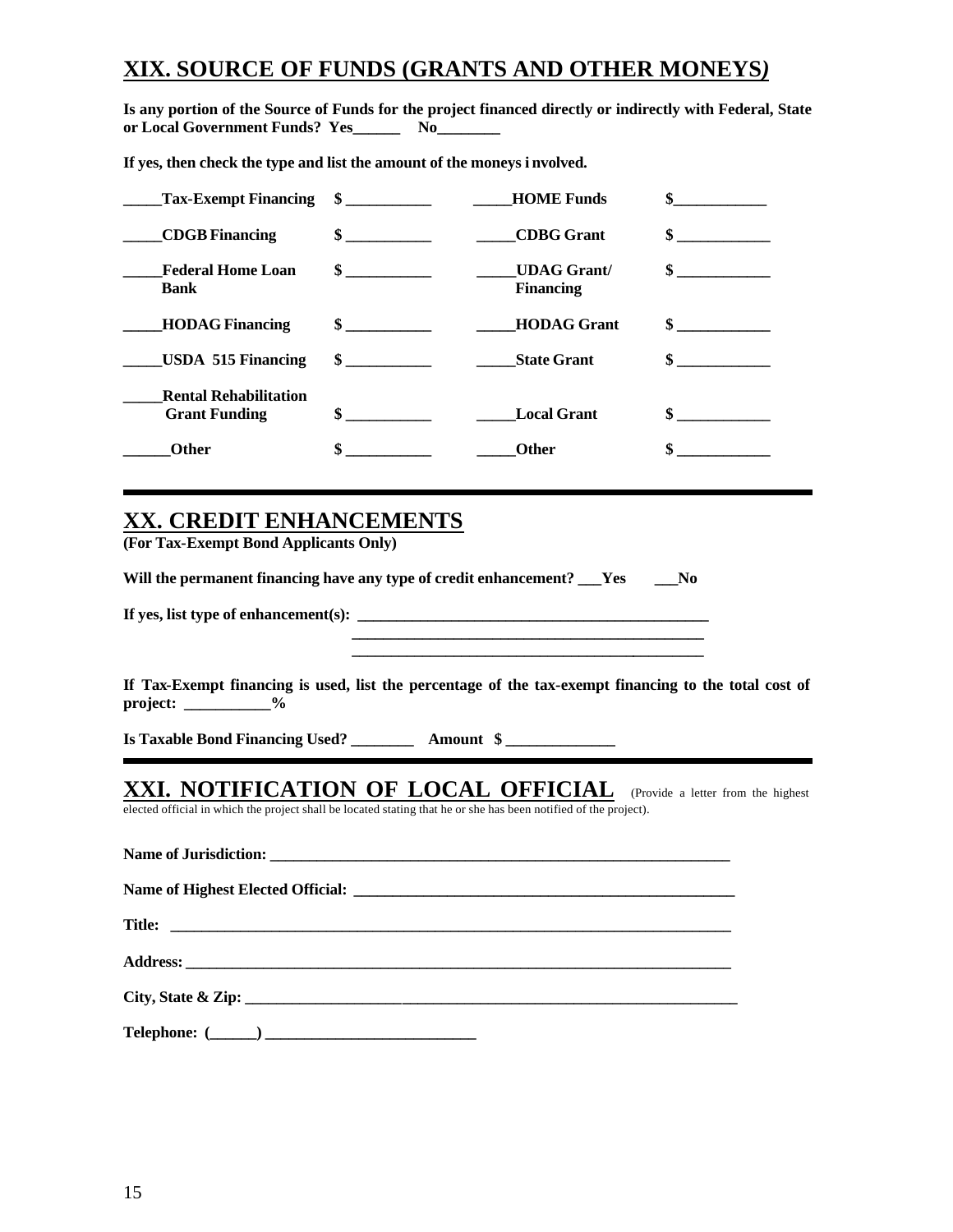## **XXII. SOURCE OF FUNDS (CONSTRUCTION AND PERMANENT FINANCING**

#### **Construction Financing Information:**

| <b>SOURCE OF FUNDS,</b><br><b>CONTACT PERSON AND</b><br><b>TELEPHONE NUMBER</b> | <b>AMOUNT OF FUNDS</b> |
|---------------------------------------------------------------------------------|------------------------|
|                                                                                 | \$                     |
| $\mathfrak{2}$ .                                                                | \$                     |
| 3.                                                                              | \$                     |
| <b>TOTAL SOURCE OF FUNDS FOR</b><br><b>CONSTRUCTION</b>                         | \$                     |

#### **Permanent Financing Information:**

| NAME OF LENDER OR SOURCE,<br><b>CONTACT PERSON AND</b><br><b>TELEPHONE NUMBER</b> | <b>AMOUNT</b><br>OF FUNDS | <b>INTEREST</b><br><b>RATE</b> | AMORT.<br><b>PERIOD</b><br>(YEARS) | <b>LOAN</b><br><b>TERM</b><br>(YEARS) | <b>ANNUAL DEBT</b><br><b>SERVICE</b> |
|-----------------------------------------------------------------------------------|---------------------------|--------------------------------|------------------------------------|---------------------------------------|--------------------------------------|
| <b>First Mortgage</b>                                                             | \$                        |                                |                                    |                                       | \$                                   |
| <b>HOME</b> (Second Mortgage)                                                     | \$                        |                                |                                    |                                       | \$                                   |
| <b>Third Mortgage</b>                                                             | \$                        |                                |                                    |                                       | \$                                   |
| <b>Equity (describe)</b>                                                          | \$                        |                                |                                    |                                       | \$                                   |
| <b>Proceeds from Federal Low-Income</b><br><b>Housing Tax Credits</b>             | \$                        |                                |                                    |                                       | \$                                   |
| <b>Proceeds from State Low-Income</b><br><b>Housing Tax Credits</b>               | \$                        |                                |                                    |                                       | \$                                   |
| <b>Proceeds from Historic Tax Credits</b>                                         | \$                        |                                |                                    |                                       | \$                                   |
| Other                                                                             | \$                        |                                |                                    |                                       | \$                                   |
| <b>Totals</b>                                                                     | \$                        |                                |                                    |                                       | \$                                   |

#### **Attach copies of financing commitment letters or letters of interest from each funding**  source as Exhibit \_\_\_\_\_\_.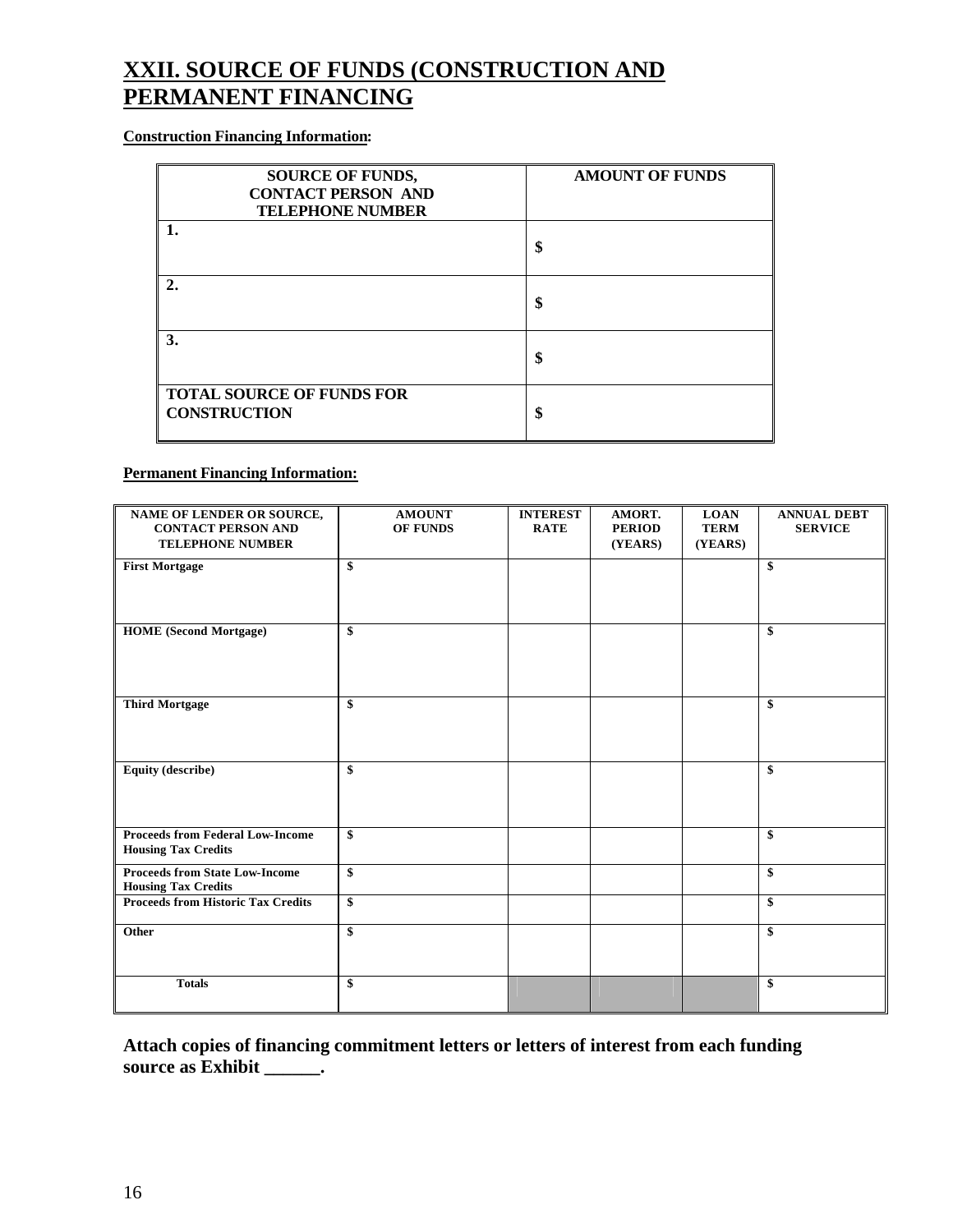## **XXIII. PROJECT COSTS**

|                                                                         |                              |                             | <b>Eligible Basis by Credit Type</b> |                                 |
|-------------------------------------------------------------------------|------------------------------|-----------------------------|--------------------------------------|---------------------------------|
|                                                                         |                              |                             | 30% PV                               | 70% PV                          |
| <b>ITEMIZED COST</b>                                                    | <b>ACTUAL</b><br><b>COST</b> | <b>HOME</b><br><b>FUNDS</b> | <b>ELIGIBLE</b><br><b>BASIS</b>      | <b>ELIGIBLE</b><br><b>BASIS</b> |
| <b>To Purchase Land &amp; Buildings</b>                                 |                              |                             |                                      |                                 |
| <b>Purchase of Land</b>                                                 |                              |                             |                                      |                                 |
| <b>Purchase of Existing Structures</b>                                  |                              |                             |                                      |                                 |
| Other:                                                                  |                              |                             |                                      |                                 |
|                                                                         |                              |                             |                                      |                                 |
| <b>For Site Work</b>                                                    |                              |                             |                                      |                                 |
| <b>Site Work</b>                                                        |                              |                             |                                      |                                 |
| <b>Off Site Improvement</b>                                             |                              |                             |                                      |                                 |
| <b>Demolition</b>                                                       |                              |                             |                                      |                                 |
| Other:                                                                  |                              |                             |                                      |                                 |
|                                                                         |                              |                             |                                      |                                 |
| For Rehabilitation and New                                              |                              |                             |                                      |                                 |
| Construction                                                            |                              |                             |                                      |                                 |
| <b>New Building</b>                                                     |                              |                             |                                      |                                 |
| <b>Rehabilitation</b>                                                   |                              |                             |                                      |                                 |
| <b>Accessory Building</b>                                               |                              |                             |                                      |                                 |
| <b>General Requirements</b>                                             |                              |                             |                                      |                                 |
| <b>Contractor Overhead</b>                                              |                              |                             |                                      |                                 |
| <b>Contractor Profit</b>                                                |                              |                             |                                      |                                 |
| Other                                                                   |                              |                             |                                      |                                 |
|                                                                         |                              |                             |                                      |                                 |
| <b>For Contingency</b>                                                  |                              |                             |                                      |                                 |
| <b>Construction Contingency</b>                                         |                              |                             |                                      |                                 |
| Other                                                                   |                              |                             |                                      |                                 |
|                                                                         |                              |                             |                                      |                                 |
| For Architectural & Engineering Fees                                    |                              |                             |                                      |                                 |
| <b>Architect Fee - Design</b>                                           |                              |                             |                                      |                                 |
| <b>Architect Fee - Supervision</b>                                      |                              |                             |                                      |                                 |
| <b>Legal Attorney</b>                                                   |                              |                             |                                      |                                 |
| <b>Consultant or Processing Agent</b>                                   |                              |                             |                                      |                                 |
| <b>Engineering Fees</b>                                                 |                              |                             |                                      |                                 |
| <b>Other Fees:</b>                                                      |                              |                             |                                      |                                 |
| <b>Other Fees:</b>                                                      |                              |                             |                                      |                                 |
| <b>Other Fees:</b>                                                      |                              |                             |                                      |                                 |
|                                                                         |                              |                             |                                      |                                 |
| <b>For Interim Costs</b>                                                |                              |                             |                                      |                                 |
| <b>Construction Insurance</b>                                           |                              |                             |                                      |                                 |
| <b>Construction Interest</b>                                            |                              |                             |                                      |                                 |
| <b>Construction Loan Origin. Fee</b><br><b>Construction Loan Credit</b> |                              |                             |                                      |                                 |
| <b>Enhancement</b>                                                      |                              |                             |                                      |                                 |
| <b>Real Estate Taxes</b>                                                |                              |                             |                                      |                                 |
|                                                                         |                              |                             |                                      |                                 |
| For Financing Fees and Expenses                                         |                              |                             |                                      |                                 |
| <b>Bond Premium</b>                                                     |                              |                             |                                      |                                 |
| <b>Credit Report</b>                                                    |                              |                             |                                      |                                 |
| Permanent Loan Origin. Fee                                              |                              |                             |                                      |                                 |
| <b>Permanent Loan Credit</b>                                            |                              |                             |                                      |                                 |
| <b>Enhancement</b>                                                      |                              |                             |                                      |                                 |
| <b>Cost of Issue/Underwriters</b>                                       |                              |                             |                                      |                                 |
| <b>Discount</b>                                                         |                              |                             |                                      |                                 |
| <b>Title and Recording</b>                                              |                              |                             |                                      |                                 |
| <b>Bond Counsel's Fee</b>                                               |                              |                             |                                      |                                 |
| Other:                                                                  |                              |                             |                                      |                                 |
| Other:                                                                  |                              |                             |                                      |                                 |
|                                                                         |                              |                             |                                      |                                 |
| <b>Subtotal</b>                                                         |                              |                             |                                      |                                 |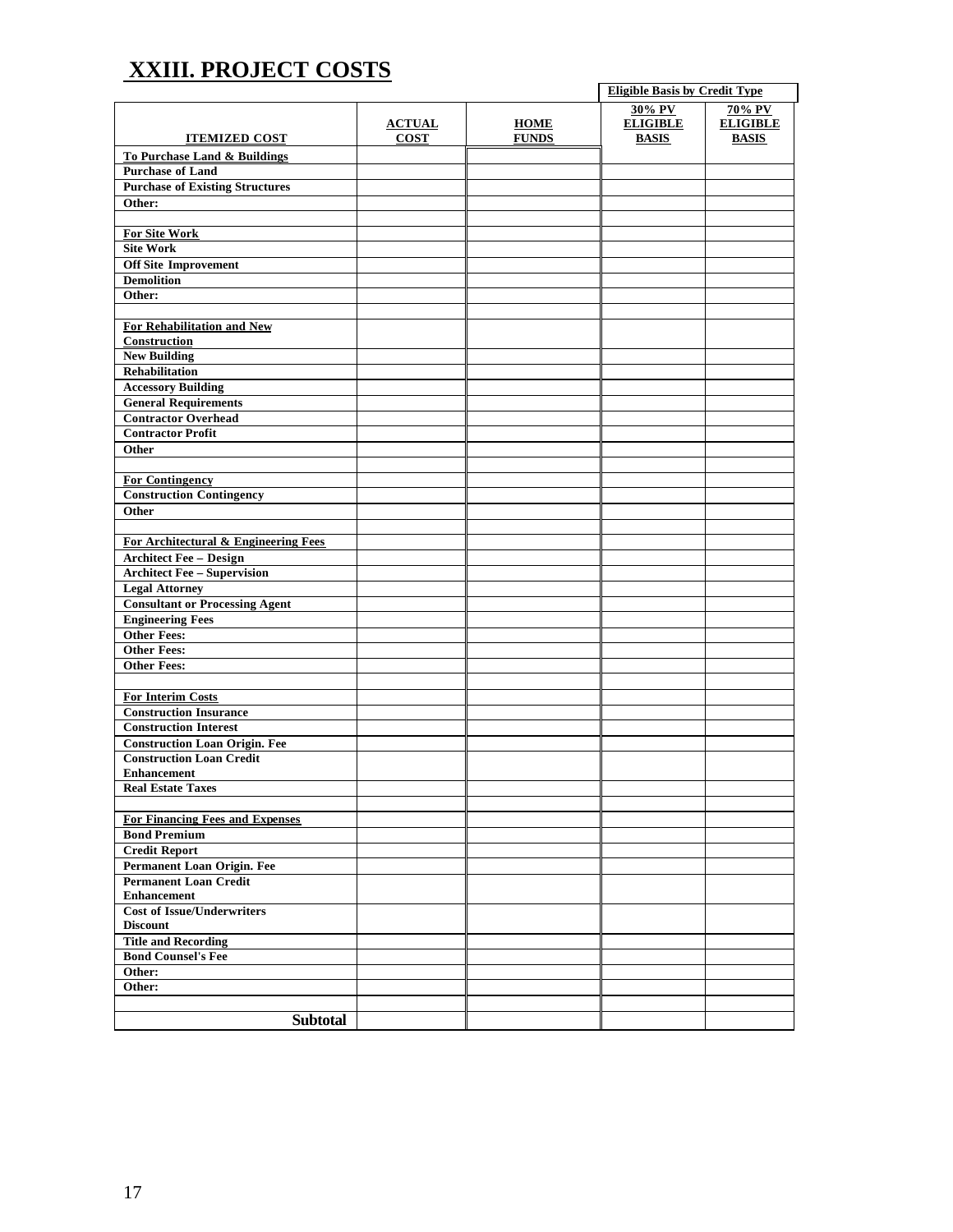|                                                                             |                              |                             | <b>Eligible Basis by Credit Type</b>      |                                           |
|-----------------------------------------------------------------------------|------------------------------|-----------------------------|-------------------------------------------|-------------------------------------------|
| <b>ITEMIZED COST</b>                                                        | <b>ACTUAL</b><br><b>COST</b> | <b>HOME</b><br><b>FUNDS</b> | 30% PV<br><b>ELIGIBLE</b><br><b>BASIS</b> | 70% PV<br><b>ELIGIBLE</b><br><b>BASIS</b> |
| <b>For Soft Cost</b>                                                        |                              |                             |                                           |                                           |
| <b>Property Appraisal (Feasibility)</b>                                     |                              |                             |                                           |                                           |
| <b>Market Study</b>                                                         |                              |                             |                                           |                                           |
| <b>Environmental Report</b>                                                 |                              |                             |                                           |                                           |
| <b>Tax Credit Fees</b>                                                      |                              |                             |                                           |                                           |
| <b>Lease-Up Expense &amp; Marketing</b><br>Other                            |                              |                             |                                           |                                           |
|                                                                             |                              |                             |                                           |                                           |
| <b>For Syndication Costs</b>                                                |                              |                             |                                           |                                           |
| <b>Organizational (Partnership)</b>                                         |                              |                             |                                           |                                           |
| <b>Bridge Loan Fees &amp; Expenses</b>                                      |                              |                             |                                           |                                           |
| <b>Tax Opinion</b><br>Other                                                 |                              |                             |                                           |                                           |
|                                                                             |                              |                             |                                           |                                           |
| <b>For Developer/Consultant Fees</b>                                        |                              |                             |                                           |                                           |
| <b>Developer's Overhead</b>                                                 |                              |                             |                                           |                                           |
| Dev Fee ___% Cons Fee ___<br>$\frac{0}{0}$<br>$\frac{0}{0}$<br><b>Total</b> |                              |                             |                                           |                                           |
| Other                                                                       |                              |                             |                                           |                                           |
|                                                                             |                              |                             |                                           |                                           |
| <b>For Project Reserves</b><br><b>Lease-Up Reserve</b>                      |                              |                             |                                           |                                           |
| <b>Replacement Reserve</b>                                                  |                              |                             |                                           |                                           |
| <b>Operating Reserve</b>                                                    |                              |                             |                                           |                                           |
| Other                                                                       |                              |                             |                                           |                                           |
| <b>Subtotal</b>                                                             |                              |                             |                                           |                                           |
| <b>Subtotal from previous page</b>                                          |                              |                             |                                           |                                           |
| 30% Adjustment for high cost                                                |                              |                             |                                           |                                           |
| area (QCTs and DDAs)                                                        |                              |                             |                                           |                                           |
| <b>Total</b>                                                                |                              |                             |                                           |                                           |
|                                                                             |                              |                             |                                           |                                           |
| Less portion of federal grant used                                          |                              |                             |                                           |                                           |
| to finance qualifying development                                           |                              |                             |                                           |                                           |
| cost. List grants                                                           |                              |                             |                                           |                                           |
| Less amount of non-qualified                                                |                              |                             |                                           |                                           |
| non-recourse financing                                                      |                              |                             |                                           |                                           |
| Less amount of non-qualified                                                |                              |                             |                                           |                                           |
| units of higher quality                                                     |                              |                             |                                           |                                           |
| Less non-qualifying excess                                                  |                              |                             |                                           |                                           |
| portion of higher quality units                                             |                              |                             |                                           |                                           |
| <b>Less Historic Tax Credit</b>                                             |                              |                             |                                           |                                           |
| (Residential Portion Only)                                                  |                              |                             |                                           |                                           |
| <b>Total Eligible Basis</b>                                                 |                              |                             |                                           |                                           |
|                                                                             |                              |                             |                                           |                                           |
| <b>Multiplied by the Applicable</b>                                         |                              |                             |                                           |                                           |
| <b>Fraction</b>                                                             |                              |                             |                                           |                                           |
| <b>Total Qualified Basis</b>                                                |                              |                             |                                           |                                           |
| <b>Multiplied by Applicable</b>                                             |                              |                             |                                           |                                           |
| Percentage                                                                  |                              |                             |                                           |                                           |
| <b>TOTAL AMOUNT OF TAX</b>                                                  |                              |                             |                                           |                                           |
| <b>CREDITS REQUESTED</b>                                                    |                              |                             |                                           |                                           |
| <b>TOTAL AMOUNT OF STATE</b>                                                |                              |                             |                                           |                                           |
| <b>TAX CREDITS REQUESTED</b>                                                |                              |                             |                                           |                                           |
| (20% OF FEDERAL)                                                            |                              |                             |                                           |                                           |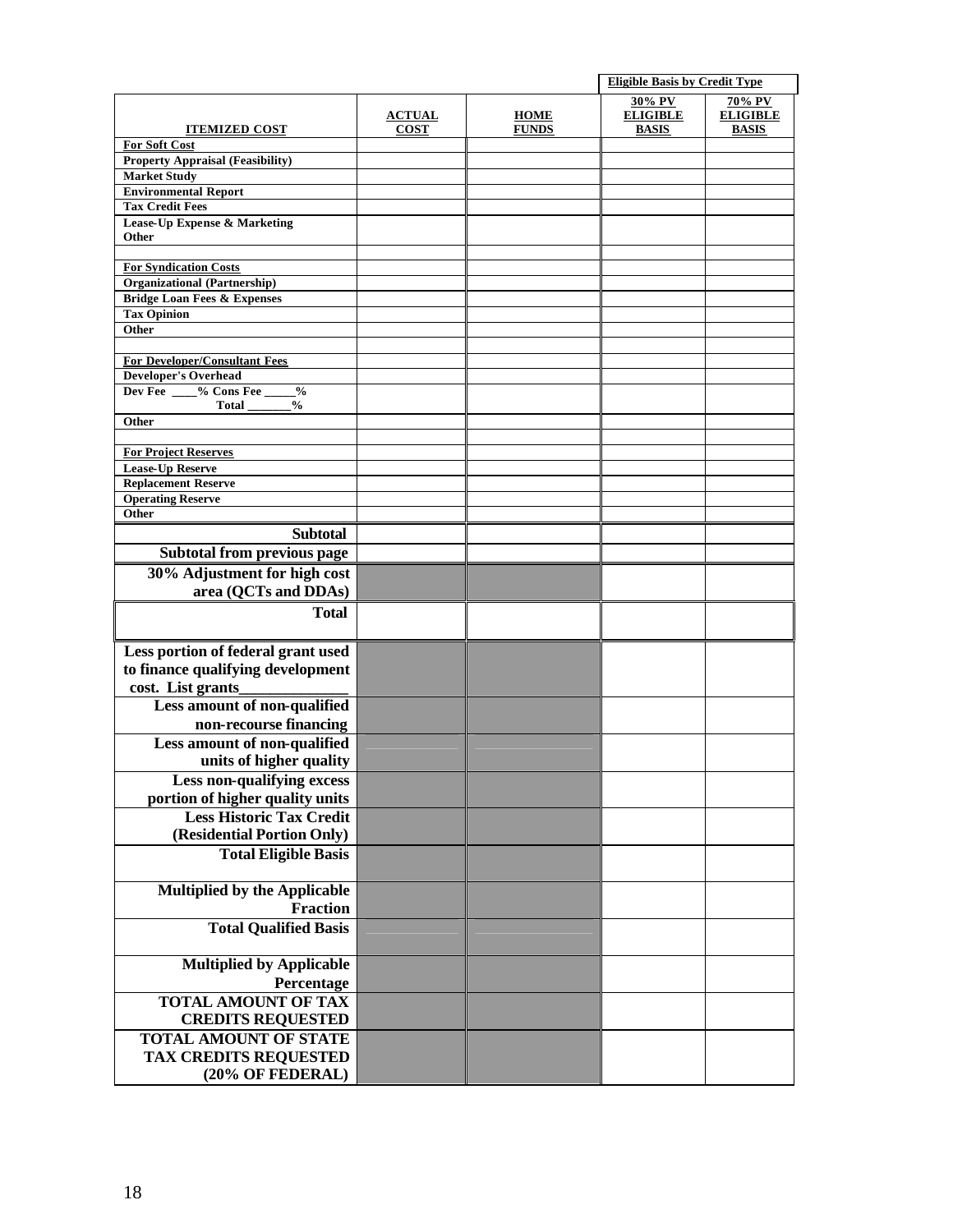**PLEASE NOTE: The actual amount of credit for the project is determined by the Housing Credit Agency. If the project is eligible for Historic Tax Credit, include a complete breakdown of the determination of eligible basis for the Historic Credit with the application. If the Project's basis has been adjusted because it is in a higher cost or qualified census tract, the actual deduction for the item(s) must be adjusted by multiplying the amount by 130%. This does not apply to Historic Tax Credits.**

**(For Home Applicants) Submit the following to support this proposed budget: copies of general contracts, estimates or sworn statements as Exhibit \_\_\_\_\_\_\_.**

**\*When used for new construction, HOME funds may be used to fund an initial operating deficit reserve, which is a reserve to meet any shortfall in project income during the period of project rent-up (not to exceed 18 months) and which may only be used to pay operating expenses, reserve for replacement payments and debt service. Any HOME funds placed in an operating deficit reserve that remain unexpended when the reserve terminates must be returned to the Authority.**

#### **XXIV. SYNDICATION INFORMATION** (Provide information below concerning syndication

and estimated proceeds from sale of Housing Credits and State Housing Credits if utilizing as source of funds)

| Φ<br><b>Federal Low-Income Housing Credits</b><br><b>State Low-Income Housing Credits</b><br><b>Historic Rehabilitation Tax Credits</b> |                          |    |
|-----------------------------------------------------------------------------------------------------------------------------------------|--------------------------|----|
|                                                                                                                                         |                          |    |
|                                                                                                                                         |                          |    |
| Tax Credit Equity expected to be raised:                                                                                                |                          | \$ |
| <b>Type of Offering:</b>                                                                                                                | <b>Type of Investor:</b> |    |
| <b>Public</b>                                                                                                                           | <b>Individuals</b>       |    |
| <b>Private</b>                                                                                                                          | <b>Corporations</b>      |    |
| <b>Name of Tax Credit Fund:</b>                                                                                                         |                          |    |
| <b>Equity/Syndicator Entity:</b>                                                                                                        |                          |    |
| Name:                                                                                                                                   |                          |    |

| <b>Contact:</b>        |  |
|------------------------|--|
| <b>Address:</b>        |  |
| City, State, Zip Code: |  |
| <b>Phone/Fax #:</b>    |  |
|                        |  |

**Describe when equity will be paid in (i.e. at time of what events) and how much will be paid in at each event:** 

| <b>EVENT</b> | <b>AMOUNT OF TAX</b><br><b>CREDIT EQUITY PAID</b><br>TO THE PROJECT |
|--------------|---------------------------------------------------------------------|
|              | \$                                                                  |
|              | \$                                                                  |
|              | \$                                                                  |
|              | \$                                                                  |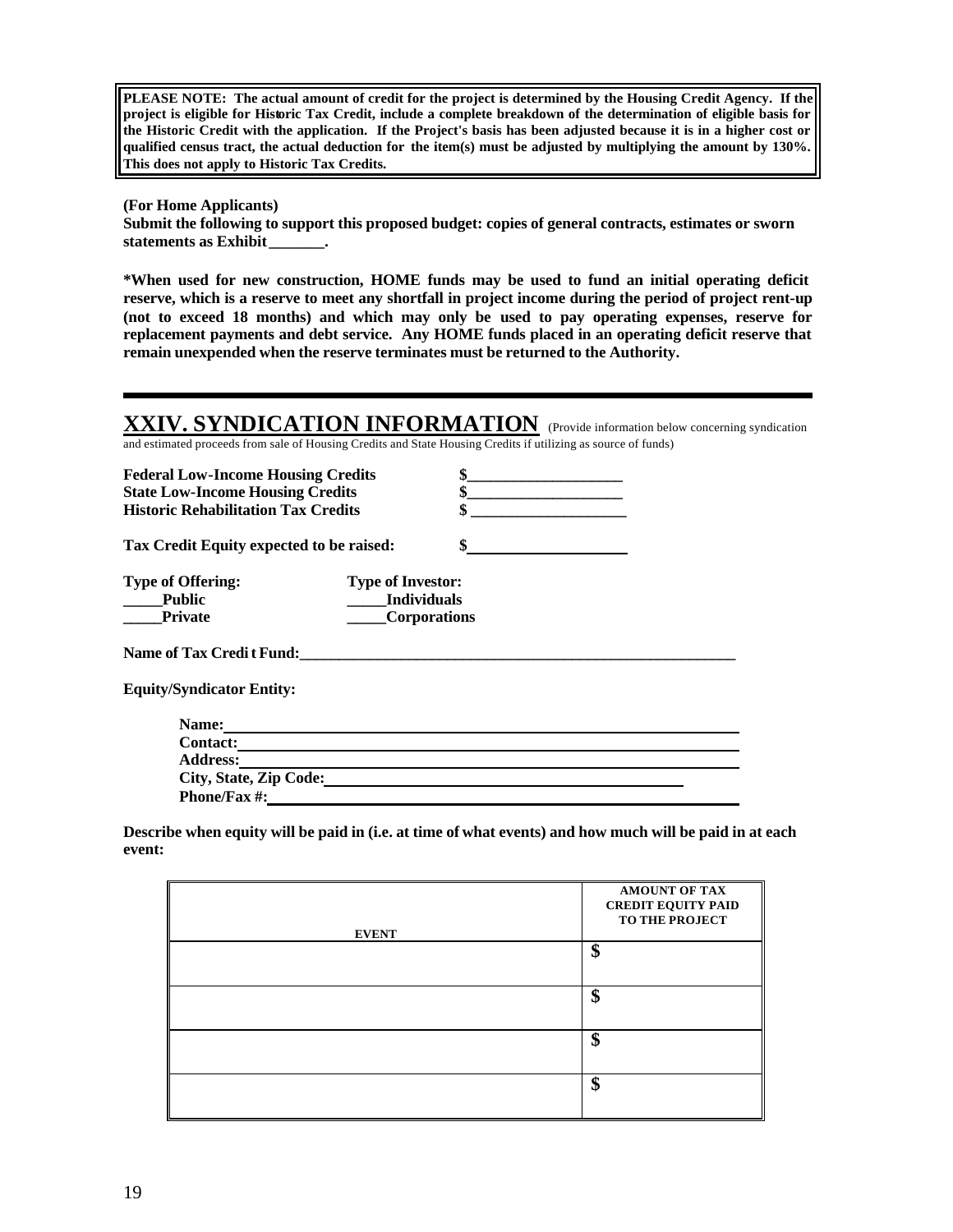## **XXV. NON-PROFIT DETERMINATION** (If this project is to be considered for the non-profit

set-aside, the following information must be completed).

#### **Articles of Incorporation and IRS documentation of status must be attached with Application.**

**To qualify for the non-profit set-aside, the applicant must materially participate in the development and operation of the project throughout the compliance period. Within the meaning of IRC 469(h), "a (nonprofit) shall be treated as materially participating in an activity only if the (nonprofit) is involved in the operations of the activity on a basis which is regular, continuous, and substantial."**

| $501(c)(3)$ Organization               | $501(c)(4)$ Organization | <b>Exempt purposes</b><br>includes fostering of<br><b>Low-Income Housing</b> |
|----------------------------------------|--------------------------|------------------------------------------------------------------------------|
| Exempt from tax under Section $501(a)$ | Other:                   |                                                                              |
|                                        |                          |                                                                              |

**Describe the non-profit's participation in the development and operation of the project. (Provide sufficient details to allow the Authority to evaluate the requisite provision of IRC Section 469(h) set forth above).**

**\_\_\_\_\_\_\_\_\_\_\_\_\_\_\_\_\_\_\_\_\_\_\_\_\_\_\_\_\_\_\_\_\_\_\_\_\_\_\_\_\_\_\_\_\_\_\_\_\_\_\_\_\_\_\_\_\_\_\_\_\_\_\_\_\_\_\_\_\_\_\_\_\_\_\_\_\_\_ \_\_\_\_\_\_\_\_\_\_\_\_\_\_\_\_\_\_\_\_\_\_\_\_\_\_\_\_\_\_\_\_\_\_\_\_\_\_\_\_\_\_\_\_\_\_\_\_\_\_\_\_\_\_\_\_\_\_\_\_\_\_\_\_\_\_\_\_\_\_\_\_\_\_\_\_\_\_ \_\_\_\_\_\_\_\_\_\_\_\_\_\_\_\_\_\_\_\_\_\_\_\_\_\_\_\_\_\_\_\_\_\_\_\_\_\_\_\_\_\_\_\_\_\_\_\_\_\_\_\_\_\_\_\_\_\_\_\_\_\_\_\_\_\_\_\_\_\_\_\_\_\_\_\_\_\_**

**\_\_\_\_\_\_\_\_\_\_\_\_\_\_\_\_\_\_\_\_\_\_\_\_\_\_\_\_\_\_\_\_\_\_\_\_\_\_\_\_\_\_\_\_\_\_\_\_\_\_\_\_\_\_\_\_\_\_\_\_\_\_\_\_\_\_\_\_\_\_\_\_\_\_\_\_\_\_ \_\_\_\_\_\_\_\_\_\_\_\_\_\_\_\_\_\_\_\_\_\_\_\_\_\_\_\_\_\_\_\_\_\_\_\_\_\_\_\_\_\_\_\_\_\_\_\_\_\_\_\_\_\_\_\_\_\_\_\_\_\_\_\_\_\_\_\_\_\_\_\_\_\_\_\_\_\_ \_\_\_\_\_\_\_\_\_\_\_\_\_\_\_\_\_\_\_\_\_\_\_\_\_\_\_\_\_\_\_\_\_\_\_\_\_\_\_\_\_\_\_\_\_\_\_\_\_\_\_\_\_\_\_\_\_\_\_\_\_\_\_\_\_\_\_\_\_\_\_\_\_\_\_\_\_\_**

**List the names of Board Members for the non-profit organization.**

**Identify all paid, full time staff and sources of funds for annual operating expenses and current programs.**

**\_\_\_\_\_\_\_\_\_\_\_\_\_\_\_\_\_\_\_\_\_\_\_\_\_\_\_\_\_\_\_\_\_\_\_\_\_\_\_\_\_\_\_\_\_\_\_\_\_\_\_\_\_\_\_\_\_\_\_\_\_\_\_\_\_\_\_\_\_\_\_\_\_\_\_\_\_\_ \_\_\_\_\_\_\_\_\_\_\_\_\_\_\_\_\_\_\_\_\_\_\_\_\_\_\_\_\_\_\_\_\_\_\_\_\_\_\_\_\_\_\_\_\_\_\_\_\_\_\_\_\_\_\_\_\_\_\_\_\_\_\_\_\_\_\_\_\_\_\_\_\_\_\_\_\_\_ \_\_\_\_\_\_\_\_\_\_\_\_\_\_\_\_\_\_\_\_\_\_\_\_\_\_\_\_\_\_\_\_\_\_\_\_\_\_\_\_\_\_\_\_\_\_\_\_\_\_\_\_\_\_\_\_\_\_\_\_\_\_\_\_\_\_\_\_\_\_\_\_\_\_\_\_\_\_**

#### **(HOME APPLICANTS COMPLETE THE FOLLOWING)**

#### **Federal Labor Standards (Davis-Bacon):**

**If the project to be constructed/rehabilitated contains 12 or more HOME assisted units, the federal labor standards provisions regarding the payment of prevailing wage rates as determined by the Department of Labor apply.**

#### **Contractor Licensing:**

**Must have contractor licensed by State for projects over twenty thousand dollars (\$20,000). (Attachment 12, License)**

**Does the general contractor have experience?** 

| τ.<br>es<br>$\overline{\phantom{a}}$ |  |
|--------------------------------------|--|
|--------------------------------------|--|

#### **Special Needs Populations:**

**Identify any project features designed to serve populations with special housing needs, including persons with disabilities, the elderly, or large families (units with 3 or more bedrooms). This could include design features, occupancy preferences, etc.**

#### **Building and Energy Standards:**

**Describe the construction and energy standards that will be used for the project. Upon completion, all units must meet Section 8 Housing Quality Standards or local codes, if applicable. Project costs greater than \$25,000/unit must meet all local codes, rehabilitation standards, zoning ordinances, and the Cost Effective Energy Standards (24 CFR Part 39). New construction projects must meet all local codes, building standards, zoning ordinances, and the Model Energy Code published by the Council of American Building Officials and the State Energy Code.**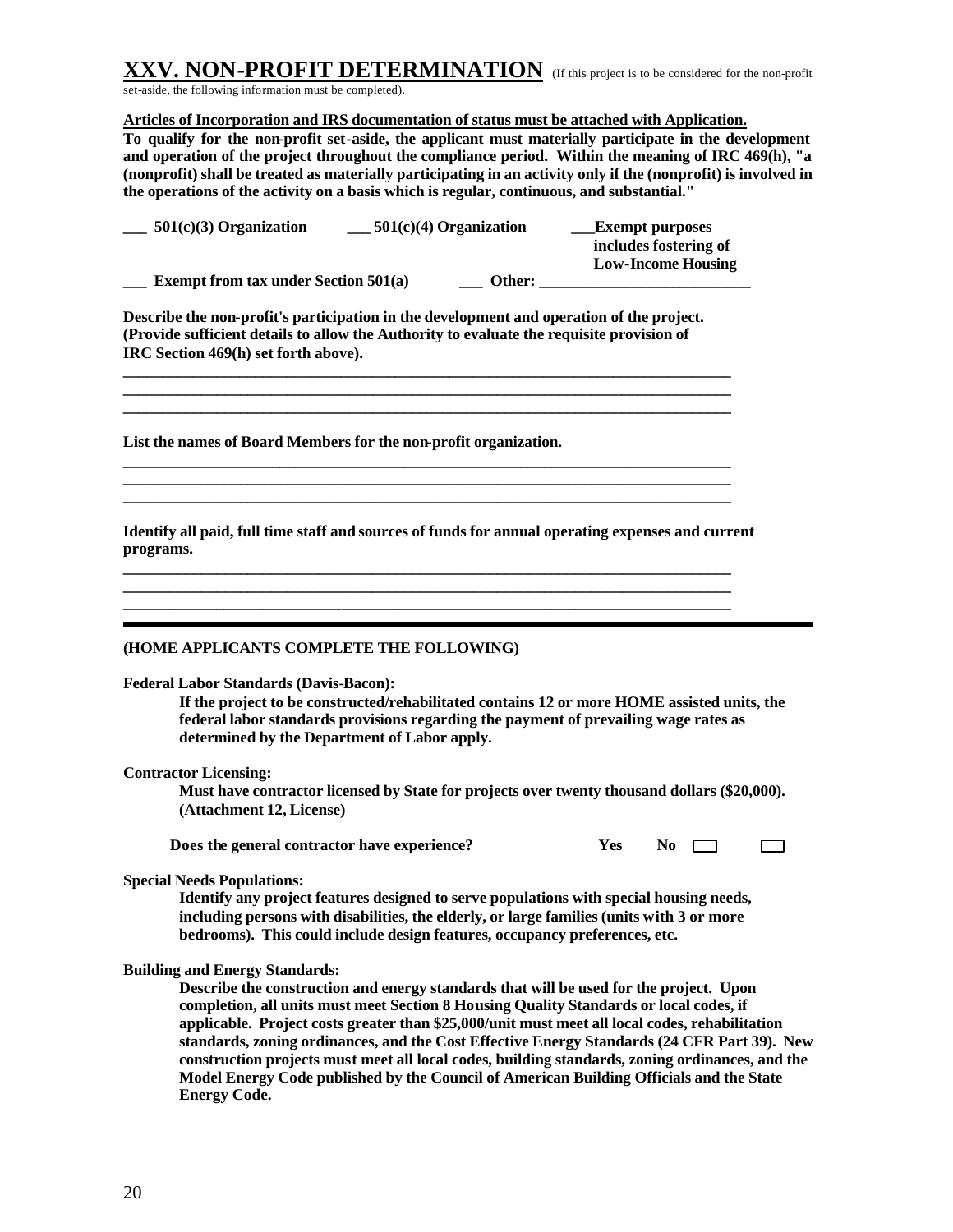## **XXVI. DEVELOPMENT TEAM INFORMATION** (Each member of the development

team must submit a participation cover letter and resume which lists qualifications, address and telephone number. The specific role of the development team member with LIHTC experience must be submitted as a summary page attached to their resume.)

**For HOME Applicants: The Owner's financial statements, including income statements and balance sheets, must be provided. (NOTE: If the project contains a small number of units to be rehabilitated, several of the following team members may not be applicable.)**

|                         | Consultant:                                                                                                                                 |
|-------------------------|---------------------------------------------------------------------------------------------------------------------------------------------|
|                         |                                                                                                                                             |
|                         |                                                                                                                                             |
|                         |                                                                                                                                             |
|                         |                                                                                                                                             |
|                         | <b>Sponsor:</b> Sponsor:                                                                                                                    |
|                         |                                                                                                                                             |
|                         |                                                                                                                                             |
|                         |                                                                                                                                             |
|                         | Fax Number:                                                                                                                                 |
|                         |                                                                                                                                             |
|                         |                                                                                                                                             |
|                         |                                                                                                                                             |
| State: <u>Zip Code:</u> |                                                                                                                                             |
|                         | Fax Number:                                                                                                                                 |
|                         | Management Company:<br><u>Management Company:</u>                                                                                           |
|                         |                                                                                                                                             |
|                         | City:                                                                                                                                       |
| State: <u>Zip Code:</u> |                                                                                                                                             |
|                         | <b>Fax Number:</b><br><u> De Santa Carlos de Santa Carlos de Santa Carlos de Santa Carlos de Santa Carlos de Santa Carlos de Santa Carl</u> |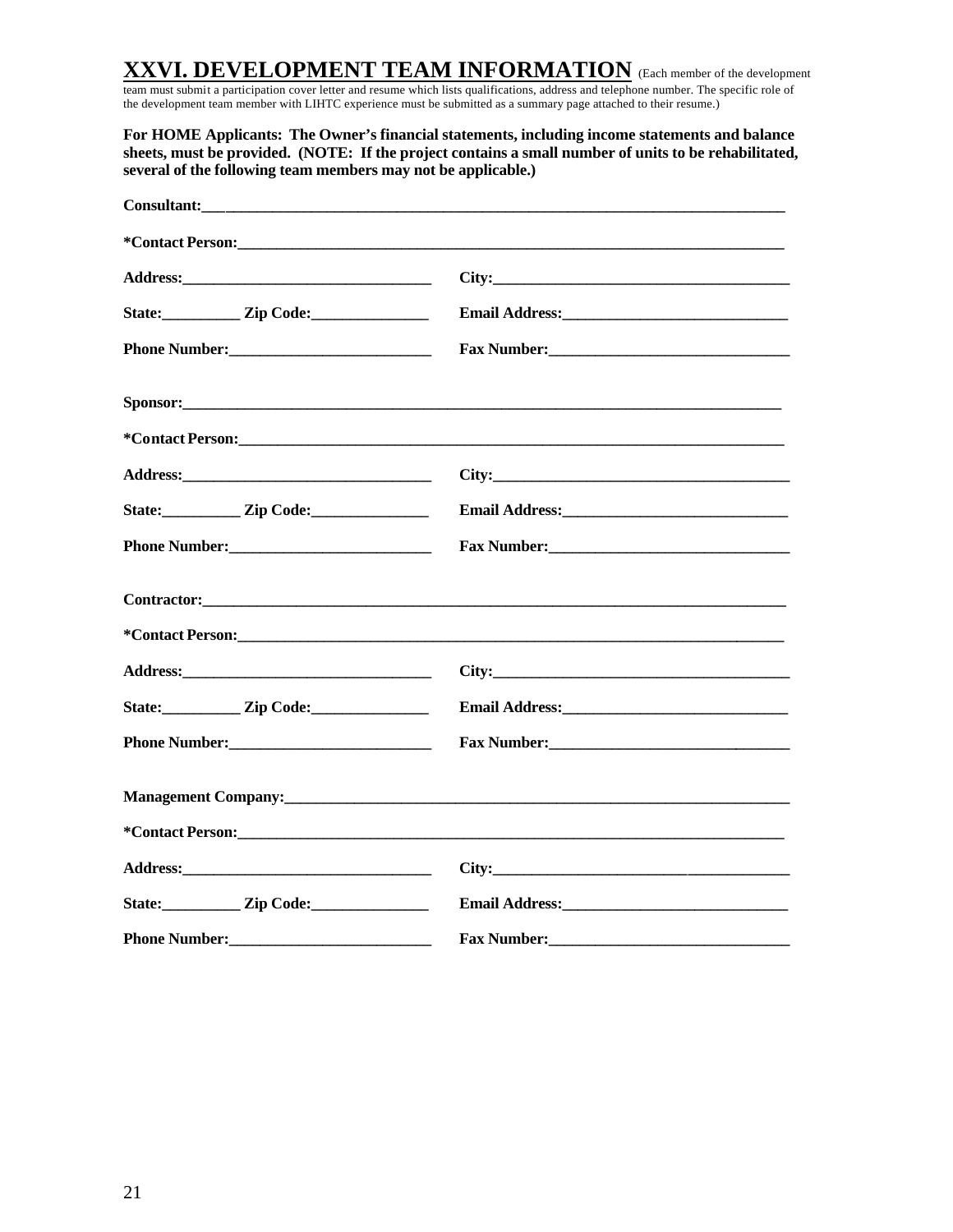| State: <u>Zip Code:</u> |                                                                                                                |
|-------------------------|----------------------------------------------------------------------------------------------------------------|
|                         | Fax Number: 1988 Manual Manual Manual Manual Manual Manual Manual Manual Manual Manual Manual Manual Manual Ma |
|                         |                                                                                                                |
|                         |                                                                                                                |
|                         |                                                                                                                |
|                         |                                                                                                                |
|                         |                                                                                                                |
|                         |                                                                                                                |
|                         |                                                                                                                |
|                         |                                                                                                                |
|                         |                                                                                                                |
|                         |                                                                                                                |
|                         |                                                                                                                |
|                         |                                                                                                                |
|                         | City:                                                                                                          |
|                         |                                                                                                                |
|                         |                                                                                                                |

\*Contact person for all ADFA correspondence and contact regarding this project.

Please list any direct or indirect, financial or other interest a member of the development team may have with another member of the development team. List "NONE" if there are no identity of interest.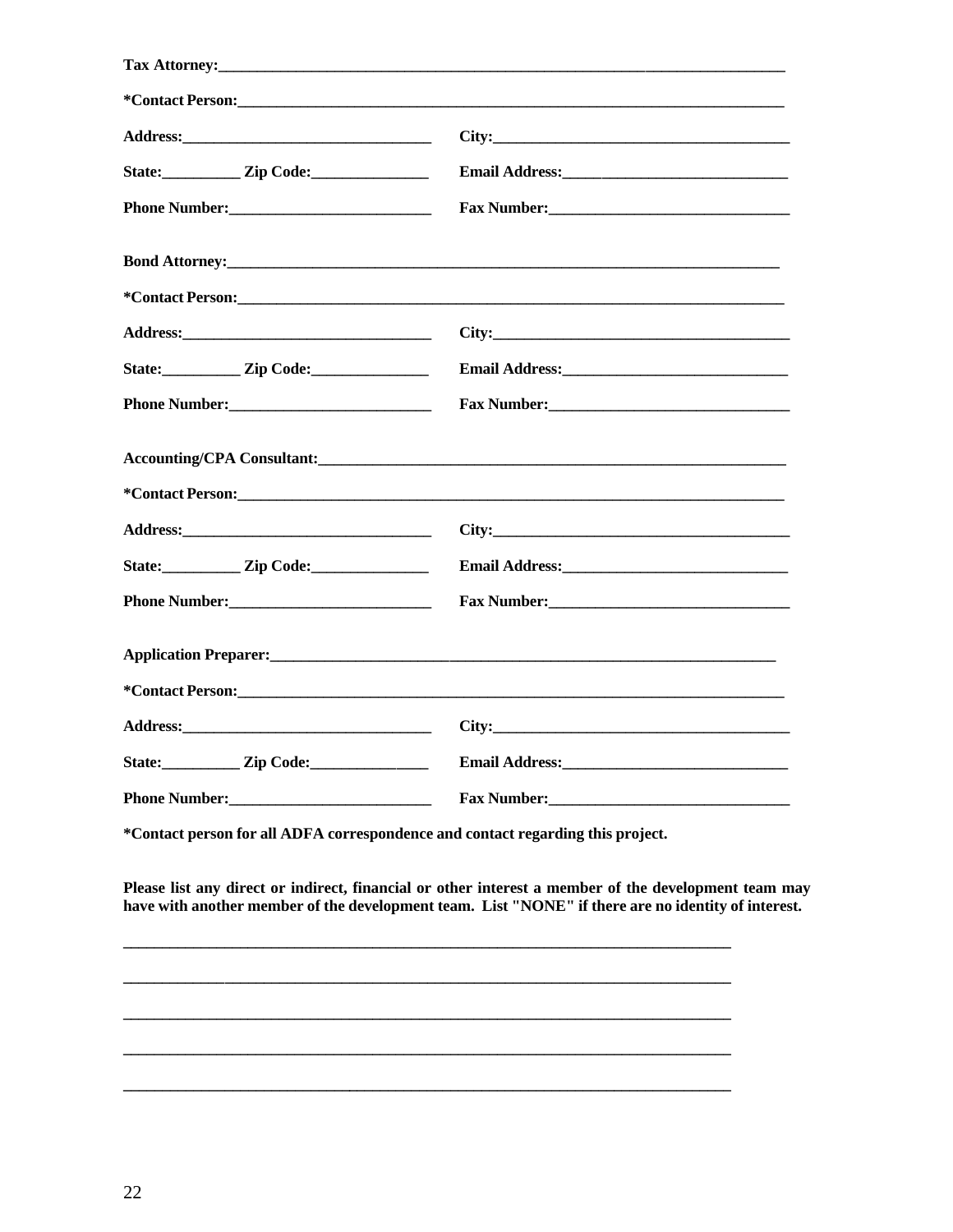## **XXVII. DEVELOPMENT TIMELINE**

**Fill in completion or anticipated completion dates for all development tasks listed. Make sure the dates are realistic.**

| <b>Task</b>                                 | <b>Completion Date</b> |
|---------------------------------------------|------------------------|
| <b>SITE/PROJECT START UP</b>                |                        |
| Option/Contract                             |                        |
| <b>Site Acquisition</b>                     |                        |
| Zoning Approval                             |                        |
| Plans and Bid Specs                         |                        |
| Site Analysis                               |                        |
| <b>Initial Closing (HOME Applicants)</b>    |                        |
| <b>Closing and Transfer of Property</b>     |                        |
| <b>FINANCING</b>                            |                        |
| <b>Construction Loan</b>                    |                        |
| Loan Application                            |                        |
| <b>Conditional Commitment</b>               |                        |
| <b>Firm Commitment</b>                      |                        |
| <b>Permanent Loan</b>                       |                        |
| Loan Application                            |                        |
| <b>Conditional Commitment</b>               |                        |
| <b>Firm Commitment</b>                      |                        |
| <b>Other Loans and Grants (Type/Source)</b> |                        |
| Application                                 |                        |
| Award                                       |                        |
| <b>CONSTRUCTION/IMPLEMENTATION</b>          |                        |
| <b>Construction Contract Awarded</b>        |                        |
| Pre-Construction Conference (HOME)          |                        |
| <b>Applicants</b> )                         |                        |
| <b>Construction starts</b>                  |                        |
| Stage 1 completed (HOME Applicants)         |                        |
| Stage 2 completed (HOME Applicants)         |                        |
| Stage 3 completed (HOME Applicants)         |                        |
| <b>Marketing Begins</b>                     |                        |
| <b>Construction Completed</b>               |                        |
| Occupancy/Rent-up Begins                    |                        |
| <b>Full Occupancy Obtained</b>              |                        |
| Tax Credit Placed in Service Date           |                        |
| <b>EXPENDITURE OF FUNDS</b>                 |                        |
| (HOME Applicants)                           |                        |
| 25%                                         |                        |
| 50%                                         |                        |
| 75%                                         |                        |
| 100%                                        |                        |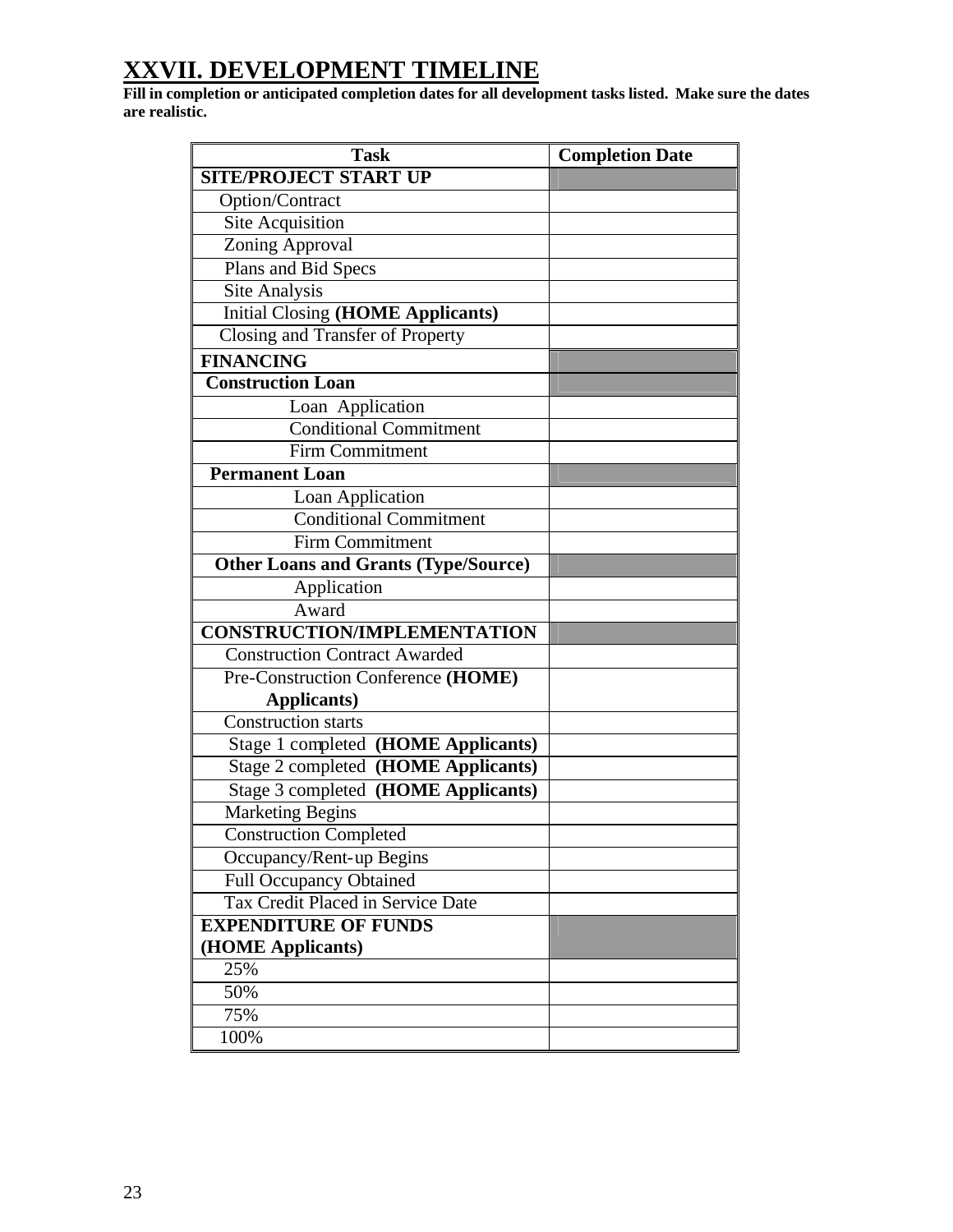## **XXVIII. APPLICATION & OTHER FEES**

**Regardless of the funding decisions, the application fees are non-refundable. The Application fee must be included with Application. Make all checks payable to: ARKANSAS DEVELOPMENT FINANCE AUTHORITY**

**LIHTC Applicants Only:**

| Projects, four (4) units or less                    | \$300.00 |
|-----------------------------------------------------|----------|
| <b>Non-Profit Sponsor [more than four(4) units]</b> | \$300.00 |
| For Profit Sponsor [more than four (4) units]       | \$500.00 |

**Reservation Fee A Reservation Fee equal to \$100.00 per unit will be required at time of reservation.**

**Allocation Fee An Allocation Fee equal to \$100.00 per unit will be required at time of allocation of credits.**

**Monitoring Fee A one-time fee of six percent (6%) of the total annual allocation will be required at the time of the allocation of the Housing Credits only.**

**HOME Program Applicants Only:**

| <b>Projects with less than 20 units</b> | \$250.00 |
|-----------------------------------------|----------|
| <b>Projects with 20 units or more</b>   | \$500.00 |

**LIHTC & HOME Applicants:**

| <b>Non-Profit Sponsor [less than 20 units]</b> | \$550.00   |
|------------------------------------------------|------------|
| <b>Non-Profit Sponsor [more than 20 units]</b> | \$800.00   |
| For Profit Sponsor [less than 20 units]        | \$750.00   |
| For Profit Sponsor [more than 20 units]        | \$1,000.00 |

**Reservation Fee A Reservation Fee equal to \$100.00 per unit will be required at time of reservation.** 

**Allocation Fee An Allocation Fee equal to \$100.00 per unit will be required at time of allocation of credits.**

**Monitoring Fee A one-time fee of six percent (6%) of the total annual allocation will be required at the time of the allocation of the Housing Credits only.**

**Tax-Exempt Multi-Family Volume Cap & 4% LIHTC Applicants:**

**\_\_\_\_\_\_\_\_\_ All Projects \$500.00**

**See additional fees outlined in the 2003 Guidelines for Allocating Multi-Family Tax-Exempt Private Activity Volume Cap**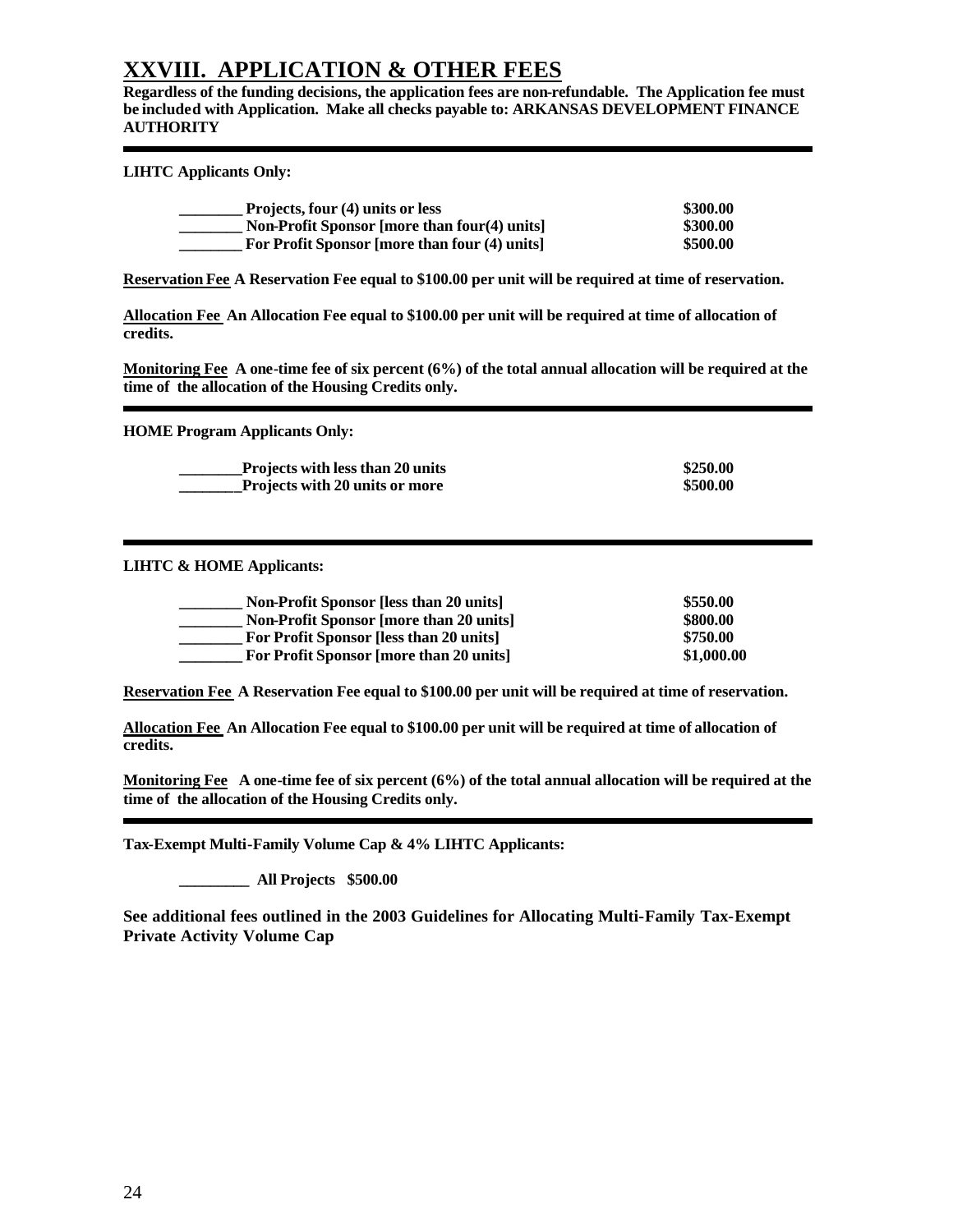## **XXIX. SIGNATURE PAGE LIHTC/Tax Exempt Bond Applicants**

**The undersigned is responsible for ensuring that the project consists or will consist of a qualified Low-Income building or buildings as defined in the Internal Revenue Code, Section 42, and will satisfy all applicable requirements of federal tax law in the acquisition, rehabilitation or construction and operation of the project to receive the Low-Income housing credit.**

**The undersigned is responsible for calculations and figures relating to the determination of the eligible basis for the building and understands and agrees that the amount of the credit is calcul ated by reference to the figure submitted with this application, as to the eligible basis and qualified basis of the project and individual buildings.**

**The undersigned hereby makes application to the Authority for reservation, carryover allocation or allocation of housing credit dollar amounts as listed in the application. The undersigned agrees that the Arkansas Development Finance Authority will at all times be indemnified and held harmless against all losses, costs, damages, expenses and liabilities whatsoever nature or king (including, but not limited to attorney's fees, litigation and court costs, amounts paid in settlement and amounts paid to discharge judgment, any loss from judgment from Internal Revenue Service) directly or indirectly resulting from, arising out of, or related to acceptance, consideration and approval or disapproval of such allocation request.**

**The undersigned being duly authorized, hereby represents and certifies that the foregoing information, to the best of his/her knowledge, is true, complete and accurately describes the proposed project.**

**IN WITNESS WHEREOF, the owner has caused this document to be duly executed in its name on the \_\_\_\_\_\_\_\_\_\_\_\_\_ day of \_\_\_\_\_\_\_\_\_\_\_\_\_\_\_\_\_\_\_\_\_\_, 20 \_\_\_\_\_\_\_.**

> **\_\_\_\_\_\_\_\_\_\_\_\_\_\_\_\_\_\_\_\_\_\_\_\_\_\_\_\_\_\_\_\_\_\_\_\_\_\_\_\_\_\_\_\_\_ (Legal Name of Owner – Printed)**

**\_\_\_\_\_\_\_\_\_\_\_\_\_\_\_\_\_\_\_\_\_\_\_\_\_\_\_\_\_\_\_\_\_\_\_\_\_\_\_\_\_\_\_\_\_\_**

**By: \_\_\_\_\_\_\_\_\_\_\_\_\_\_\_\_\_\_\_\_\_\_\_\_\_\_\_\_\_\_\_\_\_\_\_\_\_\_\_\_\_\_\_\_\_**

 **(Name)**

 **(Title)**

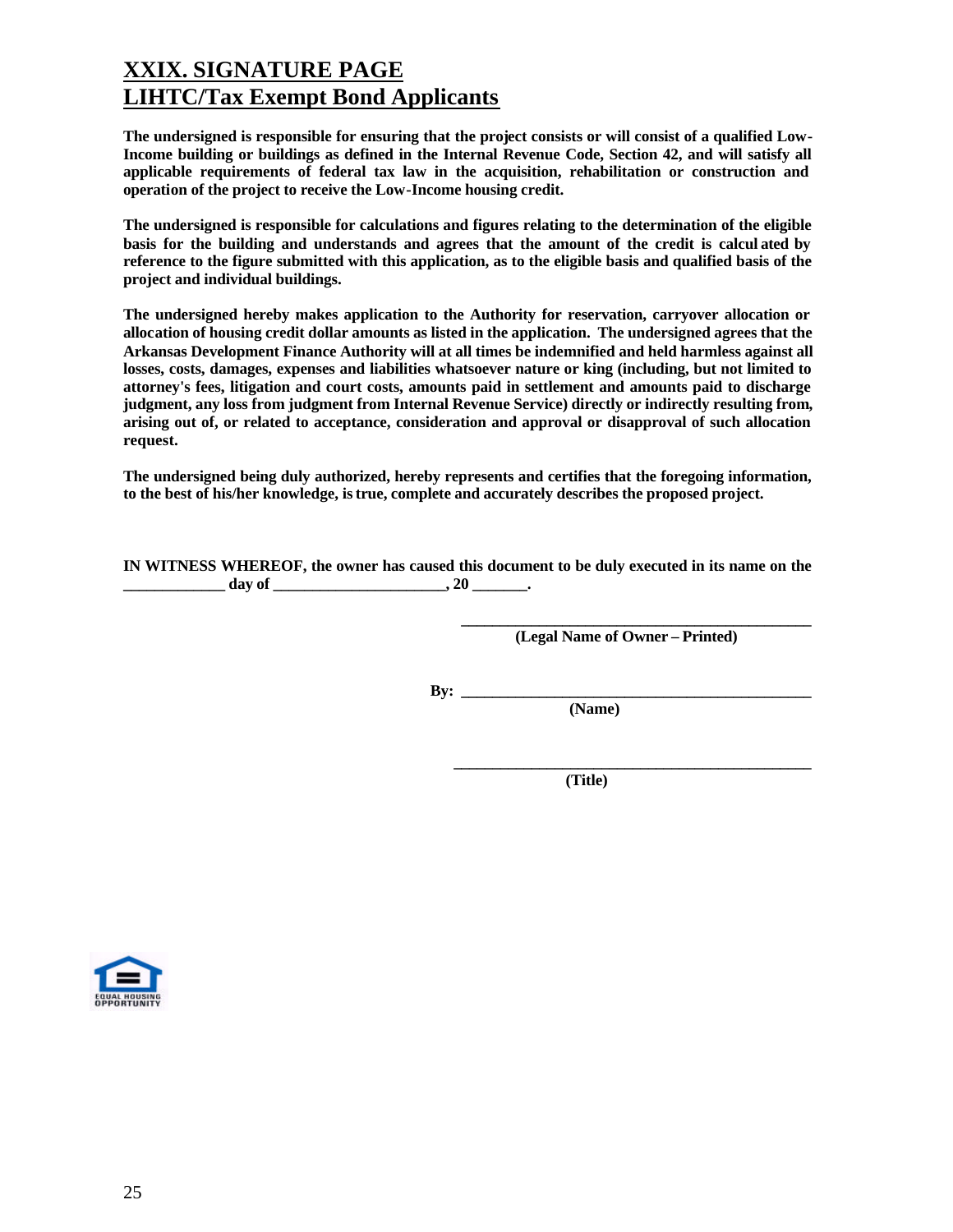#### **XXX. CERTIFICATION HOME Program Applicants**

**The undersigned is responsible for ensuring that the project complies with Title II of the National Affordable Housing Act of 1990, and the HOME Investment Partnerships Program regulations at 24 CFR Part 92. The undersigned is also responsible for ensuring that the project or program complies with administrative rules that the Arkansas Development Finance Authority (the "Authority") may promulgate to govern the Program.**

**The undersigned hereby agrees that, to the greatest extent feasible, opportunities for training and employment arising in connection with the planning and implementation of any project under any program of the Authority shall be given to minority individuals and women.**

**The undersigned hereby agrees that, to the greatest extent feasible, and consistent with Arkansas and Federal Law, contracts for work to be performed in connection with any development funded by the Authority shall be made available and awarded to businesses, including but not limited to those in the fields of finance, consulting, design, architecture, marketing, construction, property management or maintenance, which are owned, in whole or in part, by minority individuals and/or women.**

**The undersigned hereby agrees that any project under any program of the Authority shall be affirmatively marketed and available for occupancy by all persons regardless of race, national origin, religion, creed, sex, age, handicap, or family status. The undersigned will document the actions taken to affirmatively further fair housing.**

**The undersigned hereby agrees that the implementation of any project under any program of the Authority shall minimize the involuntary displacement of low-income households. Your signature on this application indicates your receipt of this statement and your agreement to comply with the Authority's non-displacement in housing policy. The undersigned further agrees to conform to the policy in every phase of the planning, implementation and operation.**

**Your signature will indicate your receipt of this statement and agreement to comply with the Authority's equal employment opportunity and non-discrimination policies.**

**Your signature will also indicate your understanding that the Authority's willingness to issue a commitment to you for HOME Program funds is conditioned upon your agreement to comply with these policies.**

**The undersigned, as an essential part of the application for allocation for HOME Program funds hereby certifies that the information contained herein is true to the best of the undersigned's knowledge and belief. Falsification of information supplied in this application may disqualify the project for HOME Program funds. The information given by the undersigned may be subject to verification by the Authority.**

**The undersigned hereby agrees that the undersigned is legally able to operate in the State of Arkansas and that the undersigned is in good standing with the Arkansas Secretary of State.**

**The undersigned has caused this document to be duly executed in its name on this \_\_\_\_\_\_\_ day of**   $\overline{\phantom{a}}$ , 20

**Legal Name of Applicant Name** 

**\_\_\_\_\_\_\_\_\_\_\_\_\_\_\_\_\_\_\_\_\_\_\_\_\_\_\_\_\_\_\_\_\_ By:\_\_\_\_\_\_\_\_\_\_\_\_\_\_\_\_\_\_\_\_\_\_\_\_\_\_\_\_\_\_\_\_\_\_\_\_\_**

 **Title**

 **\_\_\_\_\_\_\_\_\_\_\_\_\_\_\_\_\_\_\_\_\_\_\_\_\_\_\_\_\_\_\_\_\_\_\_\_\_**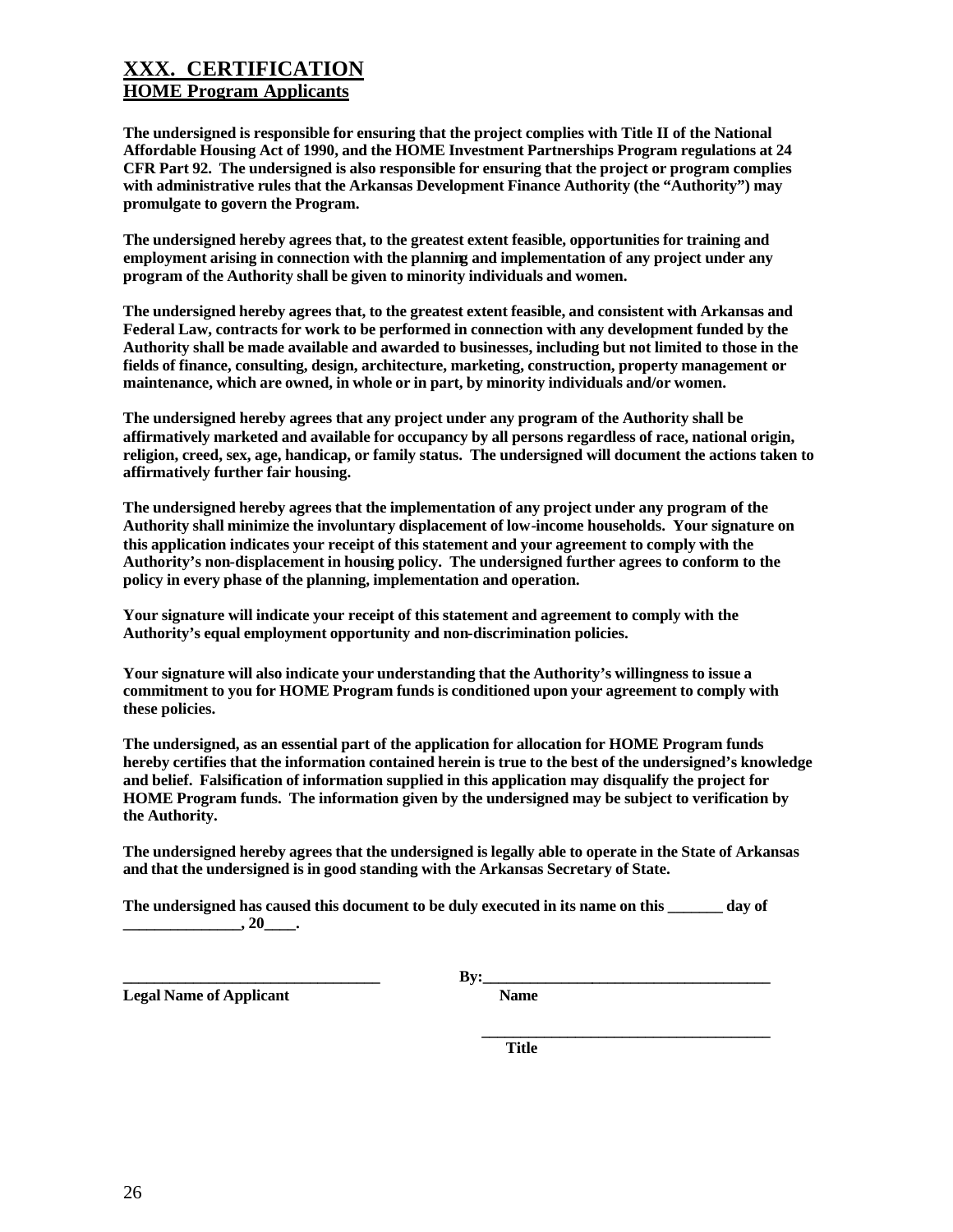## **XXXI. DETERMINING QUALIFIED BASIS ON A BUILDING BY BUILDING BASIS**

**(For LIHTC Applicants Only) (Qualified basis must be determined on a building-by-building basis. Complete the section below. Building Addresses are required.**

| <b>Address</b><br>(Must be completed) | <b>Eligible Basis</b><br>30% PV | <b>Application</b><br><b>Fraction</b> | Qualified<br><b>Basis</b> | <b>Eligible Basis</b><br>70% PV | <b>Applicable</b><br><b>Fraction</b> | <b>Qualified</b><br><b>Basis</b> | <b>High Cost</b><br><b>Credit Area</b>    | <b>Placed in</b><br><b>Service Date</b> |
|---------------------------------------|---------------------------------|---------------------------------------|---------------------------|---------------------------------|--------------------------------------|----------------------------------|-------------------------------------------|-----------------------------------------|
| $\mathbf{1}$ .                        |                                 |                                       |                           |                                 |                                      |                                  | Yes                                       |                                         |
| $\overline{2}$ .                      |                                 |                                       |                           |                                 |                                      |                                  | $\mathbf{N}\mathbf{0}$<br>Yes             |                                         |
|                                       |                                 |                                       |                           |                                 |                                      |                                  | $\mathbf{N}\mathbf{0}$                    |                                         |
| $\overline{3}$ .                      |                                 |                                       |                           |                                 |                                      |                                  | Yes<br>$\mathbf{N}\mathbf{0}$             |                                         |
| $\overline{4}$ .                      |                                 |                                       |                           |                                 |                                      |                                  | $Y$ es                                    |                                         |
|                                       |                                 |                                       |                           |                                 |                                      |                                  | $\mathbf{N}\mathbf{0}$                    |                                         |
| $\overline{5}$ .                      |                                 |                                       |                           |                                 |                                      |                                  | Yes                                       |                                         |
|                                       |                                 |                                       |                           |                                 |                                      |                                  | $N_0$                                     |                                         |
| $\overline{6}$ .                      |                                 |                                       |                           |                                 |                                      |                                  | $\mathbf{Yes}$<br>$\overline{\mathbf{N}}$ |                                         |
| $\overline{7}$ .                      |                                 |                                       |                           |                                 |                                      |                                  | $\mathbf{Yes}$                            |                                         |
|                                       |                                 |                                       |                           |                                 |                                      |                                  | $\mathbf{N}\mathbf{0}$                    |                                         |
| $\overline{\mathbf{8}}$ .             |                                 |                                       |                           |                                 |                                      |                                  | $\mathbf{Yes}$                            |                                         |
|                                       |                                 |                                       |                           |                                 |                                      |                                  | $\mathbf{N}\mathbf{0}$                    |                                         |
| $\overline{9}$ .                      |                                 |                                       |                           |                                 |                                      |                                  | Yes<br>$\overline{\bf No}$                |                                         |
| $\overline{10}$ .                     |                                 |                                       |                           |                                 |                                      |                                  | $\mathbf{Yes}$                            |                                         |
|                                       |                                 |                                       |                           |                                 |                                      |                                  | $\mathbf{N}\mathbf{0}$                    |                                         |
| $\overline{11}$ .                     |                                 |                                       |                           |                                 |                                      |                                  | Yes                                       |                                         |
|                                       |                                 |                                       |                           |                                 |                                      |                                  | $\overline{\mathbf{N}}$                   |                                         |
| $\overline{12}$ .                     |                                 |                                       |                           |                                 |                                      |                                  | $\mathbf{Yes}$<br>N <sub>0</sub>          |                                         |
| $\overline{13}$ .                     |                                 |                                       |                           |                                 |                                      |                                  | Yes                                       |                                         |
|                                       |                                 |                                       |                           |                                 |                                      |                                  | $\mathbf{N}\mathbf{0}$                    |                                         |
| <b>Totals</b>                         |                                 |                                       |                           |                                 |                                      |                                  |                                           |                                         |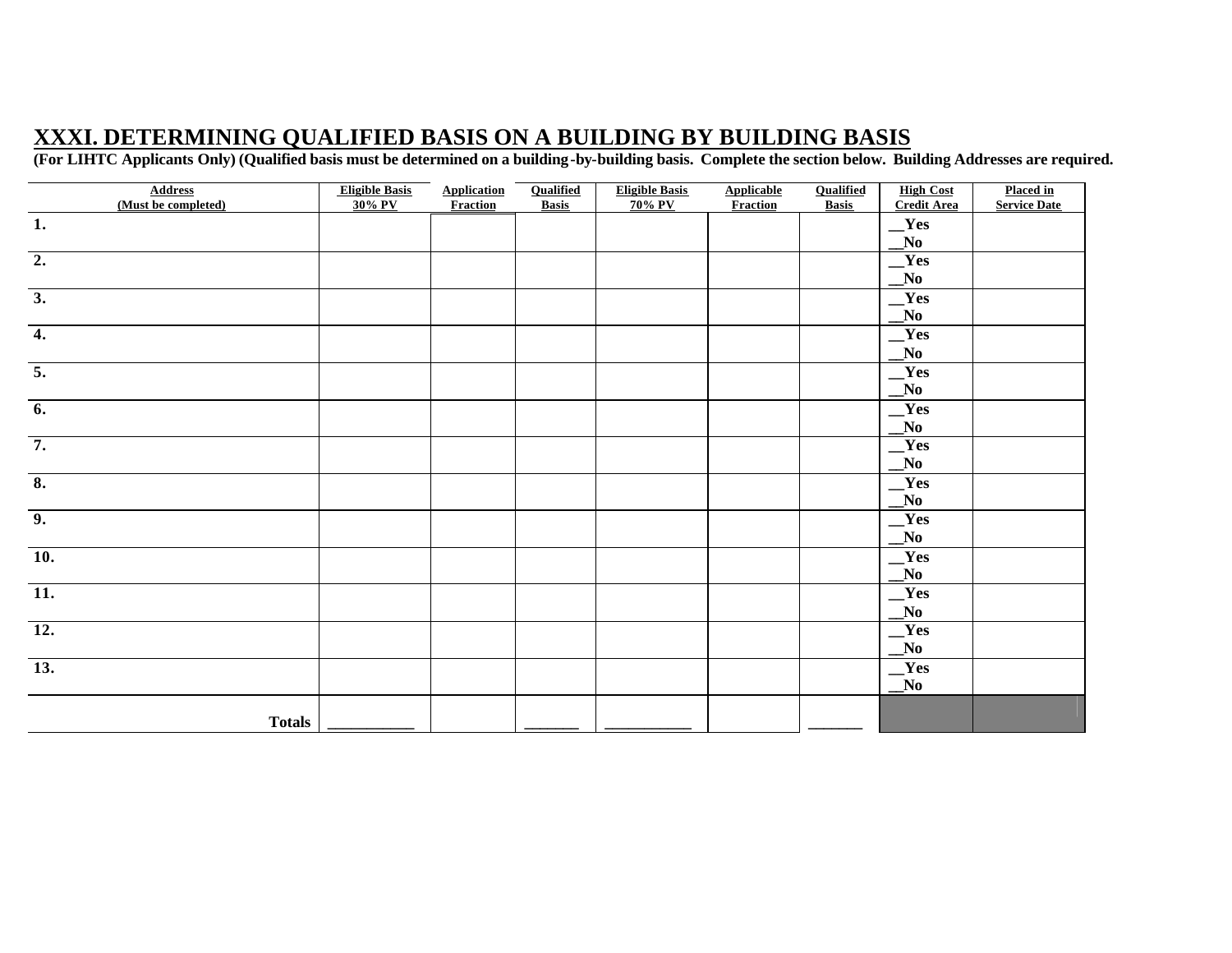## **ALL HOME APPLICANTS:**

#### **ALL BLOCKS MUST BE COMPLETED OR YOUR APPLICATION WILL BE RETURNED AND SUBJECT TO REJECTION**

|                                                                            | <b>HOME ASSISTANCE</b>                                                                                                            |
|----------------------------------------------------------------------------|-----------------------------------------------------------------------------------------------------------------------------------|
| 1 Applicant:                                                               |                                                                                                                                   |
|                                                                            |                                                                                                                                   |
| 2.<br>Planning & Development District:                                     |                                                                                                                                   |
| 3.<br><b>HOME Program Request</b>                                          | and the control of the control of the control of the control of the control of the control of the control of the<br>$\frac{1}{2}$ |
| HOME \$'s/unit:<br>4.                                                      | $\mathcal{S}$                                                                                                                     |
|                                                                            | (Maximum Amount per unit \$25,000.00)                                                                                             |
| 5.<br>Area median income:                                                  | $\mathsf{\$}$                                                                                                                     |
| <b>Total Project Budget:</b><br>6.<br>$\%$                                 | 8. Rental activity type                                                                                                           |
| a. HOME                                                                    | New Construction                                                                                                                  |
| b. State                                                                   | Rehabilitation                                                                                                                    |
| $\frac{1}{2}$<br>c. Local                                                  | Reconstruction                                                                                                                    |
| $\frac{\text{S}}{\text{S}}$<br>d. Federal                                  |                                                                                                                                   |
| $\frac{\sqrt{2}}{2}$<br>e. Private                                         | 9. Income of Population Served                                                                                                    |
| f. Total<br>$\frac{1}{2}$                                                  | 30% of area median income or below                                                                                                |
| 7. County(ies) Served                                                      | _31% to 51% of area median income                                                                                                 |
|                                                                            | 51% to 80% of area median income                                                                                                  |
|                                                                            | Above 80% of area median income                                                                                                   |
| 10. Certification of Chief Elected Local Official or Chairman of the Board |                                                                                                                                   |
|                                                                            | To the best of my knowledge and belief, all data contained in this application is true and correct                                |
|                                                                            | and its submission has been duly authorized by the governing body. I understand that if the                                       |
|                                                                            | application is found to contain significant misinformation or deviates significantly from the                                     |
|                                                                            | integrity of the HOME application process, this application will be returned and could result in                                  |
| disqualification.                                                          |                                                                                                                                   |
|                                                                            |                                                                                                                                   |
|                                                                            |                                                                                                                                   |
|                                                                            | *All joint applications must be accompanied by cooperative agreements between all the jurisdictions applying for                  |
| funds in the application. (Attachment 29) <b>ADFA Form 4000-98</b>         |                                                                                                                                   |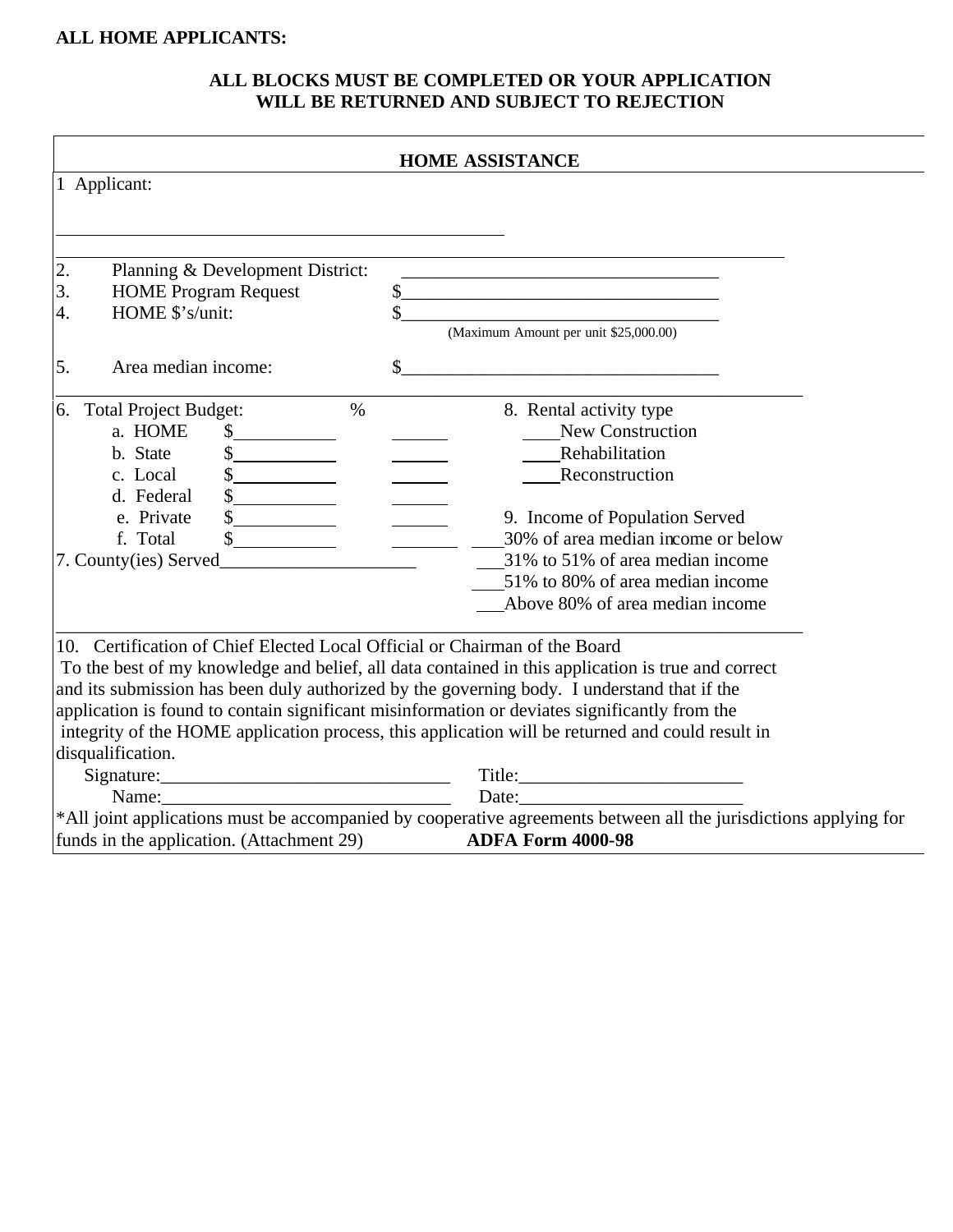## **For All HOME Applicants**

Describe the proposed project including number, size, and if applicable, age and condition of units. Other project amenities should also be described. Describe the role of each activity undertaken by the developer, owner, applicant, etc. **(Attach extra sheet)**

| <b>TYPE OF UNIT</b>                                                                                                                                                                                                                        | <b>NUMBER UNITS</b><br><b>CURRENTLY</b> | <b>NUMBER</b><br><b>UNITS</b><br><b>AFTER</b><br><b>COMPLETION</b> | <b>NUMBER HOME</b><br><b>ASSISTED UNITS</b> |  |  |  |
|--------------------------------------------------------------------------------------------------------------------------------------------------------------------------------------------------------------------------------------------|-----------------------------------------|--------------------------------------------------------------------|---------------------------------------------|--|--|--|
| Number of units reserved for<br>households equal to or less than 50%<br>of the county median income, adjusted<br>for family size.<br>(At least 20% of the HOME-assisted<br>units must be reserved tenants at 50%<br>county median income.) |                                         |                                                                    |                                             |  |  |  |
| Number of units initially reserved for<br>households between 50%-60% of the<br>county median income, adjusted for<br>family size.                                                                                                          |                                         |                                                                    |                                             |  |  |  |
| Number of market rate units for<br>households.                                                                                                                                                                                             |                                         |                                                                    |                                             |  |  |  |
| <b>Total Residential Units</b>                                                                                                                                                                                                             |                                         |                                                                    |                                             |  |  |  |
| Total number of HOME assisted units<br>Summary: Total number of units<br><b>Floating</b><br>or Fixed                                                                                                                                       |                                         |                                                                    |                                             |  |  |  |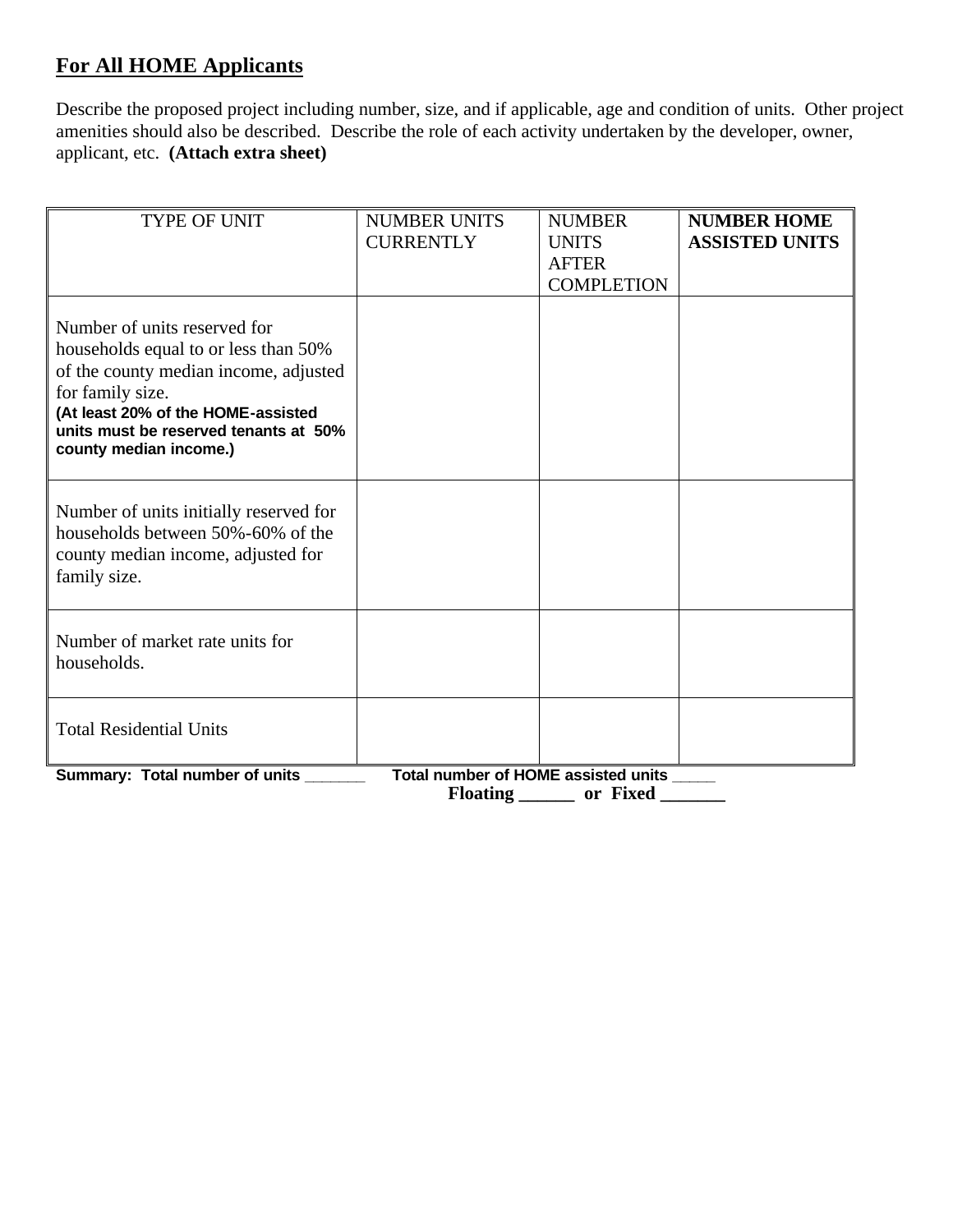#### **APPLICATION FOR FEDERAL ASSISTANCE STANDARD FORM 424 AND HUD FORM 424M**

Standard Form 424, the Application for Federal Assistance can be downloaded by clicking on http://www.hudclips.org/sub\_nonhud/html/pdfforms/sf424.pdf **Note:** You must first install the Adobe Acrobat Reader found on the HOME Program Webpage at www.state.ar.us/adfa under the heading "Guides and Applications" before attempting to open and print this document

HUD Form 424-M, required as part of the Standard Form 424, can be printed by clicking on http://www.hudclips.org/sub\_nonhud/html/pdfforms/424-m.pdf **Note:** You must first install the Adobe Acrobat Reader found on the HOME Program Webpage at www.state.ar.us/adfa under the heading "Guides and Applications" before attempting to open and print this document.

#### **INSTRUCTIONS FOR THE SF 424**

This is a standard form used by applicants as a required facesheet for applications submitted for Federal assistance. It will be used by Federal agencies to obtain applicant certification that States which have established a review and comment procedure in response to Executive Order 12372 and have selected the program to be included in their process, have been given an opportunity to review the applicant's submission.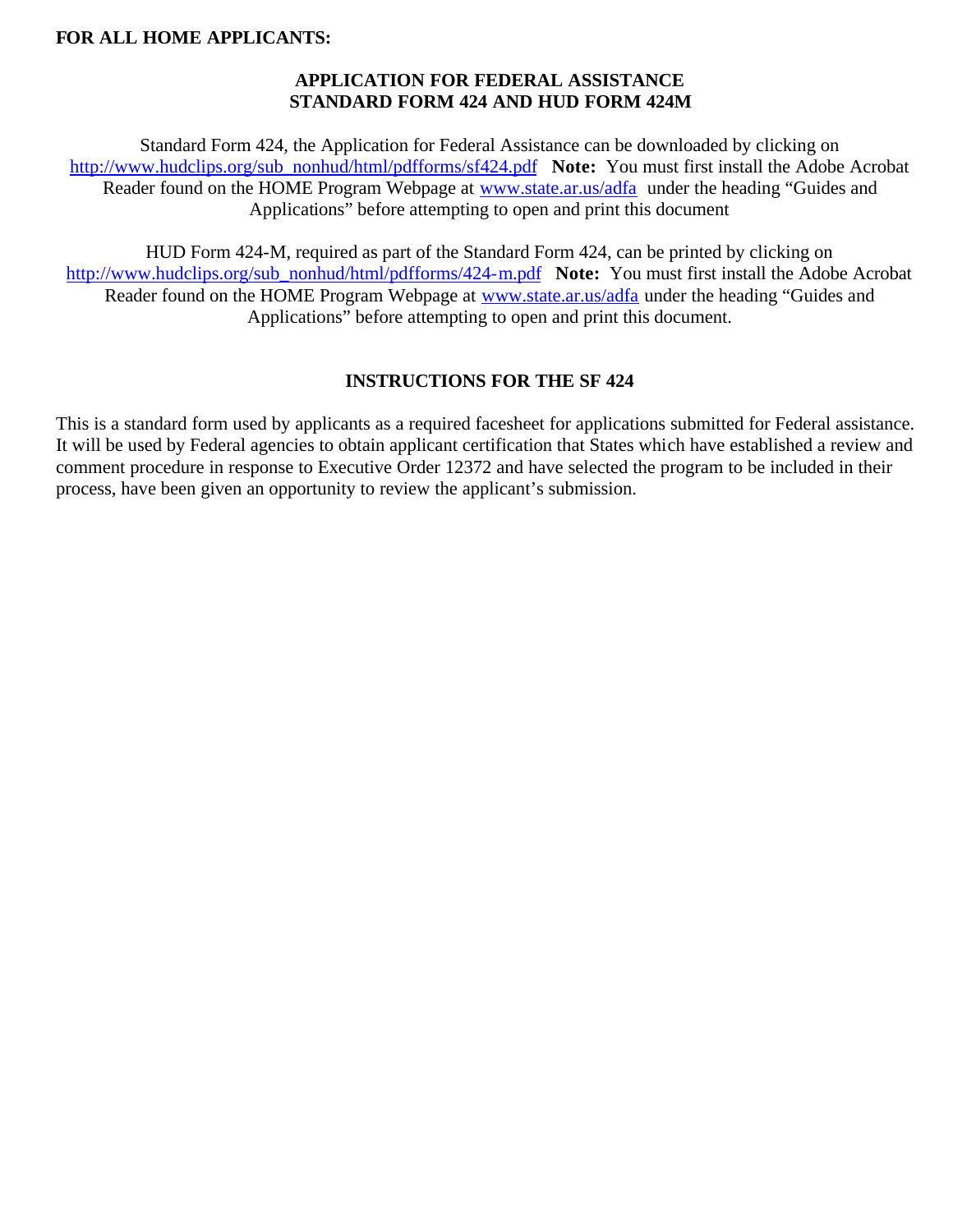Item: Entry:

- 1. Self-explanatory.
- 2. Date application submitted to Federal agency (or State if applicable) & applicant's control number (if applicable).
- 3. State use only (if applicable)
- 4. If this application is to continue or revise an existing award, enter present Federal identifier number. If for a new project, leave blank.
- 5. Legal name of applicant, name of primary organizational unit which will undertake the assistance activity, complete address of the applicant, and name and telephone number of the person to contact on matters related to this application.
- 6. Enter Employee Identification Number (EIN) as assigned by the Internal Revenue Service.
- 7. Enter the appropriate letter in the space provided.
- 8. Check appropriate box and enter appropriate letter(s) in the space(s) provided:
	- \_\_ "**New**" means a new assistance award.
	- \_\_ **"Continuation"** means an extension for an additional funding/budget period for a project with a projected completion date. \_\_ **"Revision"** means any change in the Federal Government's financial obligation or contin gent liability from an existing obligation.
- 9. Name of Federal agency from which assistance is being requested with this application.
- 10. Use the Catalog of Federal Domestic Assistance number and title of the program under which assistance is requested.
- 11. Enter a brief descriptive title of the project. If more than one program is involved, you should append an explanation on a separate sheet. If appropriate (e.g., construction or real property projects), attach a map showing project location.
- 12. List only the largest political entities affected (e.g., State, counties, cities).
- 13. Self-explanatory.
- 14. List the applicant's Congressional District and

any District(s) affected by the program or project.

## 15. **Use form HUD-424-M, Funding Matrix.**

- Amount requested or to be contributed during the first funding/budget period by each contributor. Value of in-kind contributions should be included on appropriate lines as applicable. If the action will result in a dollar change to an existing award, indicate *only* the amount of the change. For decreases, enclose the amounts in parentheses. If both basic and supplemental amounts are included, show breakdown on an attached sheet. For multiple program funding, use totals and show breakdown using same categories as item 15.
- 16. Applicants should contact the State Single Point Contact (SPOC) for Federal Executive Order 12372 to determine whether the application is subject to the State intergovernmental review process.
- 17. This question applies to the applicant organ ization, not the person who signs as the authorized representative. Categories of debt include delinquent audit disallowances, loans, and taxes.
- 18. To be signed by the authorized representative of the applicant. A copy of the governing body's authorization for you to sign this application as official representative must be on file in the applicant's office. (Certain Federal agencies may require that this authorization be submitted as part of the application.)